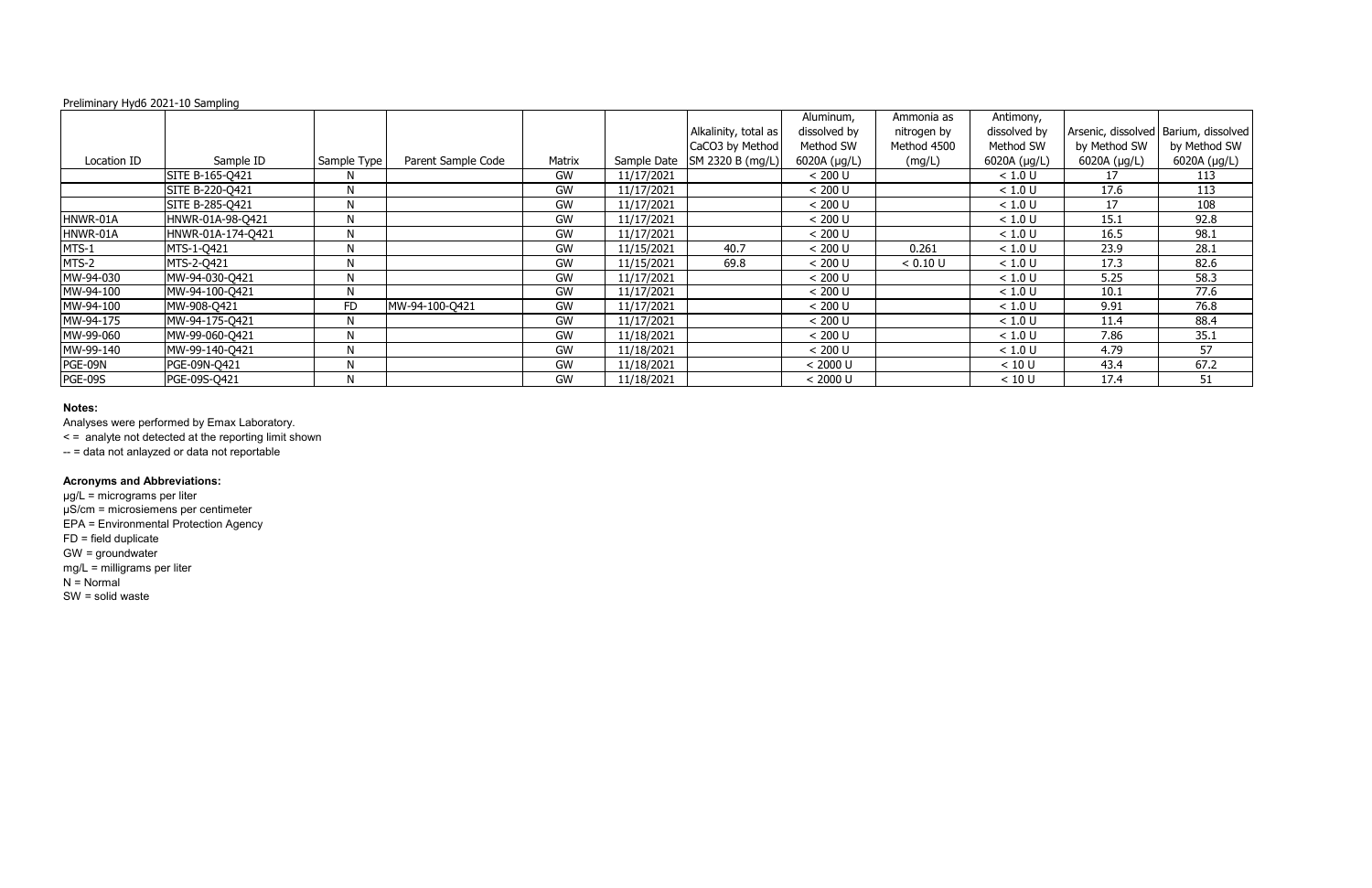# **Notes:**

Analyses were performed by Emax Laboratory.

< = analyte not detected at the reporting limit shown

-- = data not anlayzed or data not reportable

# **Acronyms and Abbreviations:**

|                |                   |             |                    |        |             | Beryllium,        |                  | Cadmium,     |                    |              | Chromium,     |
|----------------|-------------------|-------------|--------------------|--------|-------------|-------------------|------------------|--------------|--------------------|--------------|---------------|
|                |                   |             |                    |        |             | dissolved by      | Boron, dissolved | dissolved by | Calcium, dissolved | Chloride by  | Hexavalent by |
|                |                   |             |                    |        |             | Method SW         | by Method SW     | Method SW    | by Method SW       | Method EPA   | Method EPA    |
| Location ID    | Sample ID         | Sample Type | Parent Sample Code | Matrix | Sample Date | 6020A $(\mu g/L)$ | 6020A (mg/L)     | 6020A (µg/L) | 6020A (mg/L)       | 300.0 (mg/L) | 218.6 (µg/L)  |
|                | SITE B-165-Q421   | N           |                    | GW     | 11/17/2021  | < 1.0 U           | 0.333            | < 1.0 U      | 34.5               | 345          | 31.4          |
|                | SITE B-220-Q421   | N           |                    | GW     | 11/17/2021  | < 1.0 U           | 0.328            | < 1.0 U      | 34.6               | 357          | 31.2          |
|                | SITE B-285-Q421   | N           |                    | GW     | 11/17/2021  | < 1.0 U           | 0.321            | < 1.0 U      | 34.8               | 341          | 31.4          |
| HNWR-01A       | HNWR-01A-98-Q421  | N           |                    | GW     | 11/17/2021  | < 1.0 U           | 0.547            | < 1.0 U      | 29.2               | 694          | 13.5          |
| HNWR-01A       | HNWR-01A-174-Q421 | N           |                    | GW     | 11/17/2021  | < 1.0 U           | 0.524            | < 1.0 U      | 29.8               | 647          | 13.8          |
| MTS-1          | MTS-1-Q421        | N           |                    | GW     | 11/15/2021  | < 1.0 U           | 0.487            | < 1.0 U      | 11.2               | 1160         | < 0.20 U      |
| MTS-2          | MTS-2-0421        | N           |                    | GW     | 11/15/2021  | < 1.0 U           | 0.756            | < 1.0 U      | 85.6               | 724          | 5.43          |
| MW-94-030      | MW-94-030-Q421    | N           |                    | GW     | 11/17/2021  | < 1.0 U           | 0.567            | < 1.0 U      | 49.6               | 776          | 19.7          |
| MW-94-100      | MW-94-100-Q421    | N           |                    | GW     | 11/17/2021  | < 1.0 U           | 0.516            | < 1.0 U      | 45.9               | 446          | 8.6           |
| MW-94-100      | MW-908-Q421       | <b>FD</b>   | MW-94-100-Q421     | GW     | 11/17/2021  | $<1.0$ U          | 0.536            | < 1.0 U      | 46.5               | 454          | 8.58          |
| MW-94-175      | MW-94-175-Q421    | N           |                    | GW     | 11/17/2021  | < 1.0 U           | 0.416            | < 1.0 U      | 24.1               | 242          | 14.6          |
| MW-99-060      | MW-99-060-Q421    | N           |                    | GW     | 11/18/2021  | < 1.0 U           | 1.2              | < 1.0 U      | 47.8               | 550          | < 0.20 U      |
| MW-99-140      | MW-99-140-Q421    | N           |                    | GW     | 11/18/2021  | < 1.0 U           | 0.648            | < 1.0 U      | 64.4               | 619          | 0.593         |
| PGE-09N        | PGE-09N-Q421      | N           |                    | GW     | 11/18/2021  | < 10 U            | 3.2              | < 10 U       | 171                | 3640         | < 1.0 U       |
| <b>PGE-09S</b> | PGE-09S-Q421      | N           |                    | GW     | 11/18/2021  | < 10 U            | 2.49             | < 10 U       | 146                | 3740         | < 1.0 U       |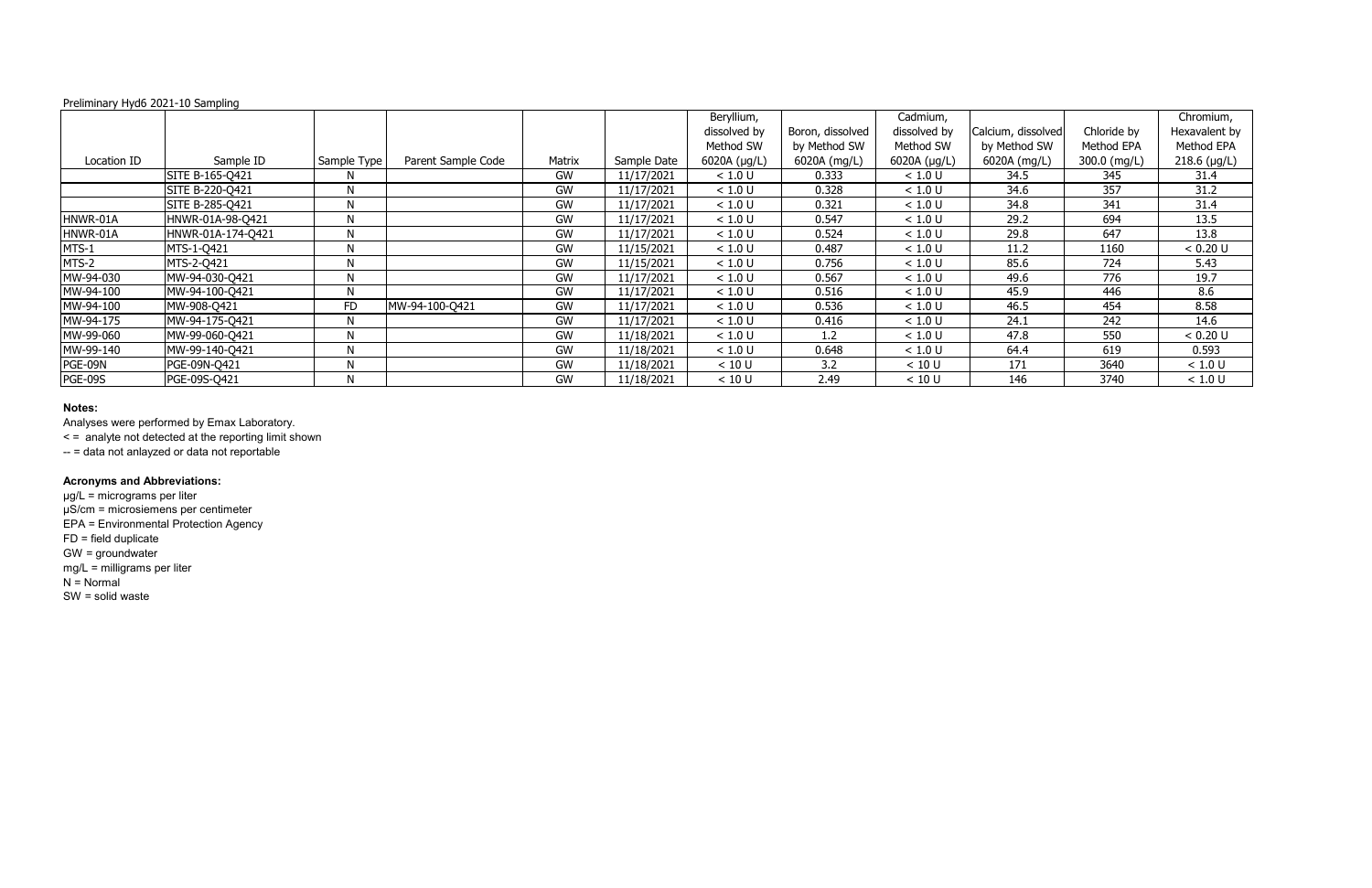# **Notes:**

Analyses were performed by Emax Laboratory.

< = analyte not detected at the reporting limit shown

-- = data not anlayzed or data not reportable

# **Acronyms and Abbreviations:**

|                |                   |             |                    |        |             | Chromium, total   |              |                                       |              |                    |                   |
|----------------|-------------------|-------------|--------------------|--------|-------------|-------------------|--------------|---------------------------------------|--------------|--------------------|-------------------|
|                |                   |             |                    |        |             | dissolved by      |              | Cobalt, dissolved   Copper, dissolved | Fluoride by  | Iron, dissolved by | Lead, dissolved   |
|                |                   |             |                    |        |             | Method SW         | by Method SW | by Method SW                          | Method EPA   | Method SW          | by Method SW      |
| Location ID    | Sample ID         | Sample Type | Parent Sample Code | Matrix | Sample Date | 6020A $(\mu g/L)$ | 6020A (µg/L) | 6020A (µg/L)                          | 300.0 (mg/L) | 6020A (µg/L)       | 6020A $(\mu g/L)$ |
|                | SITE B-165-Q421   | N           |                    | GW     | 11/17/2021  | -43               | < 1.0 U      | < 2.0 U                               | 4.21         | < 100 U            | < 1.0 U           |
|                | SITE B-220-Q421   | N           |                    | GW     | 11/17/2021  | 50.9              | < 1.0 U      | < 2.0 U                               | 4.13         | 107                | < 1.0 U           |
|                | SITE B-285-Q421   | N           |                    | GW     | 11/17/2021  | 40.6              | < 1.0 U      | < 2.0 U                               | 4.23         | < 100 U            | < 1.0 U           |
| HNWR-01A       | HNWR-01A-98-Q421  | N           |                    | GW     | 11/17/2021  | 16.9              | < 1.0 U      | < 2.0 U                               | 4.27         | < 100 U            | < 1.0 U           |
| HNWR-01A       | HNWR-01A-174-Q421 | N           |                    | GW     | 11/17/2021  | 56.5              | 1.21         | 2.81                                  | 4.37         | 278                | < 1.0 U           |
| MTS-1          | MTS-1-Q421        | N           |                    | GW     | 11/15/2021  | < 1.0 U           | < 1.0 U      | < 2.0 U                               | 4.74         | < 100 U            | < 1.0 U           |
| MTS-2          | MTS-2-0421        | N           |                    | GW     | 11/15/2021  | 7.3               | < 1.0 U      | < 2.0 U                               |              | < 100 U            | < 1.0 U           |
| MW-94-030      | MW-94-030-Q421    | N           |                    | GW     | 11/17/2021  | 20.7              | < 1.0 U      | < 2.0 U                               | 3.91         | < 100 U            | < 1.0 U           |
| MW-94-100      | MW-94-100-Q421    | N           |                    | GW     | 11/17/2021  | 9.26              | < 1.0 U      | < 2.0 U                               | 3.18         | < 100 U            | < 1.0 U           |
| MW-94-100      | MW-908-Q421       | <b>FD</b>   | MW-94-100-Q421     | GW     | 11/17/2021  | 9.17              | < 1.0 U      | < 2.0 U                               | 2.98         | < 100 U            | < 1.0 U           |
| MW-94-175      | MW-94-175-Q421    | N           |                    | GW     | 11/17/2021  | 15.6              | < 1.0 U      | < 2.0 U                               | 3.78         | $< 100$ U          | < 1.0 U           |
| MW-99-060      | MW-99-060-Q421    | N           |                    | GW     | 11/18/2021  | < 1.0 U           | < 1.0 U      | < 2.0 U                               | 2.87         | 120                | < 1.0 U           |
| MW-99-140      | MW-99-140-Q421    | N           |                    | GW     | 11/18/2021  | < 1.0 U           | < 1.0 U      | < 2.0 U                               | 3.46         | < 100 U            | < 1.0 U           |
| PGE-09N        | PGE-09N-Q421      | N           |                    | GW     | 11/18/2021  | < 10 U            | < 10 U       | < 20 U                                | < 0.20 U     | 7050               | < 10 U            |
| <b>PGE-09S</b> | PGE-09S-Q421      | N           |                    | GW     | 11/18/2021  | < 10 U            | < 10 U       | < 20 U                                | < 0.20 U     | 10500              | < 10 U            |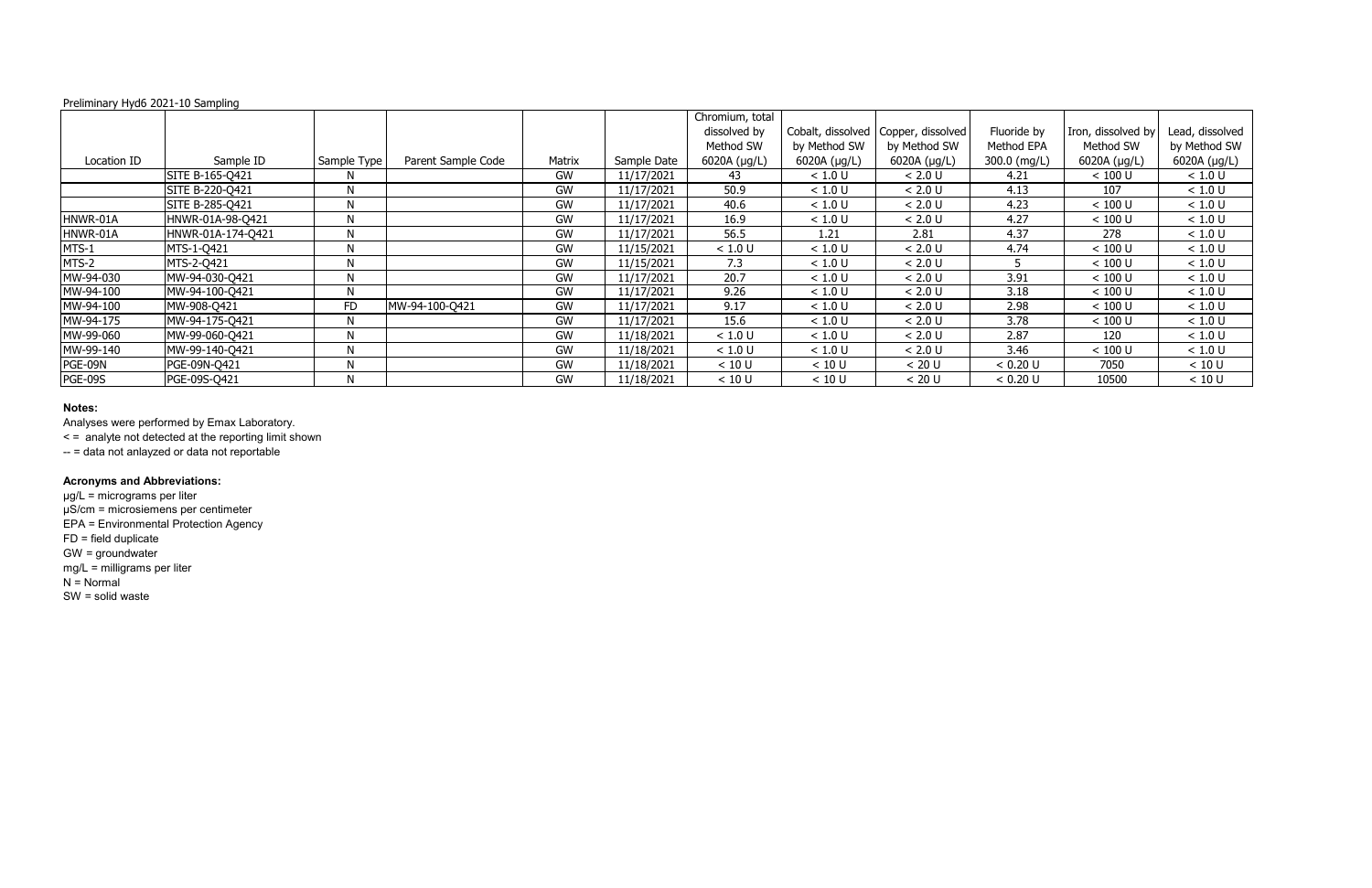# **Notes:**

Analyses were performed by Emax Laboratory.

< = analyte not detected at the reporting limit shown

-- = data not anlayzed or data not reportable

# **Acronyms and Abbreviations:**

|                |                   |              |                    |           |             | Magnesium,   | Manganese,        | Mercury,     | Molybdenum,       |                   |                   |
|----------------|-------------------|--------------|--------------------|-----------|-------------|--------------|-------------------|--------------|-------------------|-------------------|-------------------|
|                |                   |              |                    |           |             | dissolved by | dissolved by      | dissolved by | dissolved by      | Nickel, dissolved |                   |
|                |                   |              |                    |           |             | Method SW    | Method SW         | Method EPA   | Method SW         | by Method SW      | Nitrate by Method |
| Location ID    | Sample ID         | Sample Type  | Parent Sample Code | Matrix    | Sample Date | 6020A (mg/L) | 6020A $(\mu g/L)$ | 7470A (µg/L) | 6020A $(\mu g/L)$ | 6020A (µg/L)      | EPA 300.0 (mg/L)  |
|                | SITE B-165-Q421   | N.           |                    | GW        | 11/17/2021  | 6.89         | < 10 U            | < 0.50 U     | 11.6              | 23.6              | 2.28              |
|                | SITE B-220-Q421   | N            |                    | GW        | 11/17/2021  | 6.87         | < 10 U            | < 0.50 U     | 11.9              | 25 <sub>2</sub>   | 2.37              |
|                | SITE B-285-Q421   | N            |                    | GW        | 11/17/2021  | 6.65         | < 10 U            | < 0.50 U     | 11.3              | 23                | 2.38              |
| HNWR-01A       | HNWR-01A-98-Q421  | N            |                    | GW        | 11/17/2021  | 2.23         | < 10 U            | < 0.50 U     | 13.9              | 14.1              | 1.86              |
| HNWR-01A       | HNWR-01A-174-Q421 | N            |                    | GW        | 11/17/2021  | 2.23         | < 10 U            | < 0.50 U     | 14.3              | 26.7              | 2.88              |
| MTS-1          | MTS-1-Q421        | N            |                    | GW        | 11/15/2021  | 0.358        | < 10 U            | < 0.50 U     | 14.3              | < 1.0 U           | < 0.20 U          |
| MTS-2          | MTS-2-Q421        | N            |                    | GW        | 11/15/2021  | 3.07         | < 10 U            | < 0.50 U     | 17.9              | 2.39              | 1.57              |
| MW-94-030      | MW-94-030-Q421    | N            |                    | GW        | 11/17/2021  | 11.2         | < 10 U            | < 0.50 U     | 13.3              | < 1.0 U           | 3.27              |
| MW-94-100      | MW-94-100-Q421    | N            |                    | GW        | 11/17/2021  | 6.53         | < 10 U            | < 0.50 U     | 18.7              | < 1.0 U           | 1.78              |
| MW-94-100      | MW-908-Q421       | <b>FD</b>    | MW-94-100-Q421     | GW        | 11/17/2021  | 6.56         | < 10 U            | < 0.50 U     | 18.5              | < 1.0 U           | 1.66              |
| MW-94-175      | MW-94-175-Q421    | N            |                    | GW        | 11/17/2021  | 1.59         | < 10 U            | < 0.50 U     | 9.61              | < 1.0 U           | 2.16              |
| MW-99-060      | MW-99-060-Q421    | $\mathsf{N}$ |                    | GW        | 11/18/2021  | 19.4         | 125               | < 0.50 U     | 40                | 5.94              | < 0.10 U          |
| MW-99-140      | MW-99-140-Q421    | $\mathsf{N}$ |                    | <b>GW</b> | 11/18/2021  | 11           | 18.4              | < 0.50 U     | 23.6              |                   | 1.88              |
| PGE-09N        | PGE-09N-Q421      | N            |                    | GW        | 11/18/2021  | 83.9         | 714               | < 0.50 U     | 61.9              | < 10 U            | < 2.0 U           |
| <b>PGE-09S</b> | PGE-09S-Q421      | $\mathsf{N}$ |                    | GW        | 11/18/2021  | 111          | 421               | < 0.50 U     | 34.6              | < 10 U            | < 4.0 U           |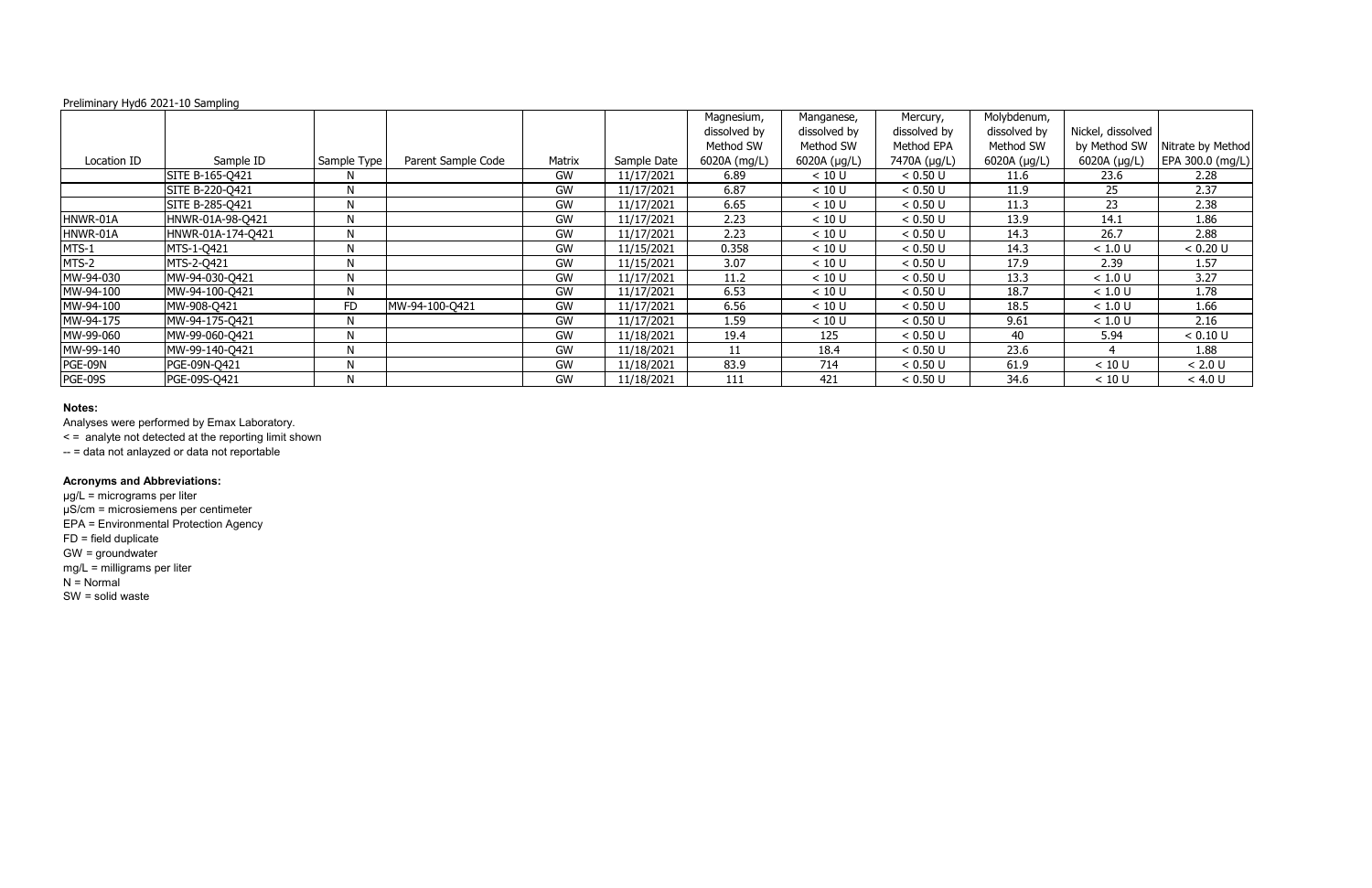# **Notes:**

Analyses were performed by Emax Laboratory.

< = analyte not detected at the reporting limit shown

-- = data not anlayzed or data not reportable

# **Acronyms and Abbreviations:**

|                |                   |             |                    |        |             | Potassium,   | Selenium,    |              |                                     |                   | Thallium,    |
|----------------|-------------------|-------------|--------------------|--------|-------------|--------------|--------------|--------------|-------------------------------------|-------------------|--------------|
|                |                   |             |                    |        |             | dissolved by | dissolved by |              | Silver, dissolved Sodium, dissolved |                   | dissolved by |
|                |                   |             |                    |        |             | Method SW    | Method SW    | by Method SW | by Method SW                        | Sulfate by Method | Method SW    |
| Location ID    | Sample ID         | Sample Type | Parent Sample Code | Matrix | Sample Date | 6020A (mg/L) | 6020A (µg/L) | 6020A (µg/L) | 6020A (mg/L)                        | EPA 300.0 (mg/L)  | 6020A (µg/L) |
|                | SITE B-165-Q421   | N           |                    | GW     | 11/17/2021  | 5.49         |              | < 1.0 U      | 229                                 | 82.1              | < 1.0 U      |
|                | SITE B-220-Q421   | N           |                    | GW     | 11/17/2021  | 5.49         | 1.05         | < 1.0 U      | 228                                 | 81.7              | < 1.0 U      |
|                | SITE B-285-Q421   | N           |                    | GW     | 11/17/2021  | 5.45         | 1.12         | < 1.0 U      | 223                                 | 79.8              | < 1.0 U      |
| HNWR-01A       | HNWR-01A-98-Q421  | N           |                    | GW     | 11/17/2021  | 6.86         | < 1.0 U      | < 1.0 U      | 415                                 | 88.6              | < 1.0 U      |
| HNWR-01A       | HNWR-01A-174-Q421 | N           |                    | GW     | 11/17/2021  | 6.93         | < 1.0 U      | < 1.0 U      | 426                                 | 92.1              | < 1.0 U      |
| MTS-1          | MTS-1-Q421        | N           |                    | GW     | 11/15/2021  | 6.38         | < 1.0 U      | < 1.0 U      | 352                                 | 128               | < 1.0 U      |
| MTS-2          | MTS-2-Q421        | N           |                    | GW     | 11/15/2021  | 7.68         | < 1.0 U      | < 1.0 U      | 370                                 | 144               | < 1.0 U      |
| MW-94-030      | MW-94-030-Q421    | N           |                    | GW     | 11/17/2021  | 6.13         | 3.88         | < 1.0 U      | 215                                 | 168               | < 1.0 U      |
| MW-94-100      | MW-94-100-Q421    | N           |                    | GW     | 11/17/2021  | 6.93         | < 1.0 U      | < 1.0 U      | 275                                 | 109               | < 1.0 U      |
| MW-94-100      | MW-908-Q421       | FD          | MW-94-100-Q421     | GW     | 11/17/2021  | 6.92         | < 1.0 U      | < 1.0 U      | 277                                 | 109               | $<1.0$ U     |
| MW-94-175      | MW-94-175-Q421    | N           |                    | GW     | 11/17/2021  | 5.26         | < 1.0 U      | < 1.0 U      | 183                                 | 63.4              | < 1.0 U      |
| MW-99-060      | MW-99-060-Q421    | N           |                    | GW     | 11/18/2021  | 12.9         | < 1.0 U      | < 1.0 U      | 445                                 | 213               | < 1.0 U      |
| MW-99-140      | MW-99-140-Q421    | N           |                    | GW     | 11/18/2021  | 9.65         | 1.45         | < 1.0 U      | 378                                 | 157               | < 1.0 U      |
| PGE-09N        | PGE-09N-Q421      | N           |                    | GW     | 11/18/2021  | 13           | < 10 U       | < 10 U       | 2230                                | 990               | < 10 U       |
| <b>PGE-09S</b> | PGE-09S-Q421      | N           |                    | GW     | 11/18/2021  | 14.8         | < 10 U       | < 10 U       | 2240                                | 867               | < 10 U       |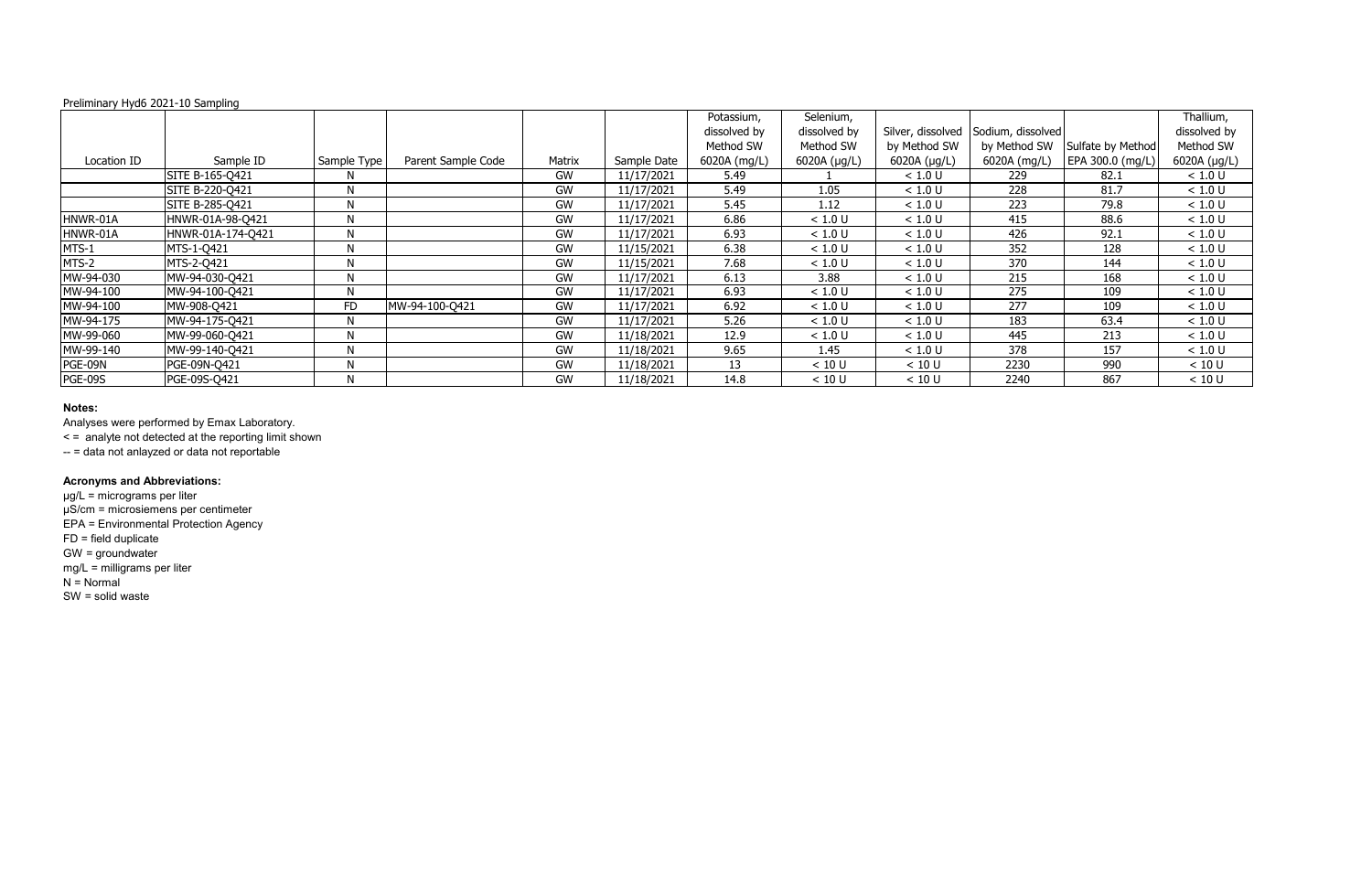# **Notes:**

Analyses were performed by Emax Laboratory.

|             |                   |             |                    |        |             |                  | Vanadium,    |                    |
|-------------|-------------------|-------------|--------------------|--------|-------------|------------------|--------------|--------------------|
|             |                   |             |                    |        |             | Total dissolved  | dissolved by | Zinc, dissolved by |
|             |                   |             |                    |        |             | solids by Method | Method SW    | Method SW          |
|             |                   |             |                    |        |             |                  |              |                    |
| Location ID | Sample ID         | Sample Type | Parent Sample Code | Matrix | Sample Date | SM 2540 C (mg/L) | 6020A (µg/L) | 6020A $(\mu g/L)$  |
|             | SITE B-165-Q421   | N           |                    | GW     | 11/17/2021  | 771              | 17.7         | < 20 U             |
|             | SITE B-220-Q421   | N           |                    | GW     | 11/17/2021  | 788              | 18           | < 20 U             |
|             | SITE B-285-Q421   | N           |                    | GW     | 11/17/2021  | 743              | 17.5         | < 20 U             |
| HNWR-01A    | HNWR-01A-98-Q421  | N           |                    | GW     | 11/17/2021  | 1260             | 17.5         | < 20 U             |
| HNWR-01A    | HNWR-01A-174-Q421 | N           |                    | GW     | 11/17/2021  | 1300             | 18.8         | < 20 U             |
| MTS-1       | MTS-1-Q421        | N           |                    | GW     | 11/15/2021  | 2090             | < 1.0 U      | < 20 U             |
| MTS-2       | MTS-2-Q421        | N           |                    | GW     | 11/15/2021  | 1350             | 11.2         | < 20 U             |
| MW-94-030   | MW-94-030-Q421    | N           |                    | GW     | 11/17/2021  | 836              | 14.9         | < 20 U             |
| MW-94-100   | MW-94-100-Q421    | N           |                    | GW     | 11/17/2021  | 921              | 16.2         | < 20 U             |
| MW-94-100   | MW-908-Q421       | <b>FD</b>   | MW-94-100-Q421     | GW     | 11/17/2021  | 969              | 16.3         | < 20 U             |
| MW-94-175   | MW-94-175-Q421    | N           |                    | GW     | 11/17/2021  | 578              | 18           | < 20 U             |
| MW-99-060   | MW-99-060-Q421    | N           |                    | GW     | 11/18/2021  | 1150             | < 1.0 U      | < 20 U             |
| MW-99-140   | MW-99-140-Q421    | N           |                    | GW     | 11/18/2021  | 978              | 5.04         | < 20 U             |
| PGE-09N     | PGE-09N-Q421      | N           |                    | GW     | 11/18/2021  | 6660             | < 10 U       | < 200 U            |
| PGE-09S     | PGE-09S-Q421      | N           |                    | GW     | 11/18/2021  | 6820             | < 10 U       | < 200 U            |

< = analyte not detected at the reporting limit shown

-- = data not anlayzed or data not reportable

# **Acronyms and Abbreviations:**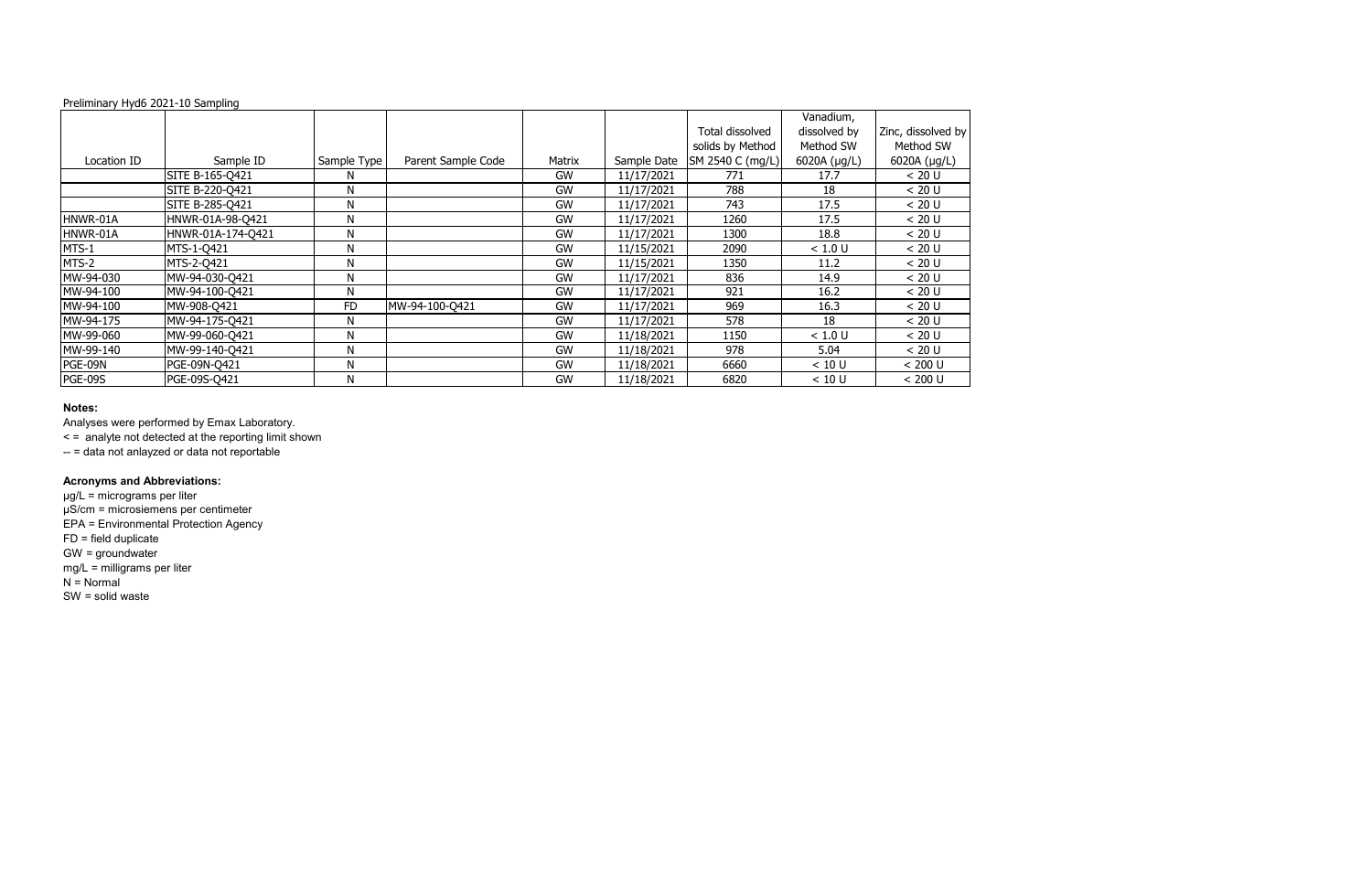| Preliminary PCM 2021-10 Sampling |                |              |                    |        |             |                          |                                                          |                                          |                                                   |                                 |                            |                                                              |
|----------------------------------|----------------|--------------|--------------------|--------|-------------|--------------------------|----------------------------------------------------------|------------------------------------------|---------------------------------------------------|---------------------------------|----------------------------|--------------------------------------------------------------|
|                                  |                | Sample       |                    |        |             | Arsenic,<br>dissolved by | Barium,<br>dissolved by<br>Method SW 6020 Method SW 6020 | Chromium,<br>Hexavalent by<br>Method EPA | Chromium, total<br>dissolved by<br>Method SW 6020 | Iron, dissolved<br>by Method SW | Manganese,<br>dissolved by | Molybdenum,<br>dissolved by<br>Method SW 6020 Method SW 6020 |
| Location ID                      | Sample ID      | Type         | Parent Sample Code | Matrix | Sample Date | (µg/L)                   | $(\mu g/L)$                                              | $218.6$ (µg/L)                           | $(\mu g/L)$                                       | 6010B (µg/L)                    | $(\mu g/L)$                | $(\mu g/L)$                                                  |
| <b>MW-22</b>                     | MW-927-Q421    | <b>FD</b>    | MW-22-Q421         | GW     | 11/30/2021  | 24                       | 92                                                       | < 1.0 U                                  | < 1.0 U                                           | 8000                            | 2500                       | 38                                                           |
| <b>MW-22</b>                     | MW-22-Q421     | N            |                    | GW     | 11/30/2021  | 22                       | 87                                                       | < 1.0 U                                  | < 1.0 U                                           | 8200                            | 2500                       | 36                                                           |
| MW-27-020                        | MW-27-020-Q421 | N            |                    | GW     | 12/1/2021   | 0.71                     | 55                                                       | < 0.20 U                                 | < 1.0 U                                           | 32                              | 9.4                        | 5.9                                                          |
| MW-27-060                        | MW-27-060-Q421 | N            |                    | GW     | 12/1/2021   | 12                       | 70                                                       | < 0.20 U                                 | < 1.0 U                                           | 390                             | 270                        | 4.7                                                          |
| MW-27-085                        | MW-27-085-Q421 | N            |                    | GW     | 12/1/2021   | < 0.10 U                 | 43                                                       | < 1.0 U                                  | < 1.0 U                                           | 170                             | 140                        | 19                                                           |
| MW-28-025                        | MW-28-025-Q421 | $\mathsf{N}$ |                    | GW     | 12/8/2021   | 0.4                      | 68                                                       | < 0.20 U                                 | < 1.0 U                                           | < 20 U                          | 6                          | 4.6                                                          |
| MW-28-090                        | MW-28-090-Q421 | N            |                    | GW     | 12/8/2021   | < 0.10 U                 | 27                                                       | < 0.20 U                                 | < 1.0 U                                           | 590                             | 140                        | 26                                                           |
| <b>MW-29</b>                     | MW-29-Q421     | $\mathsf{N}$ |                    | GW     | 12/2/2021   |                          |                                                          | < 0.20 U                                 | < 1.0 U                                           |                                 |                            |                                                              |
| MW-30-030                        | MW-30-030-Q421 | N            |                    | GW     | 12/3/2021   | < 0.10 U                 | 250                                                      | < 1.0 U                                  | < 1.0 U                                           | 540                             | 180                        | 48                                                           |
| MW-30-050                        | MW-30-050-Q421 | N            |                    | GW     | 12/3/2021   | $\overline{2.7}$         | 21                                                       | < 0.20 U                                 | 2.6                                               | 38                              | 260                        | 4.9                                                          |
| MW-32-020                        | MW-32-020-Q421 | $\mathsf{N}$ |                    | GW     | 11/30/2021  | < 0.10 U                 | 110                                                      | < 1.0 U                                  | < 1.0 U                                           | 4500                            | 200                        | 100                                                          |
| MW-32-035                        | MW-32-035-Q421 | N            |                    | GW     | 11/30/2021  | 15                       | 160                                                      | < 0.20 U                                 | < 1.0 U                                           | 12000                           | 590                        | 9.6                                                          |
| MW-33-040                        | MW-33-040-Q421 | N            |                    | GW     | 11/30/2021  |                          |                                                          | < 1.0 U                                  | 2.2                                               |                                 |                            | 380                                                          |
| MW-33-090                        | MW-929-Q421    | <b>FD</b>    | MW-33-090-Q421     | GW     | 11/30/2021  |                          |                                                          | 3                                        | 6.6                                               |                                 |                            | 8.2                                                          |
| MW-33-090                        | MW-33-090-Q421 | N            |                    | GW     | 11/30/2021  |                          |                                                          | 3                                        | 5.6                                               |                                 |                            | 8.1                                                          |
| MW-33-150                        | MW-33-150-Q421 | N            |                    | GW     | 11/30/2021  |                          |                                                          | 2.8                                      | 31                                                |                                 |                            | 39                                                           |
| MW-33-210                        | MW-33-210-Q421 | N            |                    | GW     | 11/30/2021  |                          |                                                          | 12 <sup>2</sup>                          | 20                                                |                                 |                            |                                                              |
| MW-34-055                        | MW-34-055-Q421 | N            |                    | GW     | 12/1/2021   | $\overline{4}$           | 30                                                       | < 0.20 U                                 | < 1.0 U                                           | 96                              | 87                         | 4.5                                                          |
| MW-34-080                        | MW-34-080-Q421 | N            |                    | GW     | 12/1/2021   | < 0.10 U                 | 36                                                       | < 0.20 U                                 | < 1.0 U                                           | 350                             | 74                         | 12                                                           |
| MW-34-100                        | MW-930-Q421    | <b>FD</b>    | MW-34-100-Q421     | GW     | 12/1/2021   | < 0.10 U                 | 23                                                       | < 1.0 U                                  | < 1.0 U                                           | 52                              | 94                         | 59                                                           |
| MW-34-100                        | MW-34-100-Q421 | $\mathsf{N}$ |                    | GW     | 12/1/2021   | < 0.10 U                 | 23                                                       | < 1.0 U                                  | < 1.0 U                                           | 73                              | 92                         | 59                                                           |
| MW-35-060                        | MW-35-060-Q421 | N            |                    | GW     | 12/6/2021   |                          |                                                          | 20                                       | 20                                                |                                 |                            | 8.8                                                          |
| MW-35-135                        | MW-35-135-Q421 | N            |                    | GW     | 12/6/2021   |                          |                                                          | 26                                       | 25                                                |                                 |                            | 20                                                           |
| MW-36-020                        | MW-36-020-Q421 | N            |                    | GW     | 12/3/2021   | 0.48                     | 120                                                      | < 0.20 U                                 | < 1.0 U                                           | 1000                            | 290                        | 17                                                           |
| MW-36-040                        | MW-931-Q421    | <b>FD</b>    | MW-36-040-Q421     | GW     | 12/3/2021   | 5.2                      | 40                                                       | < 0.20 U                                 | < 1.0 U                                           | 310                             | 110                        | 3.3                                                          |
| MW-36-040                        | MW-36-040-Q421 | N            |                    | GW     | 12/3/2021   | 5                        | 41                                                       | < 0.20 U                                 | < 1.0 U                                           | 320                             | 110                        | $\overline{3.5}$                                             |
| MW-36-050                        | MW-36-050-Q421 | N            |                    | GW     | 12/3/2021   | 5.2                      | 25                                                       | < 0.20 U                                 | < 1.0 U                                           | 150                             | 220                        | 4.1                                                          |
| MW-36-070                        | MW-36-070-Q421 | N            |                    | GW     | 12/3/2021   | 2.2                      | 33                                                       | < 0.20 U                                 | < 1.0 U                                           | < 20 U                          | 210                        | 4.9                                                          |
| MW-36-090                        | MW-36-090-Q421 | N            |                    | GW     | 12/3/2021   | 1.6                      | 36                                                       | < 0.20 U                                 | < 1.0 U                                           | 35                              | 72                         | 14                                                           |
| MW-36-100                        | MW-36-100-Q421 | N            |                    | GW     | 12/3/2021   | < 0.10 U                 | 43                                                       | 8                                        | 11                                                | 260                             | 230                        | 19                                                           |
| MW-39-040                        | MW-39-040-Q421 | $\mathsf{N}$ |                    | GW     | 12/7/2021   | 16                       | 74                                                       | < 0.20 U                                 | < 1.0 U                                           | 320                             | 120                        | 7.7                                                          |
| MW-39-050                        | MW-39-050-Q421 | N            |                    | GW     | 12/7/2021   | 16                       | 73                                                       | < 0.20 U                                 | < 1.0 U                                           | < 20 U                          | 120                        | 7.6                                                          |
| MW-39-060                        | MW-39-060-Q421 | N            |                    | GW     | 12/7/2021   | 16                       | 74                                                       | < 0.20 U                                 | < 1.0 U                                           | 110                             | 120                        | 7.7                                                          |
| MW-39-070                        | MW-39-070-Q421 | N            |                    | GW     | 12/7/2021   | 16                       | 74                                                       | < 0.20 U                                 | $<1.0$ U                                          | $< 20 U$                        | 120                        | 7.7                                                          |
| MW-39-080                        | MW-932-Q421    | <b>FD</b>    | MW-39-080-Q421     | GW     | 12/7/2021   | 1.5                      | 22                                                       | < 0.20 U                                 | < 1.0 U                                           | < 20 U                          | 3.9                        | 22                                                           |
| MW-39-080                        | MW-39-080-Q421 | N            |                    | GW     | 12/7/2021   | 16                       | 74                                                       | < 0.20 U                                 | < 1.0 U                                           | < 20 U                          | 120                        | 7.7                                                          |
| MW-39-100                        | MW-39-100-Q421 | $\mathsf{N}$ |                    | GW     | 12/7/2021   | < 0.10 U                 | 27                                                       | 39                                       | 39                                                | 29                              | 5.8                        | 7.4                                                          |
| MW-42-030                        | MW-42-030-Q421 | N            |                    | GW     | 11/30/2021  | 0.72                     | 160                                                      | < 0.20 U                                 | < 1.0 U                                           | 760                             | 140                        | 17                                                           |
| MW-42-055                        | MW-42-055-Q421 | $\mathsf{N}$ |                    | GW     | 11/30/2021  | 13                       | 150                                                      | < 0.20 U                                 | < 1.0 U                                           | 240                             | 210                        | 3.9                                                          |
| MW-42-065                        | MW-42-065-Q421 | N            |                    | GW     | 11/30/2021  | 6.6                      | 69                                                       | < 0.20 U                                 | < 1.0 U                                           | 46                              | 1600                       | 7.7                                                          |
| MW-43-025                        | MW-43-025-Q421 | N            |                    | GW     | 11/30/2021  | 31                       | 75                                                       | < 0.20 U                                 | < 1.0 U                                           | 4400                            | 360                        | 5.3                                                          |
| MW-43-075                        | MW-43-075-Q421 | ${\sf N}$    |                    | GW     | 11/30/2021  | 8.7                      | 42                                                       | < 0.20 U                                 | < 1.0 U                                           | 3700                            | 540                        | 15                                                           |
| MW-43-090                        | MW-43-090-Q421 | N            |                    | GW     | 11/30/2021  | < 0.10 U                 | 55                                                       | < 1.0 U                                  | $<1.0$ U                                          | 1200                            | 520                        | 29                                                           |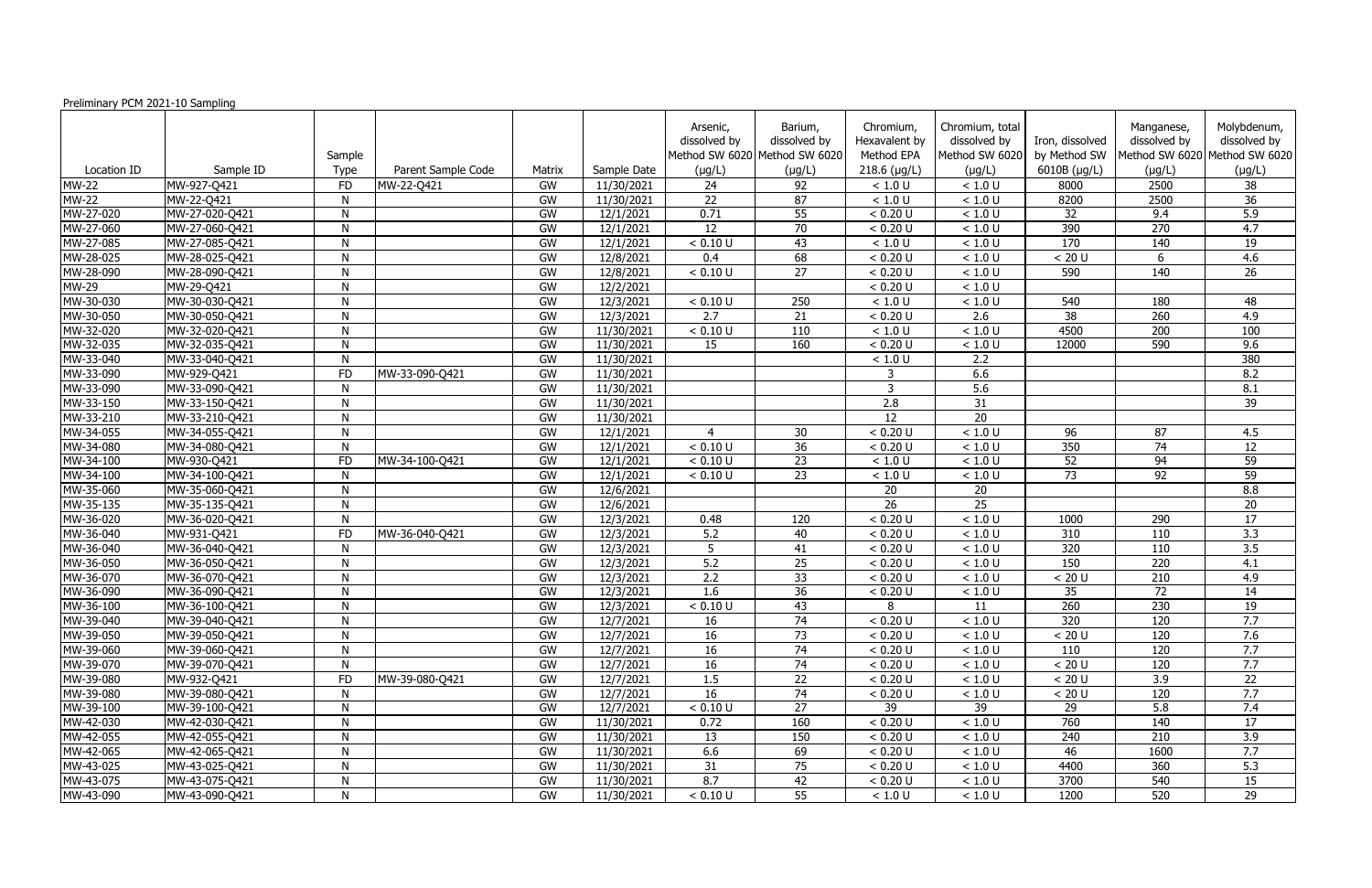| Preliminary PCM 2021-10 Sampling |                |                       |                    |        |             |                                                                 |                                                         |                                                            |                                          |                                                            |
|----------------------------------|----------------|-----------------------|--------------------|--------|-------------|-----------------------------------------------------------------|---------------------------------------------------------|------------------------------------------------------------|------------------------------------------|------------------------------------------------------------|
| Location ID                      | Sample ID      | Sample<br><b>Type</b> | Parent Sample Code | Matrix | Sample Date | Nitrate/Nitrite as<br>Nitrogen by<br>Method EPA<br>353.2 (mg/L) | Nitrite as<br>Nitrogen by<br>Method EPA<br>300.0 (mg/L) | Selenium,<br>dissolved by<br>Method SW 6020<br>$(\mu g/L)$ | Sulfate by<br>Method EPA<br>300.0 (mg/L) | Total organic<br>carbon by<br>Method SM 5310<br>$C$ (mg/L) |
| <b>MW-22</b>                     | MW-927-Q421    | <b>FD</b>             | MW-22-Q421         | GW     | 11/30/2021  | < 0.10 U                                                        |                                                         | < 0.50 U                                                   |                                          | 1.4                                                        |
| <b>MW-22</b>                     | MW-22-Q421     | N                     |                    | GW     | 11/30/2021  | < 0.10 U                                                        |                                                         | < 0.50 U                                                   |                                          | 1.3                                                        |
| MW-27-020                        | MW-27-020-Q421 | N                     |                    | GW     | 12/1/2021   | < 0.10 U                                                        |                                                         | < 0.50 U                                                   |                                          |                                                            |
| MW-27-060                        | MW-27-060-Q421 | N                     |                    | GW     | 12/1/2021   | < 0.10 U                                                        |                                                         | < 0.50 U                                                   |                                          | 1.3                                                        |
| MW-27-085                        | MW-27-085-Q421 | ${\sf N}$             |                    | GW     | 12/1/2021   | < 0.10 U                                                        |                                                         | < 0.50 U                                                   |                                          | < 1.0 U                                                    |
| MW-28-025                        | MW-28-025-Q421 | N                     |                    | GW     | 12/8/2021   | < 0.10 U                                                        |                                                         | 1.3                                                        |                                          | < 1.0 U                                                    |
| MW-28-090                        | MW-28-090-Q421 | $\mathsf{N}$          |                    | GW     | 12/8/2021   | < 0.10 U                                                        |                                                         | < 0.50 U                                                   |                                          | < 1.0 U                                                    |
| <b>MW-29</b>                     | MW-29-Q421     | N                     |                    | GW     | 12/2/2021   |                                                                 |                                                         |                                                            |                                          |                                                            |
| MW-30-030                        | MW-30-030-Q421 | ${\sf N}$             |                    | GW     | 12/3/2021   | 0.1                                                             |                                                         | 0.54                                                       |                                          | 11                                                         |
| MW-30-050                        | MW-30-050-Q421 | ${\sf N}$             |                    | GW     | 12/3/2021   | < 0.10 U                                                        |                                                         | < 0.50 U                                                   |                                          | $\overline{1}$                                             |
| MW-32-020                        | MW-32-020-Q421 | N                     |                    | GW     | 11/30/2021  | < 0.10 U                                                        |                                                         | 2.2                                                        |                                          | 4.4                                                        |
| MW-32-035                        | MW-32-035-Q421 | N                     |                    | GW     | 11/30/2021  | < 0.10 U                                                        |                                                         | < 0.50 U                                                   |                                          | 1.9                                                        |
| MW-33-040                        | MW-33-040-Q421 | ${\sf N}$             |                    | GW     | 11/30/2021  | 0.35                                                            |                                                         | 5.7                                                        |                                          |                                                            |
| MW-33-090                        | MW-929-Q421    | <b>FD</b>             | MW-33-090-Q421     | GW     | 11/30/2021  |                                                                 |                                                         | < 0.50 U                                                   |                                          |                                                            |
| MW-33-090                        | MW-33-090-Q421 | N                     |                    | GW     | 11/30/2021  | 1.1                                                             |                                                         | < 0.50 U                                                   |                                          |                                                            |
| MW-33-150                        | MW-33-150-Q421 | ${\sf N}$             |                    | GW     | 11/30/2021  | 1.5                                                             |                                                         | 0.63                                                       |                                          |                                                            |
| MW-33-210                        | MW-33-210-Q421 | N                     |                    | GW     | 11/30/2021  |                                                                 |                                                         |                                                            |                                          |                                                            |
| MW-34-055                        | MW-34-055-Q421 | ${\sf N}$             |                    | GW     | 12/1/2021   | < 0.10 U                                                        |                                                         | < 0.50 U                                                   |                                          | < 1.0 U                                                    |
| MW-34-080                        | MW-34-080-Q421 | ${\sf N}$             |                    | GW     | 12/1/2021   | < 0.10 U                                                        |                                                         | < 0.50 U                                                   |                                          | < 1.0 U                                                    |
| MW-34-100                        | MW-930-Q421    | <b>FD</b>             | MW-34-100-Q421     | GW     | 12/1/2021   | < 0.10 U                                                        |                                                         | < 0.50 U                                                   |                                          | < 1.0 U                                                    |
| MW-34-100                        | MW-34-100-Q421 | N                     |                    | GW     | 12/1/2021   | < 0.10 U                                                        |                                                         | < 0.50 U                                                   |                                          | < 1.0 U                                                    |
| MW-35-060                        | MW-35-060-Q421 | N                     |                    | GW     | 12/6/2021   | $\overline{2}$                                                  |                                                         | 0.92                                                       |                                          |                                                            |
| MW-35-135                        | MW-35-135-Q421 | N                     |                    | GW     | 12/6/2021   | $\overline{2.5}$                                                |                                                         |                                                            |                                          |                                                            |
| MW-36-020                        | MW-36-020-Q421 | ${\sf N}$             |                    | GW     | 12/3/2021   | < 0.10 U                                                        |                                                         | < 0.50 U                                                   |                                          | 1.6                                                        |
| MW-36-040                        | MW-931-Q421    | <b>FD</b>             | MW-36-040-Q421     | GW     | 12/3/2021   | < 0.10 U                                                        |                                                         | < 0.50 U                                                   |                                          | 2.3                                                        |
| MW-36-040                        | MW-36-040-Q421 | N                     |                    | GW     | 12/3/2021   | < 0.10 U                                                        |                                                         | < 0.50 U                                                   |                                          | 2.3                                                        |
| MW-36-050                        | MW-36-050-Q421 | ${\sf N}$             |                    | GW     | 12/3/2021   | < 0.10 U                                                        |                                                         | < 0.50 U                                                   |                                          | 1.3                                                        |
| MW-36-070                        | MW-36-070-Q421 | N                     |                    | GW     | 12/3/2021   | < 0.10 U                                                        |                                                         | < 0.50 U                                                   |                                          | < 1.0 U                                                    |
| MW-36-090                        | MW-36-090-Q421 | N                     |                    | GW     | 12/3/2021   | < 0.10 U                                                        |                                                         | < 0.50 U                                                   |                                          | < 1.0 U                                                    |
| MW-36-100                        | MW-36-100-Q421 | N                     |                    | GW     | 12/3/2021   | < 0.10 U                                                        |                                                         | < 0.50 U                                                   |                                          | < 1.0 U                                                    |
| MW-39-040                        | MW-39-040-Q421 | N                     |                    | GW     | 12/7/2021   | < 0.10 U                                                        |                                                         | < 0.50 U                                                   |                                          | 2.2                                                        |
| MW-39-050                        | MW-39-050-Q421 | N                     |                    | GW     | 12/7/2021   | < 0.10 U                                                        |                                                         | < 0.50 U                                                   |                                          |                                                            |
| MW-39-060                        | MW-39-060-Q421 | N                     |                    | GW     | 12/7/2021   | < 0.10 U                                                        |                                                         | < 0.50 U                                                   |                                          | < 1.0 U                                                    |
| MW-39-070                        | MW-39-070-Q421 | N                     |                    | GW     | 12/7/2021   | < 0.10 U                                                        |                                                         | < 0.50 U                                                   |                                          | < 1.0 U                                                    |
| MW-39-080                        | MW-932-Q421    | <b>FD</b>             | MW-39-080-Q421     | GW     | 12/7/2021   | < 0.10 U                                                        |                                                         | < 0.50 U                                                   |                                          | < 1.0 U                                                    |
| MW-39-080                        | MW-39-080-Q421 | N                     |                    | GW     | 12/7/2021   | < 0.10 U                                                        |                                                         | < 0.50 U                                                   |                                          | < 1.0 U                                                    |
| MW-39-100                        | MW-39-100-Q421 | N                     |                    | GW     | 12/7/2021   | < 0.10 U                                                        |                                                         | < 0.50 U                                                   |                                          | < 1.0 U                                                    |
| MW-42-030                        | MW-42-030-Q421 | N                     |                    | GW     | 11/30/2021  | < 0.10 U                                                        |                                                         | < 0.50 U                                                   |                                          | 1.8                                                        |
| MW-42-055                        | MW-42-055-Q421 | N                     |                    | GW     | 11/30/2021  | < 0.10 U                                                        |                                                         | < 0.50 U                                                   |                                          | < 1.0 U                                                    |
| MW-42-065                        | MW-42-065-Q421 | N                     |                    | GW     | 11/30/2021  | < 0.10 U                                                        |                                                         | < 0.50 U                                                   |                                          | < 1.0 U                                                    |
| MW-43-025                        | MW-43-025-Q421 | N                     |                    | GW     | 11/30/2021  | < 0.10 U                                                        |                                                         | < 0.50 U                                                   |                                          | 1.2                                                        |
| MW-43-075                        | MW-43-075-Q421 | N                     |                    | GW     | 11/30/2021  | < 0.10 U                                                        |                                                         | < 0.50 U                                                   |                                          | $<1.0$ U                                                   |
| MW-43-090                        | MW-43-090-Q421 | N                     |                    | GW     | 11/30/2021  | < 0.10 U                                                        |                                                         | $\leq 0.50 \text{ U}$                                      |                                          | $<1.0$ U                                                   |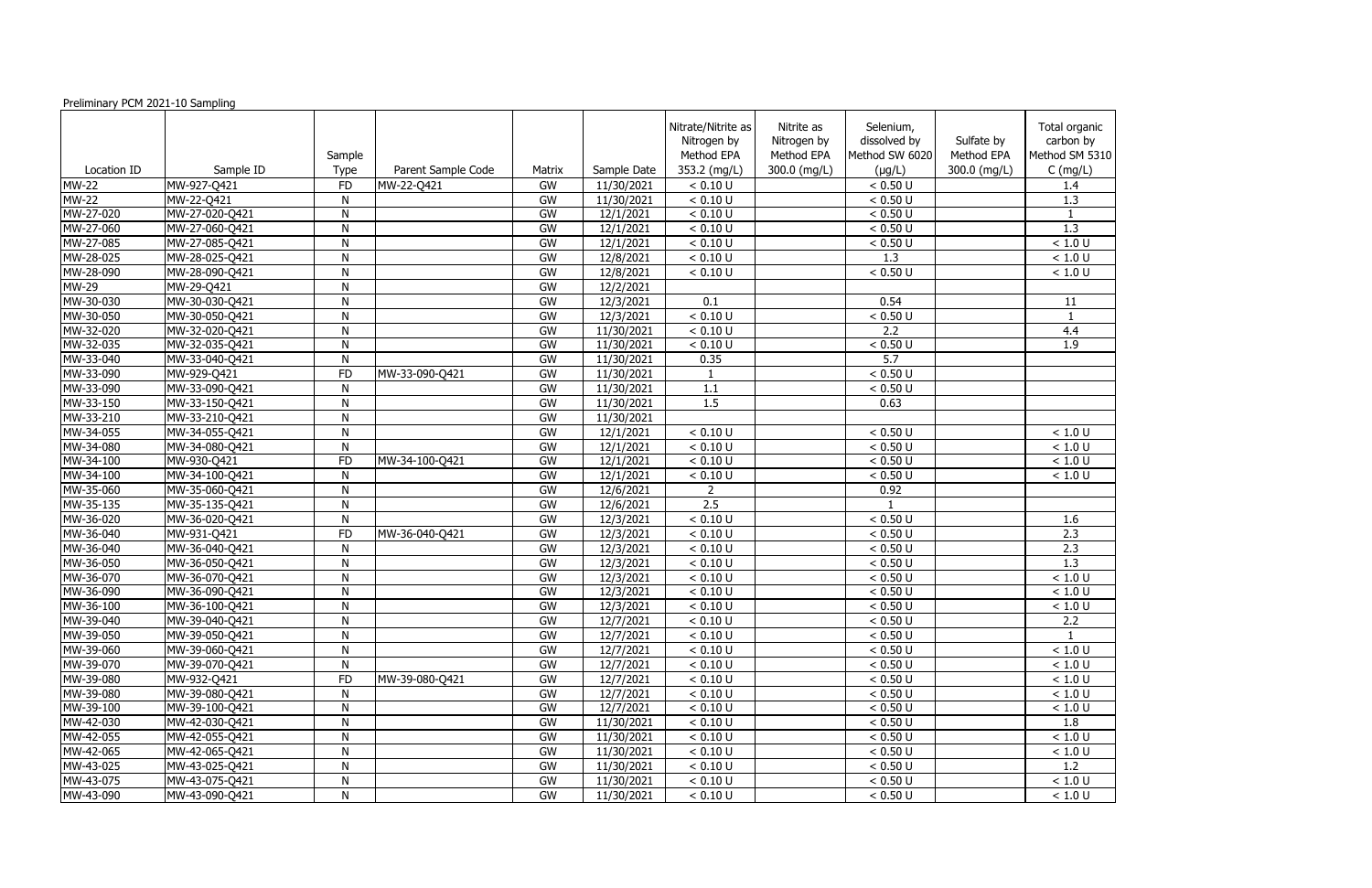| Preliminary PCM 2021-10 Sampling |                 |              |                    |        |             |                          |                                                          |                                          |                                                   |                                 |                            |                                                              |
|----------------------------------|-----------------|--------------|--------------------|--------|-------------|--------------------------|----------------------------------------------------------|------------------------------------------|---------------------------------------------------|---------------------------------|----------------------------|--------------------------------------------------------------|
|                                  |                 | Sample       |                    |        |             | Arsenic,<br>dissolved by | Barium,<br>dissolved by<br>Method SW 6020 Method SW 6020 | Chromium,<br>Hexavalent by<br>Method EPA | Chromium, total<br>dissolved by<br>Method SW 6020 | Iron, dissolved<br>by Method SW | Manganese,<br>dissolved by | Molybdenum,<br>dissolved by<br>Method SW 6020 Method SW 6020 |
| Location ID                      | Sample ID       | Type         | Parent Sample Code | Matrix | Sample Date | (µg/L)                   | $(\mu g/L)$                                              | $218.6$ (µg/L)                           | $(\mu g/L)$                                       | 6010B (µg/L)                    | $(\mu g/L)$                | $(\mu g/L)$                                                  |
| MW-44-070                        | MW-44-070-Q421  | N            |                    | GW     | 12/8/2021   | 2.4                      | 31                                                       | < 0.20 U                                 | < 1.0 U                                           | 140                             | 120                        | 7.6                                                          |
| MW-44-115                        | MW-44-115-Q421  | N            |                    | GW     | 12/8/2021   | 0.86                     | 19                                                       | 1.8                                      | 2.2                                               | < 20 U                          | 10                         | 77                                                           |
| MW-44-125                        | MW-44-125-Q421  | N            |                    | GW     | 12/8/2021   | < 0.10 U                 | 55                                                       | < 1.0 U                                  | 1.9                                               | 300                             | 390                        | 230                                                          |
| MW-45-095A                       | MW-45-095A-Q421 | N            |                    | GW     | 12/1/2021   | < 0.10 U                 | 37                                                       | < 0.20 U                                 | < 1.0 U                                           | < 20 U                          | 260                        | 14                                                           |
| MW-46-175                        | MW-46-175-Q421  | N            |                    | GW     | 12/8/2021   | < 0.10 U                 | 31                                                       | 2.1                                      | 36                                                | 200                             | 21                         | 200                                                          |
| MW-46-205                        | MW-933-Q421     | <b>FD</b>    | MW-46-205-Q421     | GW     | 12/8/2021   | < 0.10 U                 | 33                                                       | < 1.0 U                                  | < 1.0 U                                           | $< 100$ U                       | 42                         | 340                                                          |
| MW-46-205                        | MW-46-205-Q421  | $\mathsf{N}$ |                    | GW     | 12/8/2021   | < 0.10 U                 | 33                                                       | < 1.0 U                                  | < 1.0 U                                           | 68                              | 46                         | 340                                                          |
| MW-47-055                        | MW-47-055-Q421  | $\mathsf{N}$ |                    | GW     | 12/6/2021   |                          |                                                          | 17                                       | 18                                                |                                 |                            |                                                              |
| MW-47-115                        | MW-47-115-Q421  | N            |                    | GW     | 12/6/2021   |                          |                                                          | 17                                       | 17                                                |                                 |                            |                                                              |
| MW-49-135                        | MW-49-135-Q421  | N            |                    | GW     | 12/2/2021   |                          |                                                          | 6.1                                      | 7.3                                               |                                 |                            |                                                              |
| MW-49-275                        | MW-49-275-Q421  | $\mathsf{N}$ |                    | GW     | 12/2/2021   |                          |                                                          | < 1.0 U                                  | 2.2                                               |                                 |                            |                                                              |
| MW-49-365                        | MW-49-365-Q421  | N            |                    | GW     | 12/2/2021   |                          |                                                          | < 1.0 U                                  | 2.6                                               |                                 |                            |                                                              |
| <b>MW-52D</b>                    | MW-52D-Q421     | N            |                    | GW     | 11/30/2021  | 2                        | 37                                                       | < 1.0 U                                  | < 1.0 U                                           | 950                             | 280                        | 61                                                           |
| <b>MW-52M</b>                    | MW-52M-Q421     | N            |                    | GW     | 11/30/2021  | < 0.10 U                 | 54                                                       | < 1.0 U                                  | < 1.0 U                                           | 1400                            | 210                        | 30                                                           |
| <b>MW-52S</b>                    | MW-935-Q421     | <b>FD</b>    | MW-52S-Q421        | GW     | 11/30/2021  | < 0.10 U                 | 1300                                                     | < 0.20 U                                 | < 1.0 U                                           | 20000                           | 1300                       | 4.9                                                          |
| <b>MW-52S</b>                    | MW-52S-Q421     | N            |                    | GW     | 11/30/2021  | < 0.10 U                 | 1400                                                     | < 0.20 U                                 | < 1.0 U                                           | 20000                           | 1400                       | 5.3                                                          |
| <b>MW-53D</b>                    | MW-53D-Q421     | N            |                    | GW     | 11/30/2021  | 3.6                      | 44                                                       | $<1.0$ U                                 | < 1.0 U                                           | 220                             | 1300                       | 180                                                          |
| <b>MW-53M</b>                    | MW-53M-Q421     | N            |                    | GW     | 11/30/2021  | < 0.10 U                 | 58                                                       | < 1.0 U                                  | < 1.0 U                                           | 380                             | 420                        | 54                                                           |
| <b>MW-53S</b>                    | MW-53S-Q421     | N            |                    | GW     | 11/30/2021  | < 0.10 U                 | 200                                                      | < 0.20 U                                 | < 1.0 U                                           | 5400                            | 1200                       | 1.6                                                          |
| MW-75-033                        | MW-75-033-Q421  | $\mathsf{N}$ |                    | GW     | 11/29/2021  |                          |                                                          | 42                                       | 39                                                |                                 |                            |                                                              |
| MW-75-117                        | MW-75-117-Q421  | N            |                    | GW     | 11/29/2021  |                          |                                                          | 10                                       | 10                                                |                                 |                            |                                                              |
| MW-75-202                        | MW-936-Q421     | <b>FD</b>    | MW-75-202-Q421     | GW     | 11/29/2021  |                          |                                                          | < 1.0 U                                  | < 1.0 U                                           |                                 |                            |                                                              |
| MW-75-202                        | MW-75-202-Q421  | $\mathsf{N}$ |                    | GW     | 11/29/2021  |                          |                                                          | $< 1.0 U$                                | $<1.0$ U                                          |                                 |                            |                                                              |
| MW-75-267                        | MW-75-267-Q421  | N            |                    | GW     | 11/29/2021  |                          |                                                          | < 1.0 U                                  | < 1.0 U                                           |                                 |                            |                                                              |
| MW-75-337                        | MW-75-337-Q421  | N            |                    | GW     | 11/29/2021  |                          |                                                          | < 1.0 U                                  | < 1.0 U                                           |                                 |                            |                                                              |
| MW-76-039                        | MW-76-039-Q421  | N            |                    | GW     | 12/2/2021   | < 0.10 U                 | 39                                                       | 130                                      | 140                                               | < 20 U                          | 10                         | 27                                                           |
| MW-76-156                        | MW-76-156-Q421  | $\mathsf{N}$ |                    | GW     | 12/2/2021   | < 0.10 U                 | 47                                                       | $\overline{4}$                           | 4.5                                               | 58                              | 92                         | 31                                                           |
| MW-76-181                        | MW-76-181-Q421  | N            |                    | GW     | 12/2/2021   | 1.5                      | 67                                                       | 1500                                     | 1500                                              | 52                              | 89                         | 27                                                           |
| MW-76-218                        | MW-76-218-0421  | N            |                    | GW     | 12/2/2021   | 3.9                      | 66                                                       | 270                                      | 280                                               | < 20 U                          | 280                        | 68                                                           |
| MW-77-046                        | MW-77-046-Q421  | N            |                    | GW     | 12/2/2021   | < 0.10 U                 | 95                                                       | < 1.0 U                                  | < 1.0 U                                           | 940                             | 420                        | 95                                                           |
| MW-77-102                        | MW-77-102-Q421  | $\mathsf{N}$ |                    | GW     | 12/2/2021   | < 0.10 U                 | 40                                                       | 0.67                                     | $<1.0$ U                                          | 39                              | 20                         | 4.4                                                          |
| MW-77-158                        | MW-937-Q421     | <b>FD</b>    | MW-77-158-Q421     | GW     | 12/2/2021   | < 0.10 U                 | 44                                                       | 6.9                                      | 7.9                                               | < 20 U                          | 62                         | 33                                                           |
| MW-77-158                        | MW-77-158-Q421  | N            |                    | GW     | 12/2/2021   | < 0.10 U                 | 43                                                       | 7.1                                      | 7.7                                               | 48                              | 60                         | 32                                                           |
| MW-77-187                        | MW-77-187-Q421  | N            |                    | GW     | 12/2/2021   | < 0.10 U                 | 40                                                       | 2.5                                      | 3.1                                               | 50                              | 50                         | 250                                                          |
| MW-81-043                        | MW-81-043-Q421  | N            |                    | GW     | 12/13/2021  | 0.75                     | 110                                                      | 8.7                                      | 9.2                                               | < 20 U                          | 160                        | 24                                                           |
| MW-81-098                        | MW-81-098-Q421  | $\mathsf{N}$ |                    | GW     | 12/13/2021  | < 0.10 U                 | 70                                                       | 1.2                                      | 1.7                                               | 41                              | 140                        | 3.4                                                          |
| MW-90-031                        | MW-90-031-Q421  | N            |                    | GW     | 12/8/2021   | < 0.10 U                 | 97                                                       | $<1.0$ U                                 | $<1.0$ U                                          | 7000                            | 250                        | 18                                                           |
| MW-97-042                        | MW-97-042-Q421  | N            |                    | GW     | 12/13/2021  |                          |                                                          | 4.4                                      | 6                                                 |                                 |                            |                                                              |
| MW-97-202                        | MW-97-202-Q421  | N            |                    | GW     | 12/13/2021  |                          |                                                          | < 1.0 U                                  | < 1.0 U                                           |                                 |                            |                                                              |
| <b>TW-04</b>                     | TW-04-Q421      | N            |                    | GW     | 12/6/2021   |                          |                                                          | 9.1                                      | 9.3                                               |                                 |                            |                                                              |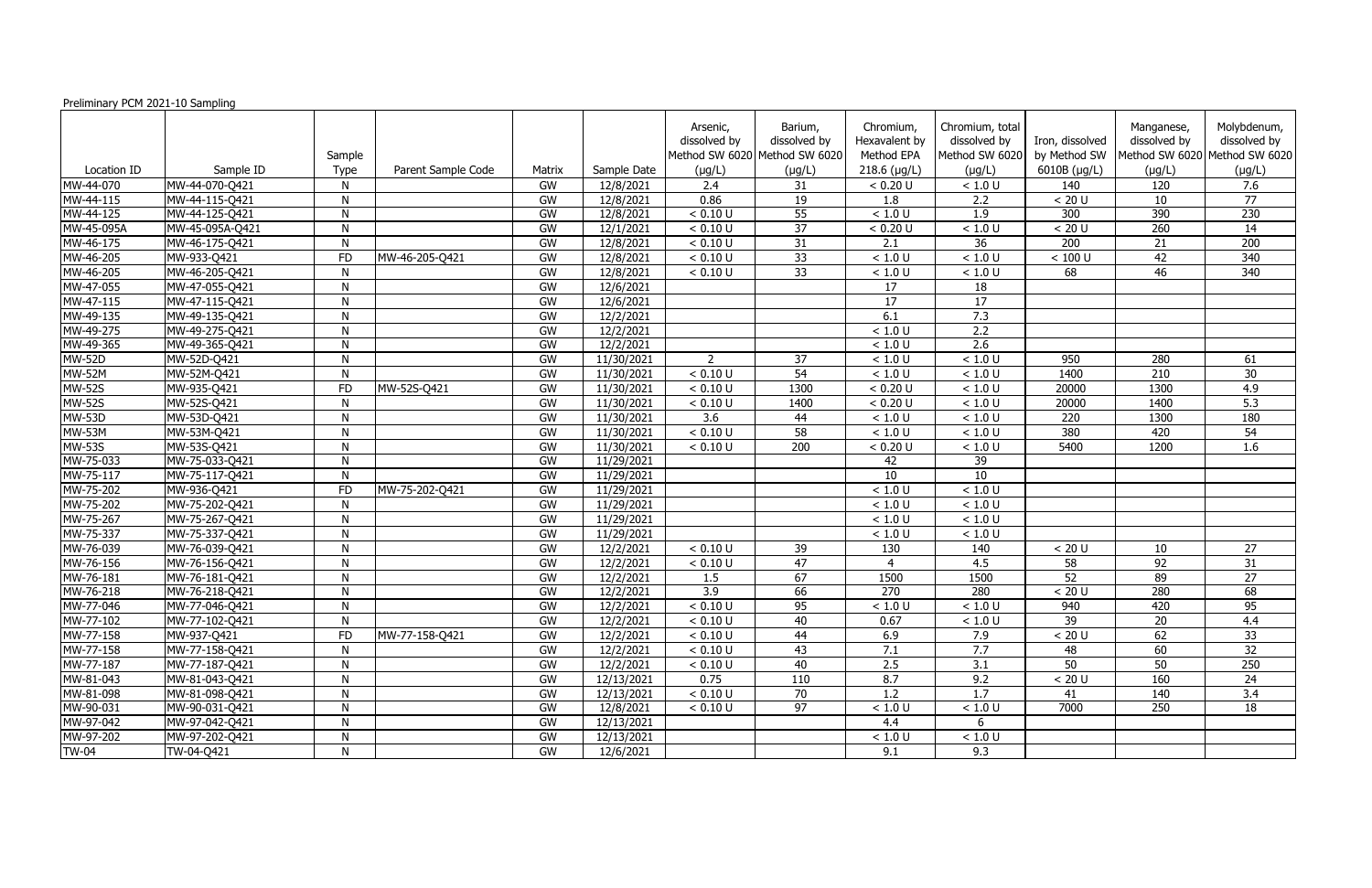Preliminary PCM 2021-10 Sampling

|                     |                 |                |                    |        |             | Nitrate/Nitrite as<br>Nitrogen by | Nitrite as<br>Nitrogen by | Selenium,<br>dissolved by | Sulfate by   | Total organic<br>carbon by |
|---------------------|-----------------|----------------|--------------------|--------|-------------|-----------------------------------|---------------------------|---------------------------|--------------|----------------------------|
|                     |                 | Sample         |                    |        |             | Method EPA                        | Method EPA                | Method SW 6020            | Method EPA   | Method SM 5310             |
| Location ID         | Sample ID       | <b>Type</b>    | Parent Sample Code | Matrix | Sample Date | 353.2 (mg/L)                      | 300.0 (mg/L)              | $(\mu g/L)$               | 300.0 (mg/L) | $C$ (mg/L)                 |
| MW-44-070           | MW-44-070-Q421  | N              |                    | GW     | 12/8/2021   | < 0.10 U                          |                           | < 0.50 U                  |              | < 1.0 U                    |
| MW-44-115           | MW-44-115-Q421  | N              |                    | GW     | 12/8/2021   | < 0.10 U                          |                           | < 0.50 U                  |              | $<1.0$ U                   |
| MW-44-125           | MW-44-125-Q421  | ${\sf N}$      |                    | GW     | 12/8/2021   | < 0.10 U                          |                           | < 0.50 U                  |              | $<1.0$ U                   |
| MW-45-095A          | MW-45-095A-Q421 | ${\sf N}$      |                    | GW     | 12/1/2021   | < 0.10 U                          |                           | < 0.50 U                  |              | $<1.0$ U                   |
| MW-46-175           | MW-46-175-Q421  | ${\sf N}$      |                    | GW     | 12/8/2021   | 0.9                               |                           | 0.56                      |              | < 1.0 U                    |
| MW-46-205           | MW-933-Q421     | <b>FD</b>      | MW-46-205-Q421     | GW     | 12/8/2021   | 0.96                              |                           | 0.86                      |              | < 1.0 U                    |
| MW-46-205           | MW-46-205-Q421  | ${\sf N}$      |                    | GW     | 12/8/2021   | 0.93                              |                           | 0.82                      |              | < 1.0 U                    |
| MW-47-055           | MW-47-055-Q421  | N              |                    | GW     | 12/6/2021   |                                   |                           |                           |              |                            |
| MW-47-115           | MW-47-115-Q421  | ${\sf N}$      |                    | GW     | 12/6/2021   |                                   |                           |                           |              |                            |
| MW-49-135           | MW-49-135-Q421  | $\mathsf{N}$   |                    | GW     | 12/2/2021   |                                   |                           |                           |              |                            |
| MW-49-275           | MW-49-275-Q421  | ${\sf N}$      |                    | GW     | 12/2/2021   |                                   |                           |                           |              |                            |
| MW-49-365           | MW-49-365-Q421  | ${\sf N}$      |                    | GW     | 12/2/2021   |                                   |                           |                           |              |                            |
| <b>MW-52D</b>       | MW-52D-Q421     | ${\sf N}$      |                    | GW     | 11/30/2021  | < 0.10 U                          |                           | < 0.50 U                  |              | < 50 U                     |
| <b>MW-52M</b>       | MW-52M-Q421     | $\mathsf{N}$   |                    | GW     | 11/30/2021  | < 0.10 U                          |                           | < 0.50 U                  |              | $<1.0$ U                   |
| <b>MW-52S</b>       | MW-935-Q421     | FD             | MW-52S-Q421        | GW     | 11/30/2021  | < 0.10 U                          |                           | < 0.50 U                  |              | 1.4                        |
| <b>MW-52S</b>       | MW-52S-Q421     | $\mathsf{N}$   |                    | GW     | 11/30/2021  | < 0.10 U                          |                           | < 0.50 U                  |              | $\overline{1.3}$           |
| <b>MW-53D</b>       | MW-53D-Q421     | ${\sf N}$      |                    | GW     | 11/30/2021  | < 0.10 U                          |                           | < 0.50 U                  |              | $<1.0$ U                   |
| $\overline{MW-53}M$ | MW-53M-Q421     | $\overline{N}$ |                    | GW     | 11/30/2021  | < 0.10 U                          |                           | < 0.50 U                  |              | < 1.0 U                    |
| <b>MW-53S</b>       | MW-53S-Q421     | ${\sf N}$      |                    | GW     | 11/30/2021  | < 0.10 U                          |                           | < 0.50 U                  |              | < 1.0 U                    |
| MW-75-033           | MW-75-033-Q421  | N              |                    | GW     | 11/29/2021  |                                   |                           |                           |              |                            |
| MW-75-117           | MW-75-117-Q421  | ${\sf N}$      |                    | GW     | 11/29/2021  |                                   |                           |                           |              |                            |
| MW-75-202           | MW-936-Q421     | <b>FD</b>      | MW-75-202-Q421     | GW     | 11/29/2021  |                                   |                           |                           |              |                            |
| MW-75-202           | MW-75-202-Q421  | ${\sf N}$      |                    | GW     | 11/29/2021  |                                   |                           |                           |              |                            |
| MW-75-267           | MW-75-267-Q421  | ${\sf N}$      |                    | GW     | 11/29/2021  |                                   |                           |                           |              |                            |
| MW-75-337           | MW-75-337-Q421  | ${\sf N}$      |                    | GW     | 11/29/2021  |                                   |                           |                           |              |                            |
| MW-76-039           | MW-76-039-Q421  | $\mathsf{N}$   |                    | GW     | 12/2/2021   |                                   | < 2.5 U                   | 2.8                       | 190          | $<1.0$ U                   |
| MW-76-156           | MW-76-156-Q421  | N              |                    | GW     | 12/2/2021   |                                   | < 5.0 U                   | 1.1                       | 780          | $<1.0$ U                   |
| MW-76-181           | MW-76-181-Q421  | ${\sf N}$      |                    | GW     | 12/2/2021   |                                   | < 5.0 U                   | 1.7                       | 870          | $<1.0$ U                   |
| MW-76-218           | MW-76-218-Q421  | ${\sf N}$      |                    | GW     | 12/2/2021   |                                   | < 10 U                    |                           | 880          | < 50 U                     |
| MW-77-046           | MW-77-046-Q421  | N              |                    | GW     | 12/2/2021   |                                   |                           | 3                         |              | 1.5                        |
| MW-77-102           | MW-77-102-Q421  | N              |                    | GW     | 12/2/2021   |                                   |                           | < 0.50 U                  |              | < 1.0 U                    |
| MW-77-158           | MW-937-Q421     | FD             | MW-77-158-Q421     | GW     | 12/2/2021   |                                   |                           | 0.78                      |              | < 1.0 U                    |
| MW-77-158           | MW-77-158-Q421  | N              |                    | GW     | 12/2/2021   |                                   |                           | 0.53                      |              | $<1.0$ U                   |
| MW-77-187           | MW-77-187-Q421  | ${\sf N}$      |                    | GW     | 12/2/2021   |                                   |                           | 0.81                      |              | $<1.0$ U                   |
| MW-81-043           | MW-81-043-Q421  | ${\sf N}$      |                    | GW     | 12/13/2021  |                                   |                           | 2.6                       |              | < 1.0 U                    |
| MW-81-098           | MW-81-098-Q421  | ${\sf N}$      |                    | GW     | 12/13/2021  |                                   |                           | < 0.50 U                  |              | $<1.0$ U                   |
| MW-90-031           | MW-90-031-Q421  | N              |                    | GW     | 12/8/2021   | < 0.10 U                          |                           | < 0.50 U                  |              | 1.8                        |
| MW-97-042           | MW-97-042-Q421  | N              |                    | GW     | 12/13/2021  |                                   |                           |                           |              |                            |
| MW-97-202           | MW-97-202-Q421  | N              |                    | GW     | 12/13/2021  |                                   |                           |                           |              |                            |
| <b>TW-04</b>        | TW-04-Q421      | $\mathsf{N}$   |                    | GW     | 12/6/2021   |                                   |                           |                           |              |                            |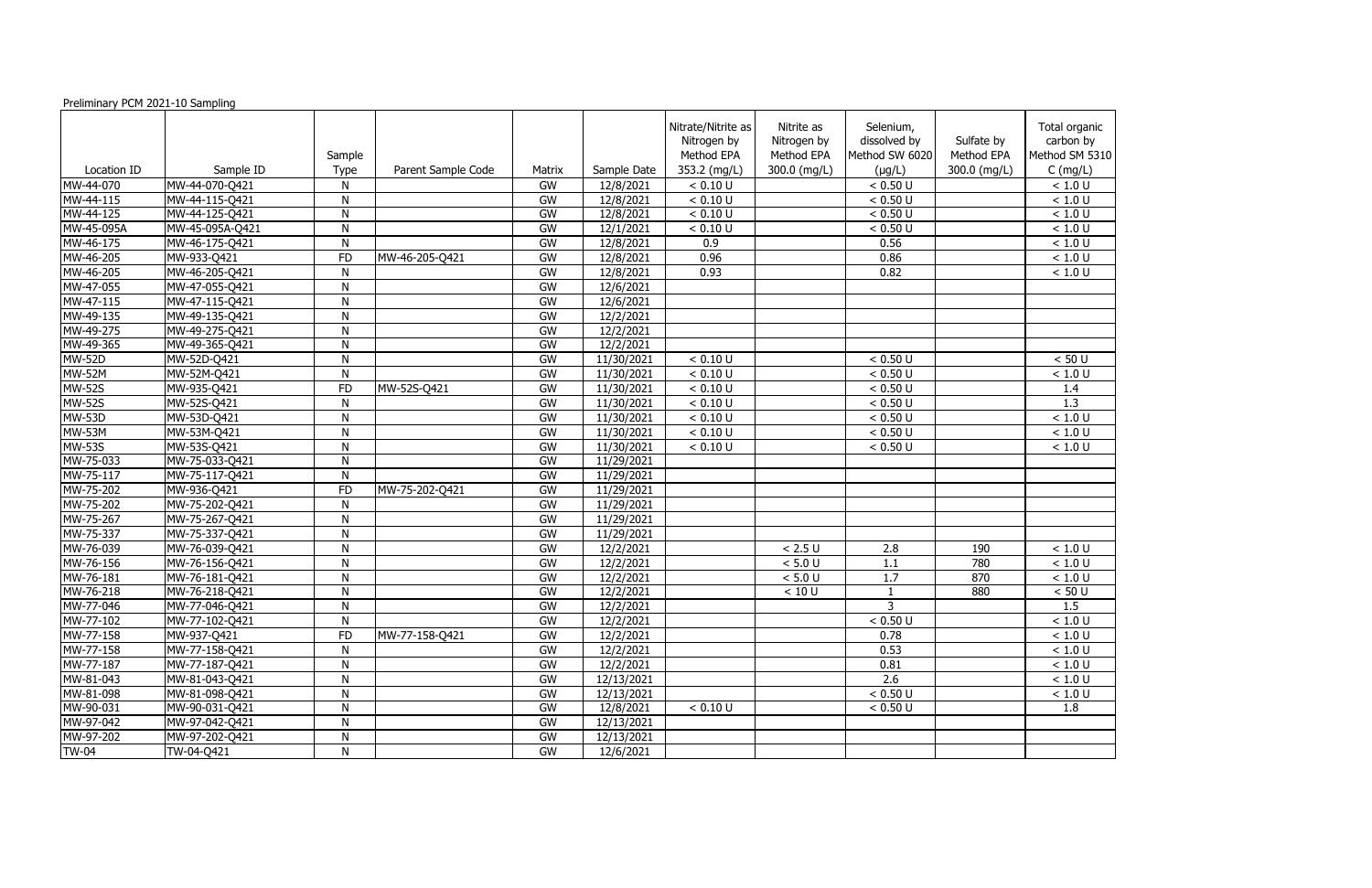## Preliminary PCM 2021-10 Sampling

|             |           |        |                    |        |             | Arsenic,     | <b>Barium</b>                 | Chromium        | Chromium, total                                               |                      | Manganese,   | Molybdenum,  |
|-------------|-----------|--------|--------------------|--------|-------------|--------------|-------------------------------|-----------------|---------------------------------------------------------------|----------------------|--------------|--------------|
|             |           |        |                    |        |             | dissolved by | dissolved by                  | Hexavalent by I | dissolved by                                                  | Iron, dissolved      | dissolved by | dissolved by |
|             |           | Sample |                    |        |             |              | Method SW 6020 Method SW 6020 | Method EPA      | Method SW 6020 by Method SW   Method SW 6020   Method SW 6020 |                      |              |              |
| Location ID | Sample ID | Type   | Parent Sample Code | Matrix | Sample Date | $(\mu g/L)$  | (µg/L                         | $218.6$ (µg/L)  | $(\mu g/L)$                                                   | $6010B$ ( $\mu$ g/L) | (µg/L        | $(\mu g/L)$  |

### **Notes:**

Analyses were performed by Asset Laboratory.

< = analyte not detected at the reporting limit shown

-- = data not anlayzed or data not reportable

# **Acronyms and Abbreviations:**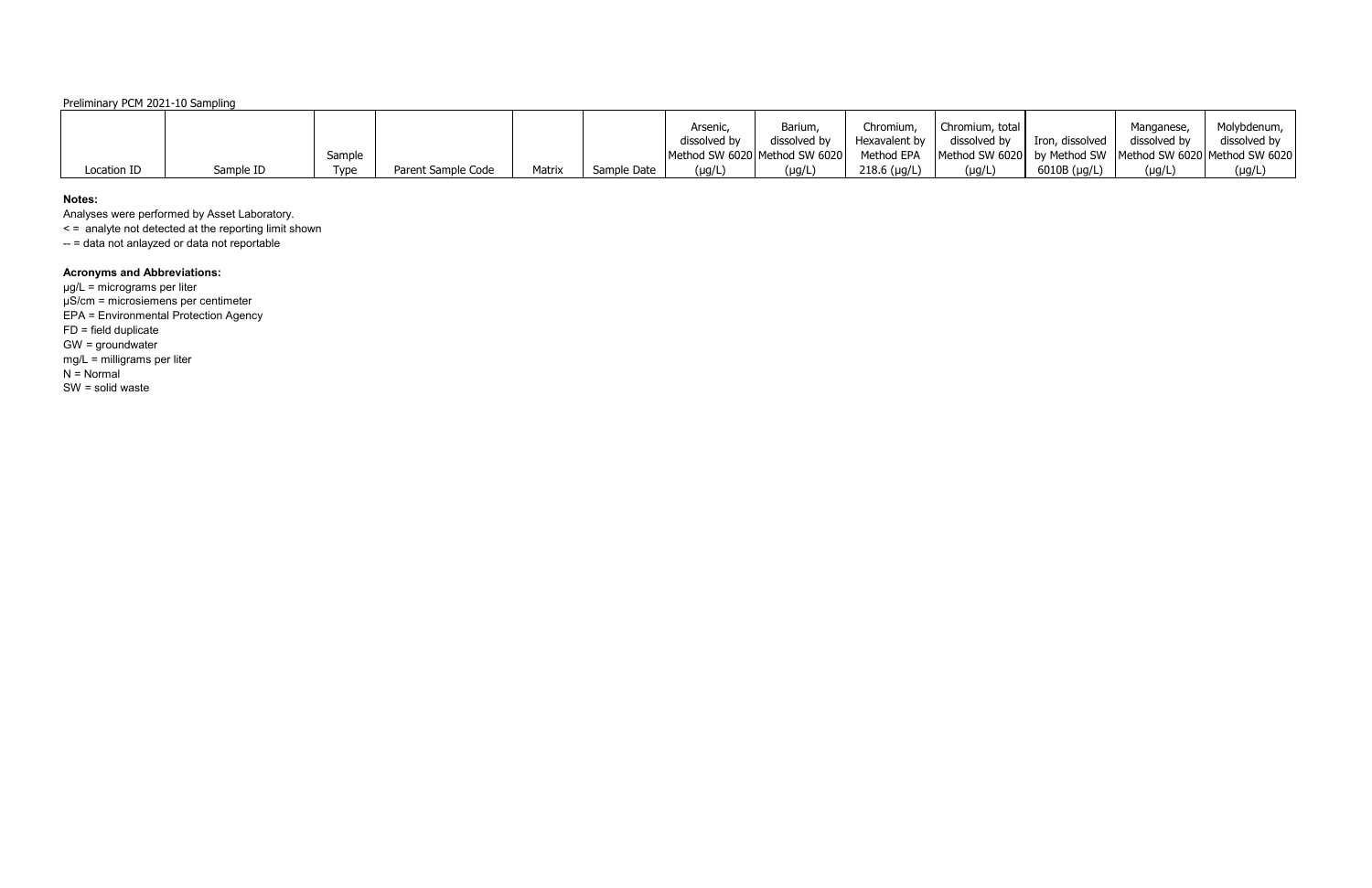## Preliminary PCM 2021-10 Sampling

|             |           |        |                    |        |             | Nitrate/Nitrite as | Nitrite as   | Selenium,      |              | Total organic  |
|-------------|-----------|--------|--------------------|--------|-------------|--------------------|--------------|----------------|--------------|----------------|
|             |           |        |                    |        |             | Nitrogen by        | Nitrogen by  | dissolved by   | Sulfate by   | carbon by      |
|             |           | Sample |                    |        |             | Method EPA         | Method EPA   | Method SW 6020 | Method EPA   | Method SM 5310 |
| Location ID | Sample ID | Type   | Parent Sample Code | Matrix | Sample Date | 353.2 (mg/L)       | 300.0 (mg/L) | (µg/L)         | 300.0 (mg/L) | $C$ (mg/L)     |

### **Notes:**

Analyses were performed by Asset Laboratory.

< = analyte not detected at the reporting limit shown

-- = data not anlayzed or data not reportable

# **Acronyms and Abbreviations:**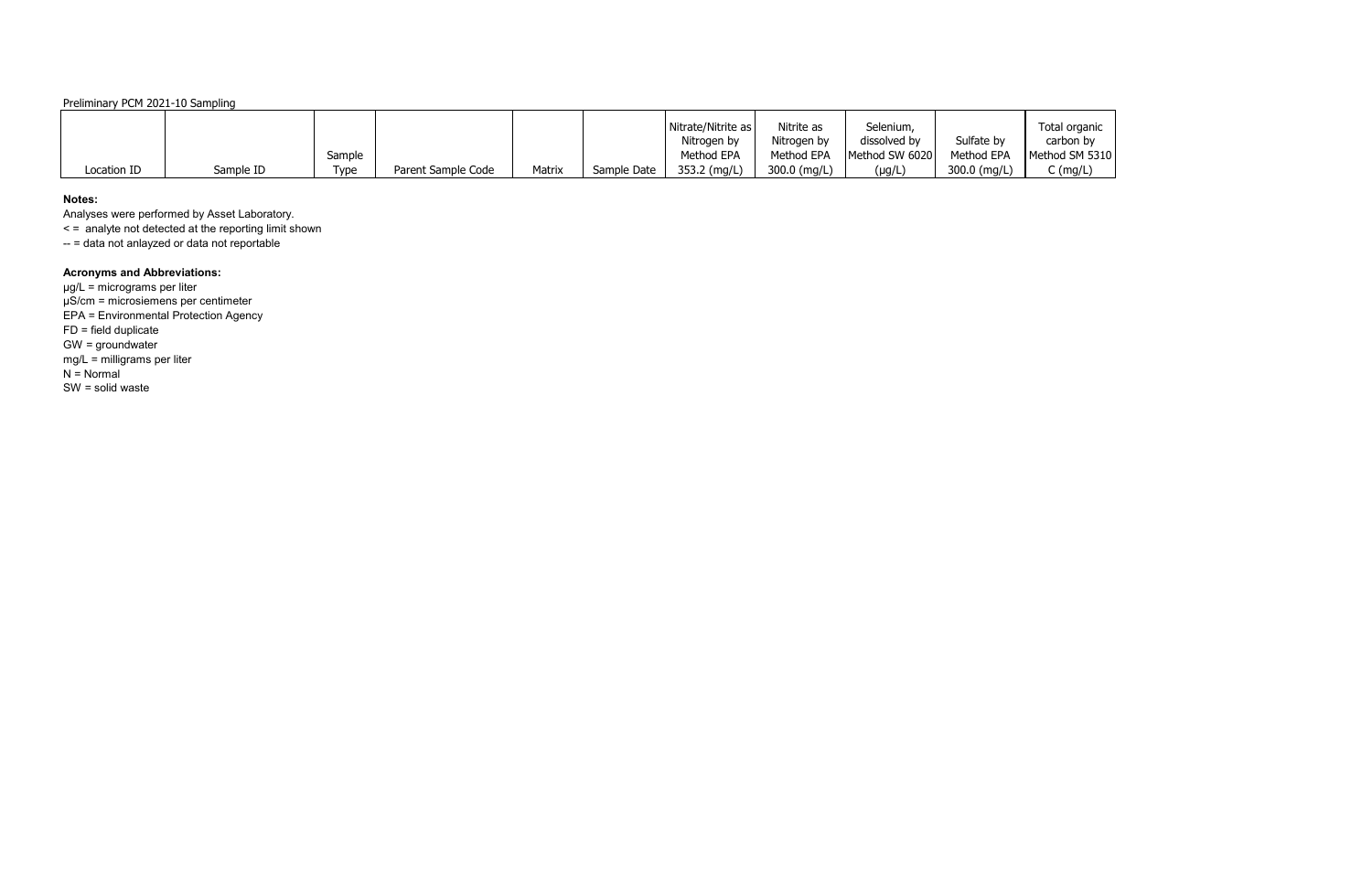## Preliminary PCM 2021-11 Sampling

|               |             |        |               |        |             | Alkalinity, total | Calcium,     |              | Chromium,      | Chromium, total |                                          | Magnesium,   |
|---------------|-------------|--------|---------------|--------|-------------|-------------------|--------------|--------------|----------------|-----------------|------------------------------------------|--------------|
|               |             |        |               |        |             | as CaCO3 by       | dissolved by | Chloride by  | Hexavalent by  |                 | dissolved by $\parallel$ Iron, dissolved | dissolved by |
|               |             | Sample |               |        |             | Method SM         | Method EPA   | Method EPA   | Method EPA     |                 | Method EPA   by Method EPA               | Method EPA   |
| Location ID   | Sample ID   | Type   | Sample Method | Matrix | Sample Date | 2320 B (mq/L)     | 200.7 (mg/L) | 300.0 (mg/L) | $218.6$ (µg/L) | $200.8$ (µg/L)  | 200.7 (µg/L)                             | 200.7 (mg/L) |
| <b>TW-03D</b> | TW-03D-1121 |        |               | GW     | 11/2/2021   | 150               | 230          | 2100         | 400            | 390             | < 20 U                                   | 30           |

### **Notes:**

Analyses were performed by Asset Laboratory.

< = analyte not detected at the reporting limit shown

-- = data not anlayzed or data not reportable

# **Acronyms and Abbreviations:**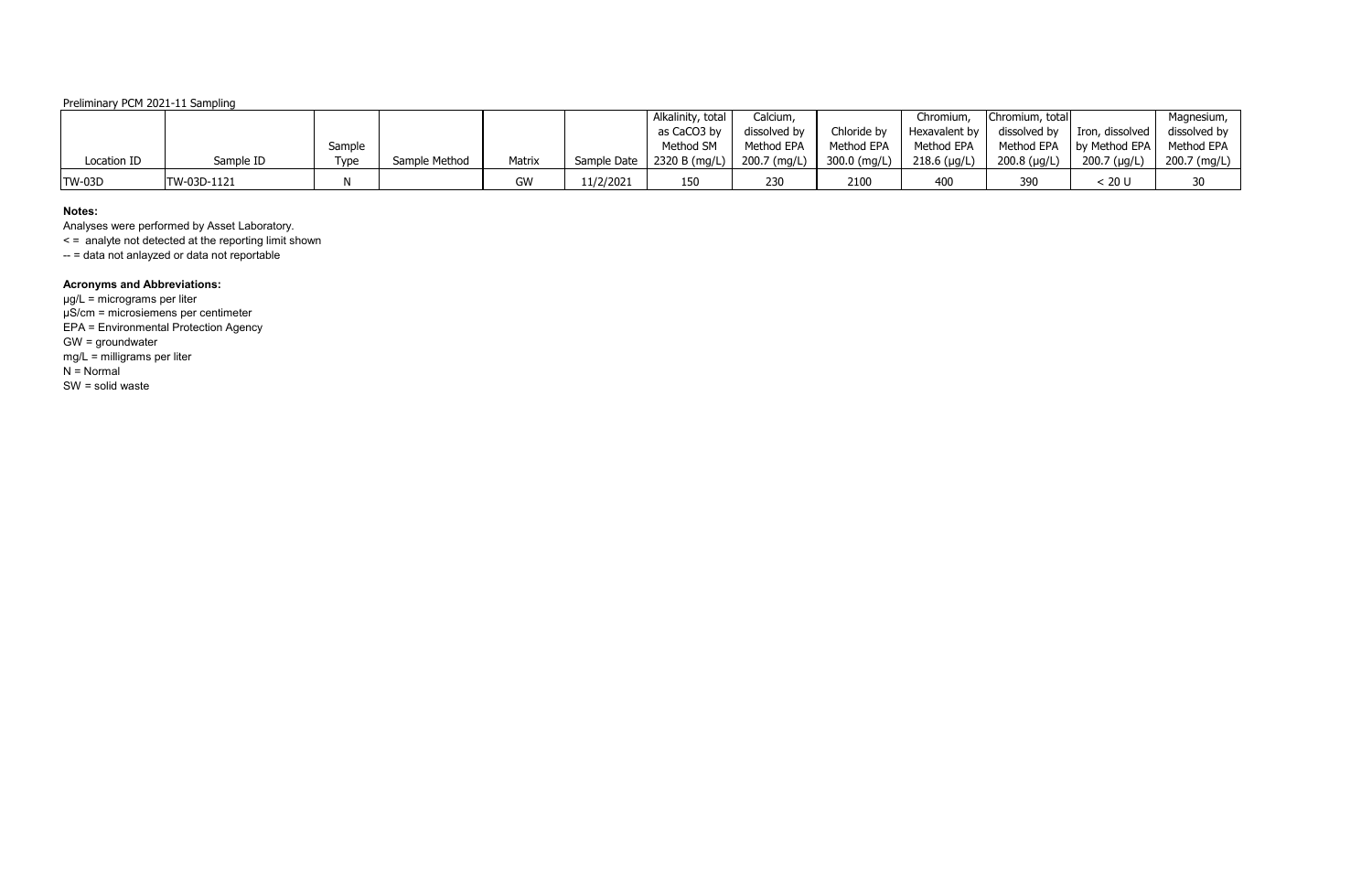## Preliminary PCM 2021-11 Sampling

|               |             |        |               |        |             | Manganese,     | Nitrate/Nitrite               |                             | Sodium,      | Specific        |                | Total dissolved |
|---------------|-------------|--------|---------------|--------|-------------|----------------|-------------------------------|-----------------------------|--------------|-----------------|----------------|-----------------|
|               |             |        |               |        |             | dissolved by   | as Nitrogen by   pH by Method |                             | dissolved by | conductance by  | Sulfate by     | solids by       |
|               |             | Sample |               |        |             | Method EPA     | Method EPA                    | $\blacksquare$ SM 4500-H+ B | Method EPA   | Method EPA      | Method EPA     | Method SM       |
| Location ID   | Sample ID   | Type   | Sample Method | Matrix | Sample Date | $200.8$ (µg/L) | 353.2 (mg/L)                  | (PHUNITS)                   | 200.7 (mg/L) | $120.1$ (uS/cm) | $300.0$ (mg/L) | 2540 C (mg/L)   |
| <b>TW-03D</b> | TW-03D-1121 |        |               | GW     | 11/2/2021   | 10             |                               |                             | 1400         | 7200            | 480            | 4500            |

### **Notes:**

Analyses were performed by Asset Laboratory.

< = analyte not detected at the reporting limit shown

-- = data not anlayzed or data not reportable

# **Acronyms and Abbreviations:**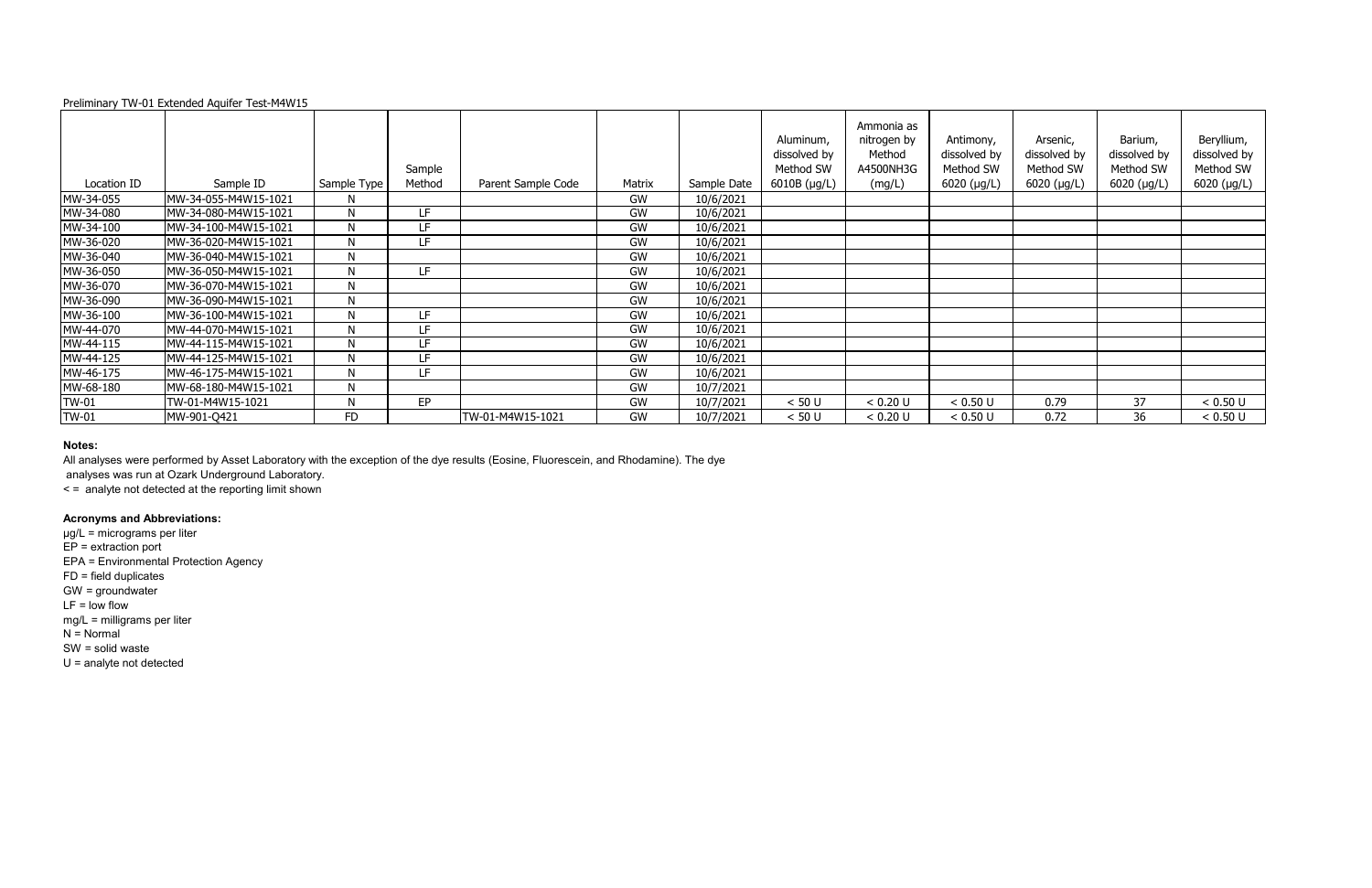|                     |                      |             |                  |                         |           |             | Boron,                    | Cadmium,                    | Calcium,                  |              | Chromium,                   | Chromium       |
|---------------------|----------------------|-------------|------------------|-------------------------|-----------|-------------|---------------------------|-----------------------------|---------------------------|--------------|-----------------------------|----------------|
|                     |                      |             |                  |                         |           |             | dissolved by<br>Method SW | dissolved by<br>Method SW   | dissolved by<br>Method SW | Chloride by  | Hexavalent by<br>Method EPA | dissolved      |
|                     |                      |             | Sample<br>Method |                         |           |             |                           |                             |                           | Method EPA   |                             | Method         |
| Location ID         | Sample ID            | Sample Type |                  | Parent Sample Code      | Matrix    | Sample Date | 6010B (mg/L)              | $6020$ (µg/L)               | 6010B (mg/L)              | 300.0 (mg/L) | $218.6$ (µg/L)              | $6020$ ( $\mu$ |
| MW-34-055           | MW-34-055-M4W15-1021 | N           |                  |                         | GW        | 10/6/2021   |                           |                             |                           |              | < 0.20 U                    |                |
| MW-34-080           | MW-34-080-M4W15-1021 | N           | I F              |                         | GW        | 10/6/2021   |                           |                             |                           |              | < 0.20 U                    |                |
| MW-34-100           | MW-34-100-M4W15-1021 | N           | LF.              |                         | GW        | 10/6/2021   |                           |                             |                           |              | < 0.20 U                    |                |
| MW-36-020           | MW-36-020-M4W15-1021 | N           | LF.              |                         | GW        | 10/6/2021   |                           |                             |                           |              | < 0.20 U                    |                |
| MW-36-040           | MW-36-040-M4W15-1021 | Ν           |                  |                         | GW        | 10/6/2021   |                           |                             |                           |              | < 0.20 U                    |                |
| MW-36-050           | MW-36-050-M4W15-1021 | N           | LF.              |                         | GW        | 10/6/2021   |                           |                             |                           |              | < 0.20 U                    |                |
| MW-36-070           | MW-36-070-M4W15-1021 | N           |                  |                         | GW        | 10/6/2021   |                           |                             |                           |              | < 0.20 U                    |                |
| MW-36-090           | MW-36-090-M4W15-1021 | N           |                  |                         | GW        | 10/6/2021   |                           |                             |                           |              | < 0.20 U                    |                |
| MW-36-100           | MW-36-100-M4W15-1021 | N           | LF.              |                         | GW        | 10/6/2021   |                           |                             |                           |              | < 0.20 U                    |                |
| MW-44-070           | MW-44-070-M4W15-1021 | N           | ΙF               |                         | GW        | 10/6/2021   |                           |                             |                           |              | < 0.20 U                    |                |
| MW-44-115           | MW-44-115-M4W15-1021 | N           | I F.             |                         | GW        | 10/6/2021   |                           |                             |                           |              | 0.9                         |                |
| MW-44-125           | MW-44-125-M4W15-1021 | N           | I F.             |                         | GW        | 10/6/2021   |                           |                             |                           |              | < 0.20 U                    |                |
| MW-46-175           | MW-46-175-M4W15-1021 | N           | LF               |                         | <b>GW</b> | 10/6/2021   |                           |                             |                           |              | 6.1                         |                |
| MW-68-180           | MW-68-180-M4W15-1021 | N           |                  |                         | GW        | 10/7/2021   |                           |                             |                           |              | 49000                       |                |
| TW-01               | TW-01-M4W15-1021     | N           | EP               |                         | GW        | 10/7/2021   | 1.4                       | < 0.50 U                    | 260                       | 1800         | 1300                        | 1300           |
| $T$ $\prime$ $\sim$ | 1111001011           | FD.         |                  | $T$ $M$ $A$ MARINE 1031 | $\sim$    | 101712021   | $\blacksquare$            | $\sim$ $\sim$ $\sim$ $\sim$ | $2F^{\prime}$             | 1000         | 1200                        | 1200           |

|             |                       |              | Sample |                    |        |             | Boron,<br>dissolved by<br>Method SW | Cadmium,<br>dissolved by<br>Method SW | Calcium,<br>dissolved by<br>Method SW | Chloride by<br>Method EPA | Chromium,<br>Hexavalent by<br>Method EPA | Chromium, total<br>dissolved by<br>Method SW |
|-------------|-----------------------|--------------|--------|--------------------|--------|-------------|-------------------------------------|---------------------------------------|---------------------------------------|---------------------------|------------------------------------------|----------------------------------------------|
| Location ID | Sample ID             | Sample Type  | Method | Parent Sample Code | Matrix | Sample Date | 6010B (mg/L)                        | $6020$ ( $\mu$ g/L)                   | 6010B (mg/L)                          | 300.0 (mg/L)              | $218.6$ (µg/L)                           | 6020 (µg/L)                                  |
| MW-34-055   | MW-34-055-M4W15-1021  |              |        |                    | GW     | 10/6/2021   |                                     |                                       |                                       |                           | < 0.20 U                                 |                                              |
| MW-34-080   | MW-34-080-M4W15-1021  | N            | LF     |                    | GW     | 10/6/2021   |                                     |                                       |                                       |                           | < 0.20 U                                 |                                              |
| MW-34-100   | MW-34-100-M4W15-1021  | N            | LF     |                    | GW     | 10/6/2021   |                                     |                                       |                                       |                           | < 0.20 U                                 |                                              |
| MW-36-020   | MW-36-020-M4W15-1021  | N            | LF.    |                    | GW     | 10/6/2021   |                                     |                                       |                                       |                           | < 0.20 U                                 |                                              |
| MW-36-040   | MW-36-040-M4W15-1021  | N            |        |                    | GW     | 10/6/2021   |                                     |                                       |                                       |                           | < 0.20 U                                 |                                              |
| MW-36-050   | IMW-36-050-M4W15-1021 | N            | LF     |                    | GW     | 10/6/2021   |                                     |                                       |                                       |                           | < 0.20 U                                 |                                              |
| MW-36-070   | MW-36-070-M4W15-1021  | N            |        |                    | GW     | 10/6/2021   |                                     |                                       |                                       |                           | < 0.20 U                                 |                                              |
| MW-36-090   | MW-36-090-M4W15-1021  | N            |        |                    | GW     | 10/6/2021   |                                     |                                       |                                       |                           | < 0.20 U                                 |                                              |
| MW-36-100   | MW-36-100-M4W15-1021  | $\mathsf{N}$ | LF     |                    | GW     | 10/6/2021   |                                     |                                       |                                       |                           | < 0.20 U                                 |                                              |
| MW-44-070   | IMW-44-070-M4W15-1021 | N            | LF     |                    | GW     | 10/6/2021   |                                     |                                       |                                       |                           | < 0.20 U                                 |                                              |
| MW-44-115   | MW-44-115-M4W15-1021  | N            | LF     |                    | GW     | 10/6/2021   |                                     |                                       |                                       |                           | 0.9                                      |                                              |
| MW-44-125   | MW-44-125-M4W15-1021  | N            | LF     |                    | GW     | 10/6/2021   |                                     |                                       |                                       |                           | < 0.20 U                                 |                                              |
| MW-46-175   | MW-46-175-M4W15-1021  | N            | LF.    |                    | GW     | 10/6/2021   |                                     |                                       |                                       |                           | 6.1                                      |                                              |
| MW-68-180   | MW-68-180-M4W15-1021  | N            |        |                    | GW     | 10/7/2021   |                                     |                                       |                                       |                           | 49000                                    |                                              |
| TW-01       | TW-01-M4W15-1021      | N            | EP     |                    | GW     | 10/7/2021   | 1.4                                 | < 0.50 U                              | 260                                   | 1800                      | 1300                                     | 1300                                         |
| TW-01       | MW-901-Q421           | <b>FD</b>    |        | TW-01-M4W15-1021   | GW     | 10/7/2021   | 1.5                                 | < 0.50 U                              | 250                                   | 1800                      | 1300                                     | 1300                                         |

### **Notes:**

All analyses were performed by Asset Laboratory with the exception of the dye results (Eosine, Fluorescein, and Rhodamine). The dye analyses was run at Ozark Underground Laboratory.

< = analyte not detected at the reporting limit shown

# **Acronyms and Abbreviations:**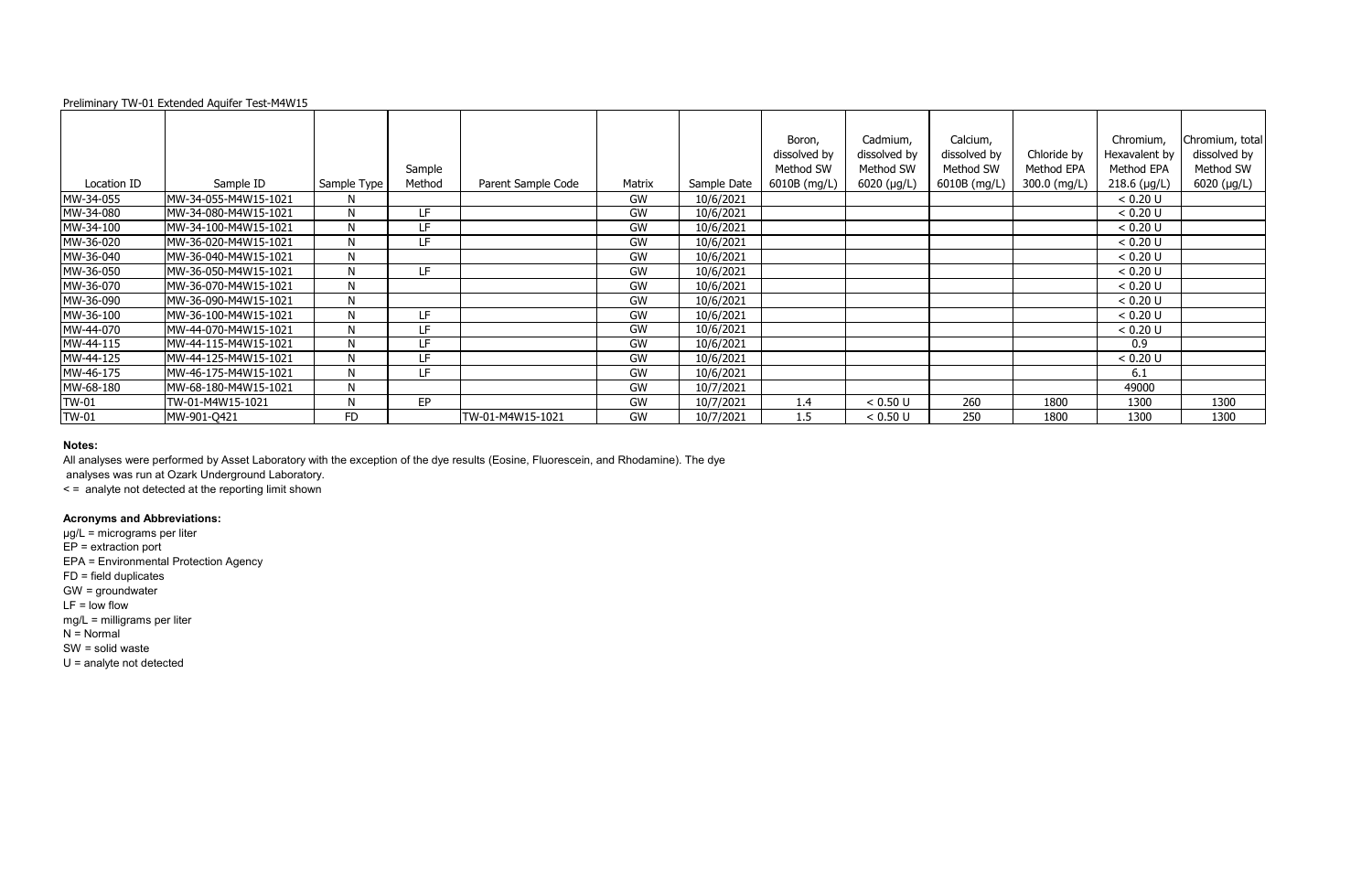| Preliminary TW-01 Extended Aquifer Test-M4W15 |  |
|-----------------------------------------------|--|
|-----------------------------------------------|--|

|              |                      |             |        |                    |        |             | Cobalt,           | Copper,       |                  |                  |              |                 |
|--------------|----------------------|-------------|--------|--------------------|--------|-------------|-------------------|---------------|------------------|------------------|--------------|-----------------|
|              |                      |             |        |                    |        |             | dissolved by      | dissolved by  | Eosine by        | Fluorescein by   | Fluoride by  | Iron, dissolved |
|              |                      |             | Sample |                    |        |             | Method SW         | Method SW     | Method Dye       | Method Dye       | Method EPA   | by Method SW    |
| Location ID  | Sample ID            | Sample Type | Method | Parent Sample Code | Matrix | Sample Date | 6020 ( $\mu$ g/L) | $6020$ (µg/L) | Test $(\mu g/L)$ | Test $(\mu g/L)$ | 300.0 (mg/L) | 6010B (µg/L)    |
| MW-34-055    | MW-34-055-M4W15-1021 | N           |        |                    | GW     | 10/6/2021   |                   |               |                  |                  |              |                 |
| MW-34-080    | MW-34-080-M4W15-1021 | ${\sf N}$   | LF.    |                    | GW     | 10/6/2021   |                   |               |                  |                  |              |                 |
| MW-34-100    | MW-34-100-M4W15-1021 | N           | LF     |                    | GW     | 10/6/2021   |                   |               |                  |                  |              |                 |
| MW-36-020    | MW-36-020-M4W15-1021 | N           | LF     |                    | GW     | 10/6/2021   |                   |               |                  |                  |              |                 |
| MW-36-040    | MW-36-040-M4W15-1021 | ${\sf N}$   |        |                    | GW     | 10/6/2021   |                   |               |                  |                  |              |                 |
| MW-36-050    | MW-36-050-M4W15-1021 | N           | LF     |                    | GW     | 10/6/2021   |                   |               |                  |                  |              |                 |
| MW-36-070    | MW-36-070-M4W15-1021 | N           |        |                    | GW     | 10/6/2021   |                   |               |                  |                  |              |                 |
| MW-36-090    | MW-36-090-M4W15-1021 | N           |        |                    | GW     | 10/6/2021   |                   |               |                  |                  |              |                 |
| MW-36-100    | MW-36-100-M4W15-1021 | N           | LF     |                    | GW     | 10/6/2021   |                   |               |                  |                  |              |                 |
| MW-44-070    | MW-44-070-M4W15-1021 | N           | LF.    |                    | GW     | 10/6/2021   |                   |               |                  |                  |              |                 |
| MW-44-115    | MW-44-115-M4W15-1021 | N           | LF     |                    | GW     | 10/6/2021   |                   |               |                  |                  |              |                 |
| MW-44-125    | MW-44-125-M4W15-1021 | N           | LF     |                    | GW     | 10/6/2021   |                   |               |                  |                  |              |                 |
| MW-46-175    | MW-46-175-M4W15-1021 | N           | LF     |                    | GW     | 10/6/2021   |                   |               |                  |                  |              |                 |
| MW-68-180    | MW-68-180-M4W15-1021 | N           |        |                    | GW     | 10/7/2021   |                   |               |                  |                  |              |                 |
| <b>TW-01</b> | TW-01-M4W15-1021     | N           | EP     |                    | GW     | 10/7/2021   | < 0.50 U          | < 1.0 U       | < 0.015 U        | < 0.0020 U       | 3.9          | < 20 U          |
| <b>TW-01</b> | MW-901-Q421          | <b>FD</b>   |        | TW-01-M4W15-1021   | GW     | 10/7/2021   | < 0.50 U          | < 1.0 U       | < 0.015 U        | < 0.0020 U       | 4.2          | < 20 U          |

### **Notes:**

All analyses were performed by Asset Laboratory with the exception of the dye results (Eosine, Fluorescein, and Rhodamine). The dye analyses was run at Ozark Underground Laboratory.

< = analyte not detected at the reporting limit shown

# **Acronyms and Abbreviations:**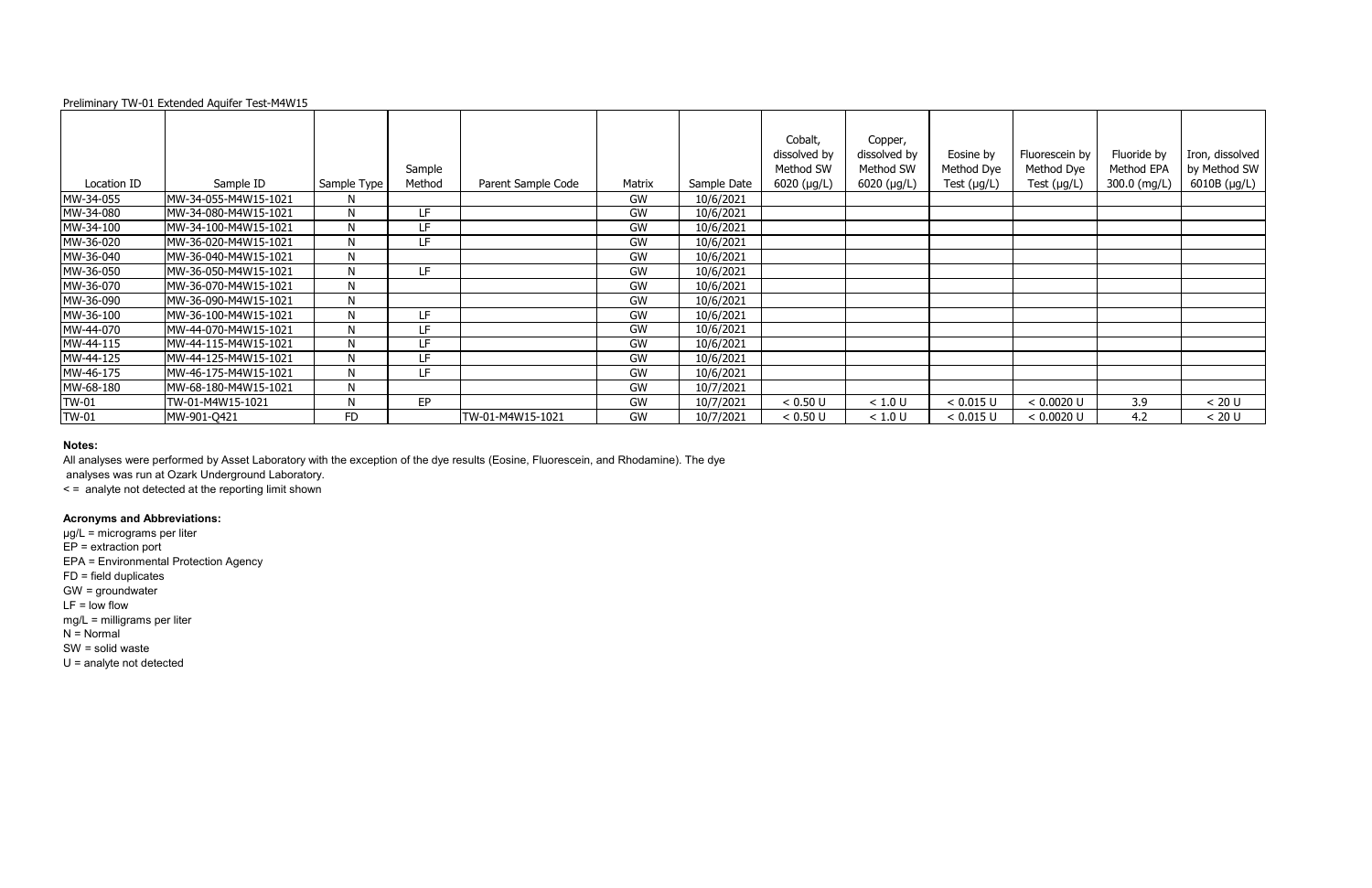|             |                       |             |        |                    |           |             |                   | Magnesium,   | Manganese,          |
|-------------|-----------------------|-------------|--------|--------------------|-----------|-------------|-------------------|--------------|---------------------|
|             |                       |             |        |                    |           |             | Lead, dissolved   | dissolved by | dissolved by        |
|             |                       |             | Sample |                    |           |             | by Method SW      | Method SW    | Method SW           |
| Location ID | Sample ID             | Sample Type | Method | Parent Sample Code | Matrix    | Sample Date | 6020 ( $\mu$ g/L) | 6010B (mg/L) | $6020$ ( $\mu$ g/L) |
| MW-34-055   | MW-34-055-M4W15-1021  | N.          |        |                    | <b>GW</b> | 10/6/2021   |                   |              |                     |
| MW-34-080   | MW-34-080-M4W15-1021  | N           | LF     |                    | GW        | 10/6/2021   |                   |              |                     |
| MW-34-100   | MW-34-100-M4W15-1021  | N           | LF     |                    | <b>GW</b> | 10/6/2021   |                   |              |                     |
| MW-36-020   | IMW-36-020-M4W15-1021 | N           | LF     |                    | GW        | 10/6/2021   |                   |              |                     |
| MW-36-040   | MW-36-040-M4W15-1021  | N           |        |                    | <b>GW</b> | 10/6/2021   |                   |              |                     |
| MW-36-050   | MW-36-050-M4W15-1021  | N           | LF     |                    | GW        | 10/6/2021   |                   |              |                     |
| MW-36-070   | IMW-36-070-M4W15-1021 | N           |        |                    | <b>GW</b> | 10/6/2021   |                   |              |                     |
| MW-36-090   | MW-36-090-M4W15-1021  | N           |        |                    | GW        | 10/6/2021   |                   |              |                     |
| MW-36-100   | MW-36-100-M4W15-1021  | N           | LF     |                    | GW        | 10/6/2021   |                   |              |                     |
| MW-44-070   | MW-44-070-M4W15-1021  | N           | LF     |                    | GW        | 10/6/2021   |                   |              |                     |
| MW-44-115   | MW-44-115-M4W15-1021  | N           | LF     |                    | GW        | 10/6/2021   |                   |              |                     |
| MW-44-125   | MW-44-125-M4W15-1021  | N           | LF     |                    | GW        | 10/6/2021   |                   |              |                     |
| MW-46-175   | MW-46-175-M4W15-1021  | N.          | LF     |                    | <b>GW</b> | 10/6/2021   |                   |              |                     |
| MW-68-180   | MW-68-180-M4W15-1021  | N           |        |                    | GW        | 10/7/2021   |                   |              |                     |
| TW-01       | TW-01-M4W15-1021      | N           | EP     |                    | GW        | 10/7/2021   | < 1.0 U           | 25           | < 0.50 U            |
| TW-01       | MW-901-Q421           | <b>FD</b>   |        | TW-01-M4W15-1021   | GW        | 10/7/2021   | < 1.0 U           | 26           | < 0.50 U            |

### **Notes:**

All analyses were performed by Asset Laboratory with the exception of the dye results (Eosine, Fluorescein, and Rhodamine). The dye analyses was run at Ozark Underground Laboratory.

< = analyte not detected at the reporting limit shown

# **Acronyms and Abbreviations:**

µg/L = micrograms per liter  $EP =$  extraction port EPA = Environmental Protection Agency FD = field duplicates GW = groundwater  $LF = low$  flow mg/L = milligrams per liter  $N =$  Normal SW = solid waste U = analyte not detected

| d, dissolved<br>Method SW<br>20 (µg/L) | Magnesium,<br>dissolved by<br>Method SW<br>6010B (mg/L) | Manganese,<br>dissolved by<br>Method SW<br>6020 (µg/L) | Mercury,<br>dissolved by<br>Method EPA<br>7470A (µg/L) | Molybdenum,<br>dissolved by<br>Method SW<br>6020 (µg/L) | Nickel,<br>dissolved by<br>Method SW<br>6020 (µg/L) |
|----------------------------------------|---------------------------------------------------------|--------------------------------------------------------|--------------------------------------------------------|---------------------------------------------------------|-----------------------------------------------------|
|                                        |                                                         |                                                        |                                                        |                                                         |                                                     |
|                                        |                                                         |                                                        |                                                        |                                                         |                                                     |
|                                        |                                                         |                                                        |                                                        |                                                         |                                                     |
|                                        |                                                         |                                                        |                                                        |                                                         |                                                     |
|                                        |                                                         |                                                        |                                                        |                                                         |                                                     |
|                                        |                                                         |                                                        |                                                        |                                                         |                                                     |
|                                        |                                                         |                                                        |                                                        |                                                         |                                                     |
|                                        |                                                         |                                                        |                                                        |                                                         |                                                     |
|                                        |                                                         |                                                        |                                                        |                                                         |                                                     |
|                                        |                                                         |                                                        |                                                        |                                                         |                                                     |
|                                        |                                                         |                                                        |                                                        |                                                         |                                                     |
|                                        |                                                         |                                                        |                                                        |                                                         |                                                     |
|                                        |                                                         |                                                        |                                                        |                                                         |                                                     |
|                                        |                                                         |                                                        |                                                        |                                                         |                                                     |
| < 1.0 U                                | 25                                                      | < 0.50 U                                               | < 0.20 U                                               | 34                                                      | < 5.0 U                                             |
| < 1.0 U                                | 26                                                      | < 0.50 U                                               | < 0.20 U                                               | 34                                                      | < 1.0 U                                             |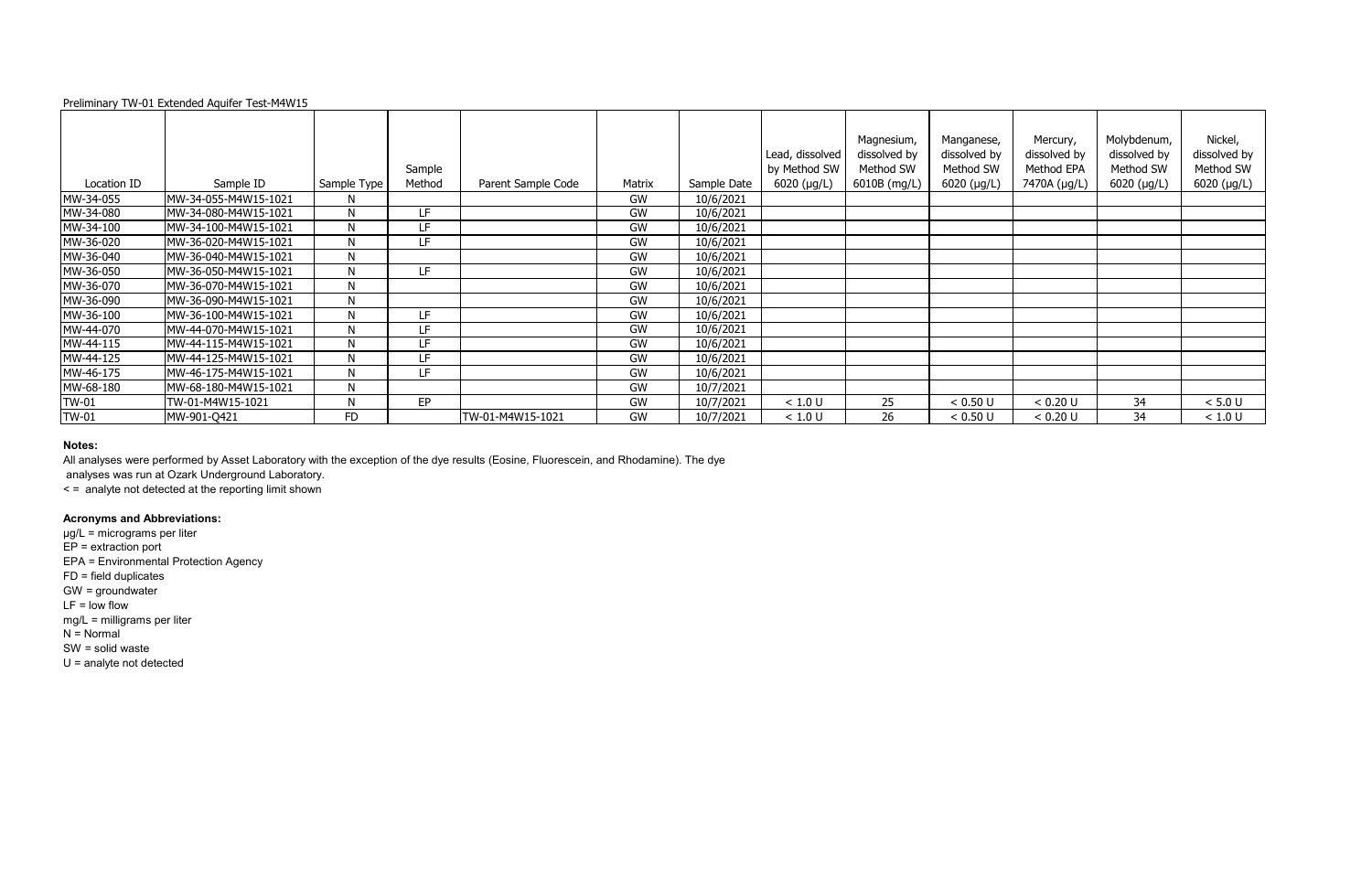|              |                       |              |        |                    |           |             | Nitrate/Nitrite |                |              |
|--------------|-----------------------|--------------|--------|--------------------|-----------|-------------|-----------------|----------------|--------------|
|              |                       |              |        |                    |           |             | as Nitrogen by  | Oil and Grease | pH by Method |
|              |                       |              | Sample |                    |           |             | Method EPA      | by Method      | SM 4500-H+B  |
| Location ID  | Sample ID             | Sample Type  | Method | Parent Sample Code | Matrix    | Sample Date | 353.2 (mg/L)    | 1664B (mg/L)   | (PHUNITS)    |
| MW-34-055    | MW-34-055-M4W15-1021  | N.           |        |                    | GW        | 10/6/2021   |                 |                |              |
| MW-34-080    | MW-34-080-M4W15-1021  | N            | LF     |                    | GW        | 10/6/2021   |                 |                |              |
| MW-34-100    | MW-34-100-M4W15-1021  | N            | LF     |                    | GW        | 10/6/2021   |                 |                |              |
| MW-36-020    | MW-36-020-M4W15-1021  | N            | LF     |                    | GW        | 10/6/2021   |                 |                |              |
| MW-36-040    | MW-36-040-M4W15-1021  | N            |        |                    | GW        | 10/6/2021   |                 |                |              |
| MW-36-050    | MW-36-050-M4W15-1021  | N            | LF     |                    | GW        | 10/6/2021   |                 |                |              |
| MW-36-070    | IMW-36-070-M4W15-1021 | N            |        |                    | <b>GW</b> | 10/6/2021   |                 |                |              |
| MW-36-090    | MW-36-090-M4W15-1021  | N            |        |                    | GW        | 10/6/2021   |                 |                |              |
| MW-36-100    | MW-36-100-M4W15-1021  | N            | LF     |                    | GW        | 10/6/2021   |                 |                |              |
| MW-44-070    | MW-44-070-M4W15-1021  | $\mathsf{N}$ | LF     |                    | GW        | 10/6/2021   |                 |                |              |
| MW-44-115    | MW-44-115-M4W15-1021  | N            | LF     |                    | GW        | 10/6/2021   |                 |                |              |
| MW-44-125    | MW-44-125-M4W15-1021  | N            | LF     |                    | GW        | 10/6/2021   |                 |                |              |
| MW-46-175    | MW-46-175-M4W15-1021  | N            | LF     |                    | GW        | 10/6/2021   |                 |                |              |
| MW-68-180    | IMW-68-180-M4W15-1021 | N            |        |                    | GW        | 10/7/2021   |                 |                |              |
| TW-01        | TW-01-M4W15-1021      | N            | EP     |                    | GW        | 10/7/2021   | 11              | < 4.0 U        | 7.4          |
| <b>TW-01</b> | MW-901-Q421           | <b>FD</b>    |        | TW-01-M4W15-1021   | GW        | 10/7/2021   | 12              | < 4.0 U        | 7.4          |

## **Notes:**

All analyses were performed by Asset Laboratory with the exception of the dye results (Eosine, Fluorescein, and Rhodamine). The dye analyses was run at Ozark Underground Laboratory.

< = analyte not detected at the reporting limit shown

### **Acronyms and Abbreviations:**

| e/Nitrite<br>ogen by<br>od EPA<br>(mg/L) | Oil and Grease<br>by Method<br>1664B (mg/L) | pH by Method<br>SM 4500-H+ B<br>(PHUNITS) | Potassium,<br>dissolved by<br>Method SW<br>6010B (mg/L) | Rhodamine-clc<br>by Method Dye<br>Test $(\mu g/L)$ | Selenium,<br>dissolved by<br>Method SW<br>6020 (µg/L) |
|------------------------------------------|---------------------------------------------|-------------------------------------------|---------------------------------------------------------|----------------------------------------------------|-------------------------------------------------------|
|                                          |                                             |                                           |                                                         |                                                    |                                                       |
|                                          |                                             |                                           |                                                         |                                                    |                                                       |
|                                          |                                             |                                           |                                                         |                                                    |                                                       |
|                                          |                                             |                                           |                                                         |                                                    |                                                       |
|                                          |                                             |                                           |                                                         |                                                    |                                                       |
|                                          |                                             |                                           |                                                         |                                                    |                                                       |
|                                          |                                             |                                           |                                                         |                                                    |                                                       |
|                                          |                                             |                                           |                                                         |                                                    |                                                       |
|                                          |                                             |                                           |                                                         |                                                    |                                                       |
|                                          |                                             |                                           |                                                         |                                                    |                                                       |
|                                          |                                             |                                           |                                                         |                                                    |                                                       |
|                                          |                                             |                                           |                                                         |                                                    |                                                       |
|                                          |                                             |                                           |                                                         |                                                    |                                                       |
|                                          |                                             |                                           |                                                         |                                                    |                                                       |
| <u>11</u>                                | < 4.0 U                                     | 7.4                                       | 22                                                      | < 0.015 U                                          | 12                                                    |
| 12                                       | < 4.0 U                                     | 7.4                                       | 21                                                      | < 0.015 U                                          | 12                                                    |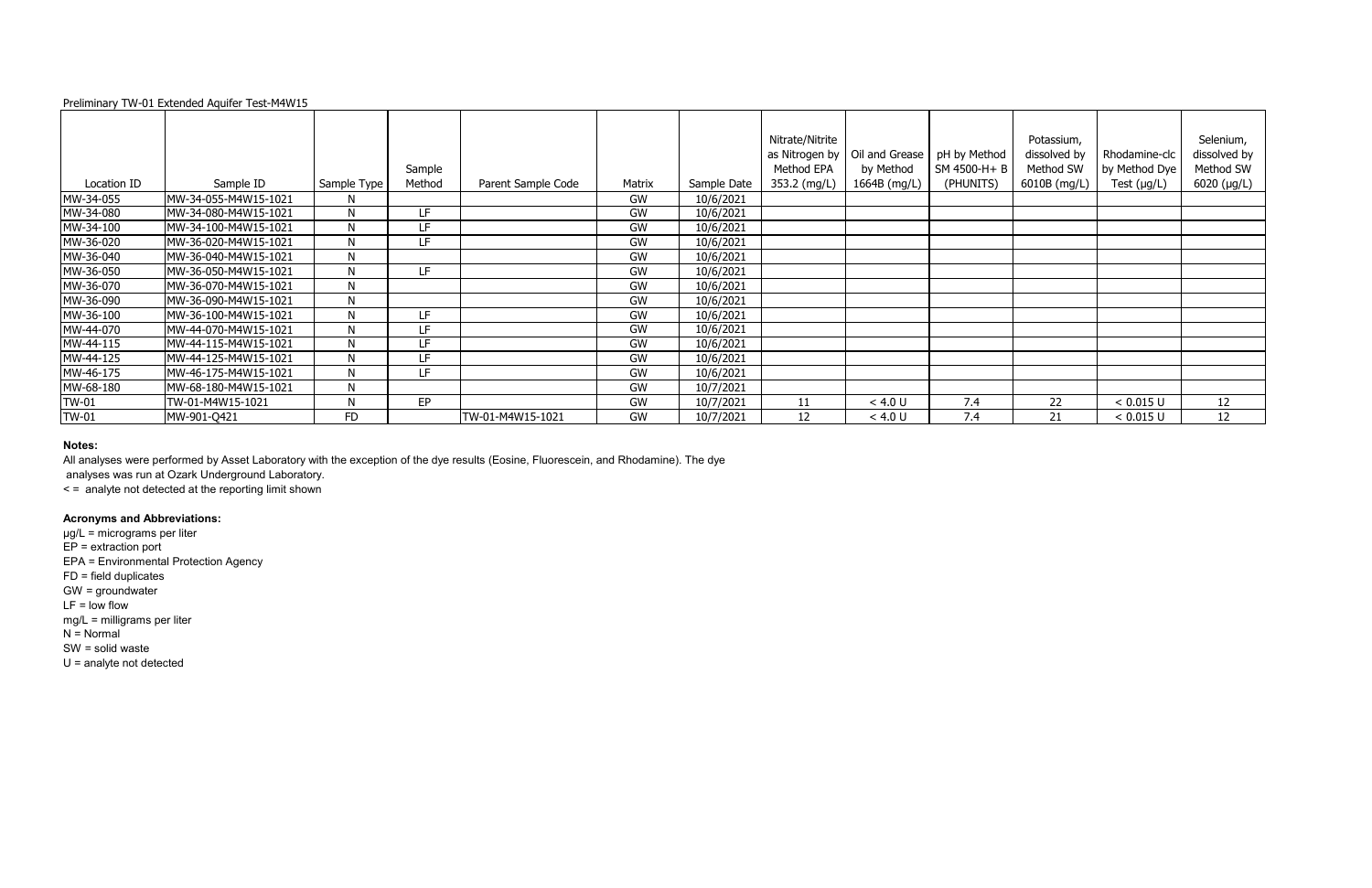|             |                       |             |        |                    |        |             |                   | Sodium,      |
|-------------|-----------------------|-------------|--------|--------------------|--------|-------------|-------------------|--------------|
|             |                       |             |        |                    |        |             | Silver, dissolved | dissolved by |
|             |                       |             | Sample |                    |        |             | by Method SW      | Method SW    |
| Location ID | Sample ID             | Sample Type | Method | Parent Sample Code | Matrix | Sample Date | 6020 (µg/L)       | 6010B (mg/L) |
| MW-34-055   | MW-34-055-M4W15-1021  | N           |        |                    | GW     | 10/6/2021   |                   |              |
| MW-34-080   | MW-34-080-M4W15-1021  | N           | LF     |                    | GW     | 10/6/2021   |                   |              |
| MW-34-100   | MW-34-100-M4W15-1021  | N           | LF     |                    | GW     | 10/6/2021   |                   |              |
| MW-36-020   | MW-36-020-M4W15-1021  | N           | LF     |                    | GW     | 10/6/2021   |                   |              |
| MW-36-040   | MW-36-040-M4W15-1021  | N           |        |                    | GW     | 10/6/2021   |                   |              |
| MW-36-050   | MW-36-050-M4W15-1021  | N           | LF     |                    | GW     | 10/6/2021   |                   |              |
| MW-36-070   | IMW-36-070-M4W15-1021 | N           |        |                    | GW     | 10/6/2021   |                   |              |
| MW-36-090   | MW-36-090-M4W15-1021  | N           |        |                    | GW     | 10/6/2021   |                   |              |
| MW-36-100   | MW-36-100-M4W15-1021  | N           | LF     |                    | GW     | 10/6/2021   |                   |              |
| MW-44-070   | MW-44-070-M4W15-1021  | N           | LF     |                    | GW     | 10/6/2021   |                   |              |
| MW-44-115   | MW-44-115-M4W15-1021  | N           | LF     |                    | GW     | 10/6/2021   |                   |              |
| MW-44-125   | MW-44-125-M4W15-1021  | N           | LF     |                    | GW     | 10/6/2021   |                   |              |
| MW-46-175   | MW-46-175-M4W15-1021  | N           | LF     |                    | GW     | 10/6/2021   |                   |              |
| MW-68-180   | MW-68-180-M4W15-1021  | N           |        |                    | GW     | 10/7/2021   |                   |              |
| TW-01       | TW-01-M4W15-1021      | N           | EP     |                    | GW     | 10/7/2021   | < 0.50 U          | 1200         |
| TW-01       | MW-901-Q421           | <b>FD</b>   |        | TW-01-M4W15-1021   | GW     | 10/7/2021   | < 0.50 U          | 1200         |
|             |                       |             |        |                    |        |             |                   |              |

### **Notes:**

All analyses were performed by Asset Laboratory with the exception of the dye results (Eosine, Fluorescein, and Rhodamine). The dye analyses was run at Ozark Underground Laboratory.

< = analyte not detected at the reporting limit shown

# **Acronyms and Abbreviations:**

µg/L = micrograms per liter  $EP =$  extraction port EPA = Environmental Protection Agency FD = field duplicates GW = groundwater  $LF = low$  flow mg/L = milligrams per liter  $N =$  Normal SW = solid waste U = analyte not detected

| er, dissolved<br>Method SW<br>020 (µg/L) | Sodium,<br>dissolved by<br>Method SW<br>6010B (mg/L) | Specific<br>conductance by<br>Method EPA<br>120.1 (uS/cm) | Sulfate by<br>Method EPA<br>300.0 (mg/L) | Thallium,<br>dissolved by<br>Method SW<br>6020 (µg/L) | Total dissolved<br>solids by<br>Method SM<br>2540 C (mg/L) |
|------------------------------------------|------------------------------------------------------|-----------------------------------------------------------|------------------------------------------|-------------------------------------------------------|------------------------------------------------------------|
|                                          |                                                      |                                                           |                                          |                                                       |                                                            |
|                                          |                                                      |                                                           |                                          |                                                       |                                                            |
|                                          |                                                      |                                                           |                                          |                                                       |                                                            |
|                                          |                                                      |                                                           |                                          |                                                       |                                                            |
|                                          |                                                      |                                                           |                                          |                                                       |                                                            |
|                                          |                                                      |                                                           |                                          |                                                       |                                                            |
|                                          |                                                      |                                                           |                                          |                                                       |                                                            |
|                                          |                                                      |                                                           |                                          |                                                       |                                                            |
|                                          |                                                      |                                                           |                                          |                                                       |                                                            |
|                                          |                                                      |                                                           |                                          |                                                       |                                                            |
|                                          |                                                      |                                                           |                                          |                                                       |                                                            |
|                                          |                                                      |                                                           |                                          |                                                       |                                                            |
|                                          |                                                      |                                                           |                                          |                                                       |                                                            |
|                                          |                                                      |                                                           |                                          |                                                       |                                                            |
| < 0.50 U                                 | 1200                                                 | 6200                                                      | 520                                      | < 0.50 U                                              | 3800                                                       |
| < 0.50 U                                 | 1200                                                 | 6400                                                      | 510                                      | < 0.50 U                                              | 4000                                                       |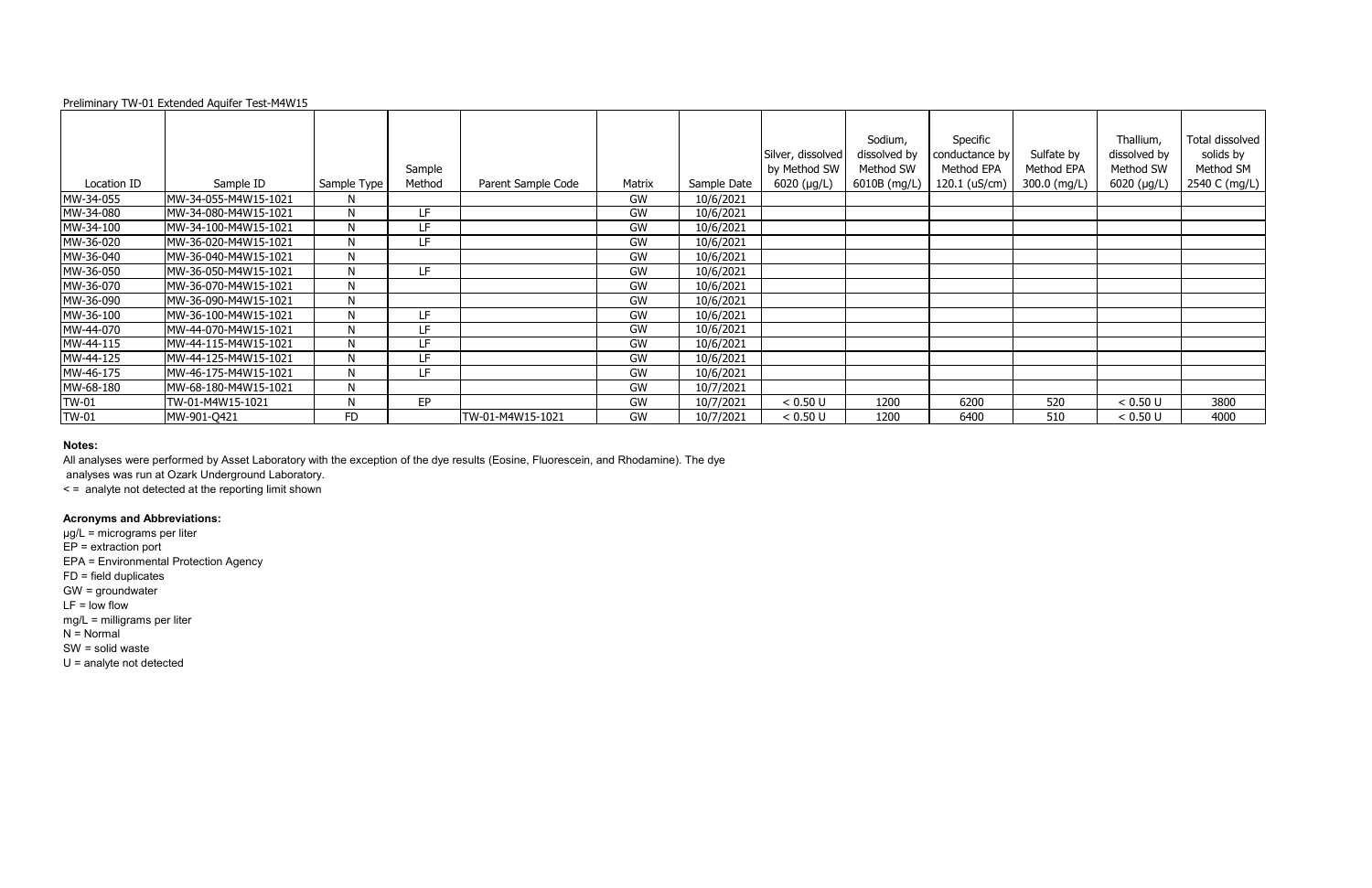### **Notes:**

All analyses were performed by Asset Laboratory with the exception of the dye results (Eosine, Fluorescein, and Rhodamine). The dye analyses was run at Ozark Underground Laboratory.

< = analyte not detected at the reporting limit shown

# **Acronyms and Abbreviations:**

|              |                      |              | Sample |                    |           |             | Total organic<br>carbon by<br>Method SM | Total<br>Suspended<br>Solids (TSS) by<br>Method SM | Vanadium,<br>dissolved by<br>Method SW | Zinc, disso<br>by Method |
|--------------|----------------------|--------------|--------|--------------------|-----------|-------------|-----------------------------------------|----------------------------------------------------|----------------------------------------|--------------------------|
| Location ID  | Sample ID            | Sample Type  | Method | Parent Sample Code | Matrix    | Sample Date | 5310 C (mg/L)                           | 2540 D (mg/L)                                      | $6020$ ( $\mu$ g/L)                    | $6020$ (µg               |
| MW-34-055    | MW-34-055-M4W15-1021 | N            |        |                    | <b>GW</b> | 10/6/2021   |                                         |                                                    |                                        |                          |
| MW-34-080    | MW-34-080-M4W15-1021 | N            | LF     |                    | <b>GW</b> | 10/6/2021   |                                         |                                                    |                                        |                          |
| MW-34-100    | MW-34-100-M4W15-1021 | N            | LF     |                    | GW        | 10/6/2021   |                                         |                                                    |                                        |                          |
| MW-36-020    | MW-36-020-M4W15-1021 | N            | LF     |                    | GW        | 10/6/2021   |                                         |                                                    |                                        |                          |
| MW-36-040    | MW-36-040-M4W15-1021 | N            |        |                    | <b>GW</b> | 10/6/2021   |                                         |                                                    |                                        |                          |
| MW-36-050    | MW-36-050-M4W15-1021 | N            | LF     |                    | <b>GW</b> | 10/6/2021   |                                         |                                                    |                                        |                          |
| MW-36-070    | MW-36-070-M4W15-1021 | N            |        |                    | GW        | 10/6/2021   |                                         |                                                    |                                        |                          |
| MW-36-090    | MW-36-090-M4W15-1021 | N            |        |                    | <b>GW</b> | 10/6/2021   |                                         |                                                    |                                        |                          |
| MW-36-100    | MW-36-100-M4W15-1021 | $\mathsf{N}$ | LF     |                    | GW        | 10/6/2021   |                                         |                                                    |                                        |                          |
| MW-44-070    | MW-44-070-M4W15-1021 | N            | LF     |                    | GW        | 10/6/2021   |                                         |                                                    |                                        |                          |
| MW-44-115    | MW-44-115-M4W15-1021 | N            | LF     |                    | GW        | 10/6/2021   |                                         |                                                    |                                        |                          |
| MW-44-125    | MW-44-125-M4W15-1021 | N            | LF     |                    | <b>GW</b> | 10/6/2021   |                                         |                                                    |                                        |                          |
| MW-46-175    | MW-46-175-M4W15-1021 | N            | LF     |                    | <b>GW</b> | 10/6/2021   |                                         |                                                    |                                        |                          |
| MW-68-180    | MW-68-180-M4W15-1021 | $\mathsf{N}$ |        |                    | GW        | 10/7/2021   |                                         |                                                    |                                        |                          |
| <b>TW-01</b> | TW-01-M4W15-1021     | N            | EP     |                    | GW        | 10/7/2021   | < 1.0 U                                 | $< 5.0 U$                                          | 12                                     | < 10 U                   |
| <b>TW-01</b> | MW-901-Q421          | <b>FD</b>    |        | TW-01-M4W15-1021   | GW        | 10/7/2021   | < 1.0 U                                 | < 5.0 U                                            | 12                                     | < 10 U                   |

| Zinc, dissolved<br>by Method SW<br>6020 (µg/L) |
|------------------------------------------------|
|                                                |
|                                                |
|                                                |
|                                                |
|                                                |
|                                                |
|                                                |
|                                                |
|                                                |
|                                                |
|                                                |
|                                                |
|                                                |
|                                                |
| 10 U                                           |
| < 10<br>U                                      |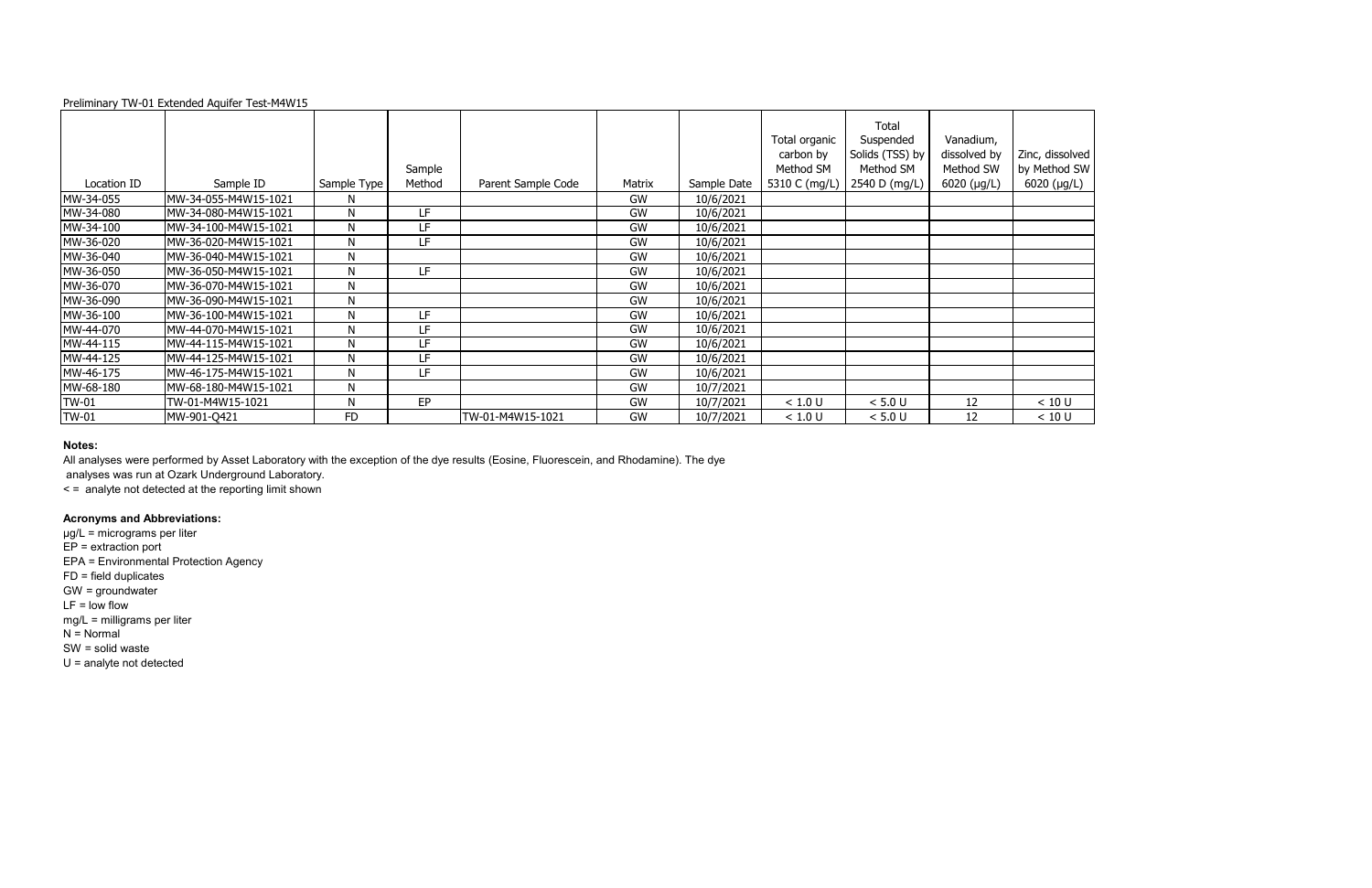|              |                      |              |                             |                      |           |             | Arsenic,          | Calcium,     |              | Chromium,      | Chromium, total     |                  |
|--------------|----------------------|--------------|-----------------------------|----------------------|-----------|-------------|-------------------|--------------|--------------|----------------|---------------------|------------------|
|              |                      |              |                             |                      |           |             | dissolved by      | dissolved by | Chloride by  | Hexavalent by  | dissolved by        | Eosine by        |
|              |                      |              |                             |                      |           |             | Method SW         | Method SW    | Method EPA   | Method EPA     | Method SW           | Method Dye       |
| Location ID  | Sample ID            |              | Sample Type   Sample Method | Parent Sample Code   | Matrix    | Sample Date | 6020 ( $\mu$ g/L) | 6010B (mg/L) | 300.0 (mg/L) | $218.6$ (µg/L) | $6020 \, (\mu g/L)$ | Test $(\mu g/L)$ |
| MW-34-055    | MW-34-055-M4W17-1021 | N            | LF                          |                      | GW        | 10/20/2021  |                   |              |              | < 0.20 U       |                     |                  |
| MW-34-080    | MW-34-080-M4W17-1021 | N            | LF                          |                      | GW        | 10/20/2021  |                   |              |              | < 0.20 U       |                     |                  |
| MW-34-100    | MW-34-100-M4W17-1021 | N            | LF                          |                      | GW        | 10/20/2021  |                   |              |              | < 0.20 U       |                     |                  |
| MW-34-100    | MW-903-Q421          | FD           |                             | MW-34-100-M4W17-1021 | GW        | 10/20/2021  |                   |              |              | < 1.0 U        |                     |                  |
| MW-36-020    | MW-36-020-M4W17-1021 | N            | LF.                         |                      | GW        | 10/18/2021  |                   |              |              | < 0.20 U       |                     |                  |
| MW-36-040    | MW-36-040-M4W17-1021 | N            | LF                          |                      | GW        | 10/18/2021  |                   |              |              | < 0.20 U       |                     |                  |
| MW-36-050    | MW-36-050-M4W17-1021 | $\mathsf{N}$ | LF                          |                      | GW        | 10/18/2021  |                   |              |              | < 0.20 U       |                     |                  |
| MW-36-070    | MW-36-070-M4W17-1021 | N            | LF                          |                      | GW        | 10/18/2021  |                   |              |              | < 0.20 U       |                     |                  |
| MW-36-090    | MW-36-090-M4W17-1021 | N            | LF                          |                      | GW        | 10/18/2021  |                   |              |              | < 0.20 U       |                     |                  |
| MW-36-100    | MW-36-100-M4W17-1021 | N            | LF                          |                      | GW        | 10/18/2021  |                   |              |              | < 0.20 U       |                     |                  |
| MW-44-070    | MW-44-070-M4W17-1021 | N            | LF                          |                      | GW        | 10/20/2021  |                   |              |              | < 0.20 U       |                     |                  |
| MW-44-115    | MW-44-115-M4W17-1021 | N            | LF                          |                      | GW        | 10/20/2021  |                   |              |              | 1.4            |                     |                  |
| MW-44-125    | MW-44-125-M4W17-1021 | N            | LF                          |                      | GW        | 10/20/2021  |                   |              |              | < 0.20 U       |                     |                  |
| MW-46-175    | MW-46-175-M4W17-1021 | N            | LF                          |                      | GW        | 10/20/2021  |                   |              |              | 3.6            |                     |                  |
| MW-46-175    | MW-904-Q421          | <b>FD</b>    |                             | MW-46-175-M4W17-1021 | GW        | 10/20/2021  |                   |              |              | 3.6            |                     |                  |
| <b>TW-01</b> | TW-01-M4W17-1021     | N            | EP                          |                      | GW        | 10/20/2021  | 0.92              | 270          | 1800         | 1300           | 1400                | < 0.015 U        |
| <b>TW-01</b> | MW-902-Q421          | <b>FD</b>    |                             | TW-01-M4W17-1021     | <b>GW</b> | 10/20/2021  |                   | 290          | 1800         | 1300           | 1400                | < 0.015 U        |

#### **Notes:**

analyses was run at Ozark Underground Laboratory.

< = analyte not detected at the reporting limit shown

# **Acronyms and Abbreviations:**

µg/L = micrograms per liter EP = extraction port EPA = Environmental Protection Agency FD = field duplicates GW = groundwater LF = low flow mg/L = milligrams per liter  $N = Normal$ SW = solid waste U = analyte not detected

All analyses were performed by Asset Laboratory with the exception of the dye results (Eosine, Fluorescein, and Rhodamine). The dye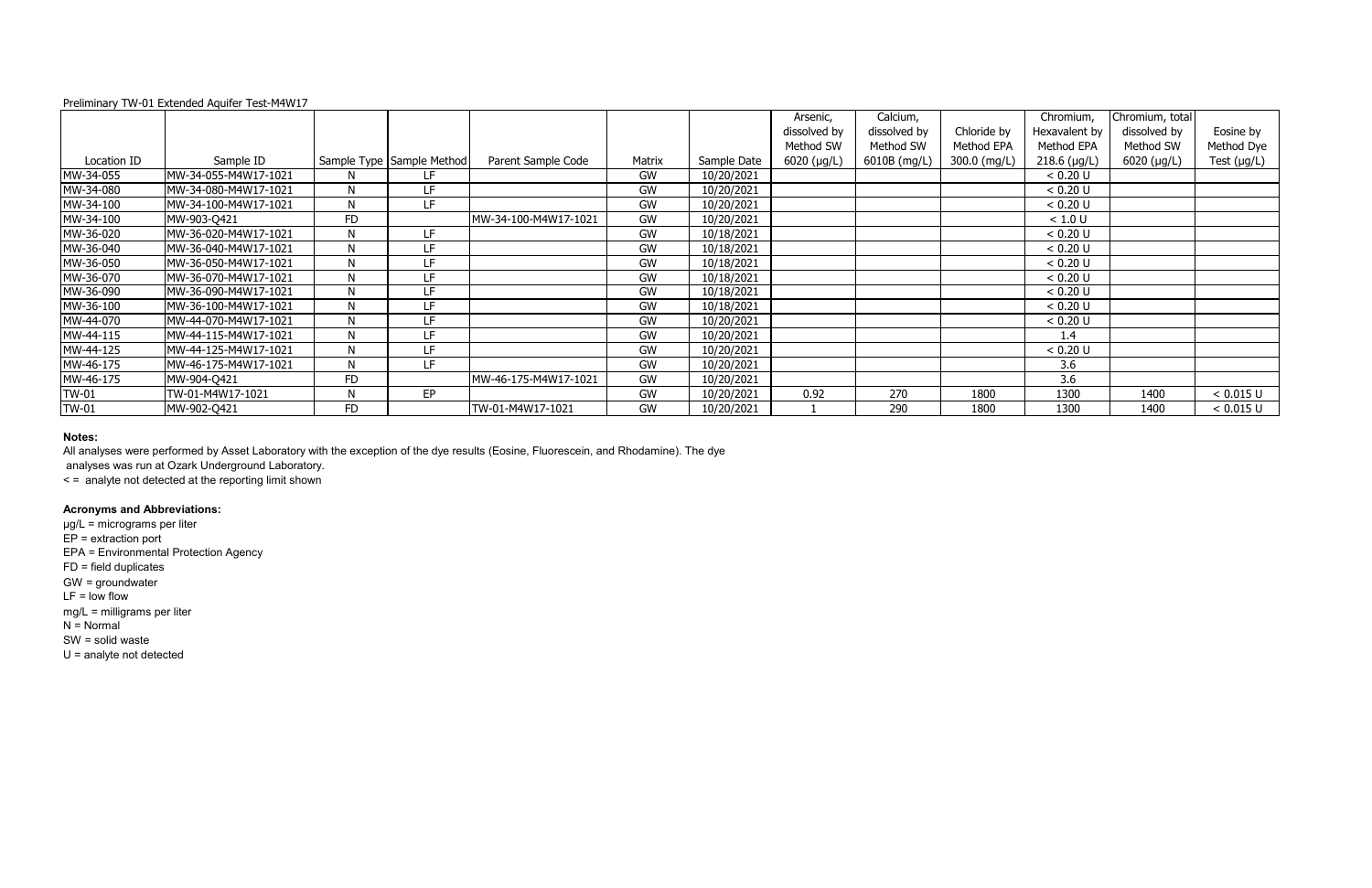|              | $\sim$ . Community Time of Extended August 1 1 200 1 1 1 1 1 2 7 |           |                           |                      |        |             | Fluorescein by   | Magnesium,<br>dissolved by | Manganese,<br>dissolved by | Molybdenum,<br>dissolved by | Nitrate/Nitrite<br>as Nitrogen by | Potassium,<br>dissolved by |
|--------------|------------------------------------------------------------------|-----------|---------------------------|----------------------|--------|-------------|------------------|----------------------------|----------------------------|-----------------------------|-----------------------------------|----------------------------|
|              |                                                                  |           |                           |                      |        |             | Method Dye       | Method SW                  | Method SW                  | Method SW                   | Method EPA                        | Method SW                  |
| Location ID  | Sample ID                                                        |           | Sample Type Sample Method | Parent Sample Code   | Matrix | Sample Date | Test $(\mu g/L)$ | 6010B (mg/L)               | $6020$ (µg/L)              | $6020$ (µg/L)               | 353.2 (mg/L)                      | 6010B (mg/L)               |
| MW-34-055    | MW-34-055-M4W17-1021                                             | N         | LF.                       |                      | GW     | 10/20/2021  |                  |                            |                            |                             |                                   |                            |
| MW-34-080    | MW-34-080-M4W17-1021                                             | Ν         | LF                        |                      | GW     | 10/20/2021  |                  |                            |                            |                             |                                   |                            |
| MW-34-100    | MW-34-100-M4W17-1021                                             | N         | LF                        |                      | GW     | 10/20/2021  |                  |                            |                            |                             |                                   |                            |
| MW-34-100    | MW-903-Q421                                                      | <b>FD</b> |                           | MW-34-100-M4W17-1021 | GW     | 10/20/2021  |                  |                            |                            |                             |                                   |                            |
| MW-36-020    | MW-36-020-M4W17-1021                                             | N         | LF.                       |                      | GW     | 10/18/2021  |                  |                            |                            |                             |                                   |                            |
| MW-36-040    | MW-36-040-M4W17-1021                                             | Ν         | <b>LF</b>                 |                      | GW     | 10/18/2021  |                  |                            |                            |                             |                                   |                            |
| MW-36-050    | MW-36-050-M4W17-1021                                             | N         | LF                        |                      | GW     | 10/18/2021  |                  |                            |                            |                             |                                   |                            |
| MW-36-070    | MW-36-070-M4W17-1021                                             | N         | LF                        |                      | GW     | 10/18/2021  |                  |                            |                            |                             |                                   |                            |
| MW-36-090    | MW-36-090-M4W17-1021                                             |           | LF                        |                      | GW     | 10/18/2021  |                  |                            |                            |                             |                                   |                            |
| MW-36-100    | MW-36-100-M4W17-1021                                             | N         | LF                        |                      | GW     | 10/18/2021  |                  |                            |                            |                             |                                   |                            |
| MW-44-070    | MW-44-070-M4W17-1021                                             | N         | LF                        |                      | GW     | 10/20/2021  |                  |                            |                            |                             |                                   |                            |
| MW-44-115    | MW-44-115-M4W17-1021                                             | N         | LF                        |                      | GW     | 10/20/2021  |                  |                            |                            |                             |                                   |                            |
| MW-44-125    | MW-44-125-M4W17-1021                                             | N         | LF                        |                      | GW     | 10/20/2021  |                  |                            |                            |                             |                                   |                            |
| MW-46-175    | MW-46-175-M4W17-1021                                             | N         | LF                        |                      | GW     | 10/20/2021  |                  |                            |                            |                             |                                   |                            |
| MW-46-175    | MW-904-Q421                                                      | <b>FD</b> |                           | MW-46-175-M4W17-1021 | GW     | 10/20/2021  |                  |                            |                            |                             |                                   |                            |
| TW-01        | TW-01-M4W17-1021                                                 | Ν         | EP                        |                      | GW     | 10/20/2021  | 0.017            | 26                         | < 0.50 U                   | 33                          | 11                                | 19                         |
| <b>TW-01</b> | MW-902-Q421                                                      | <b>FD</b> |                           | TW-01-M4W17-1021     | GW     | 10/20/2021  | 0.019            | 27                         | < 0.50 U                   | 34                          |                                   | 20                         |

#### **Notes:**

analyses was run at Ozark Underground Laboratory.

< = analyte not detected at the reporting limit shown

# **Acronyms and Abbreviations:**

µg/L = micrograms per liter EP = extraction port EPA = Environmental Protection Agency FD = field duplicates GW = groundwater LF = low flow mg/L = milligrams per liter  $N = Normal$ SW = solid waste U = analyte not detected

All analyses were performed by Asset Laboratory with the exception of the dye results (Eosine, Fluorescein, and Rhodamine). The dye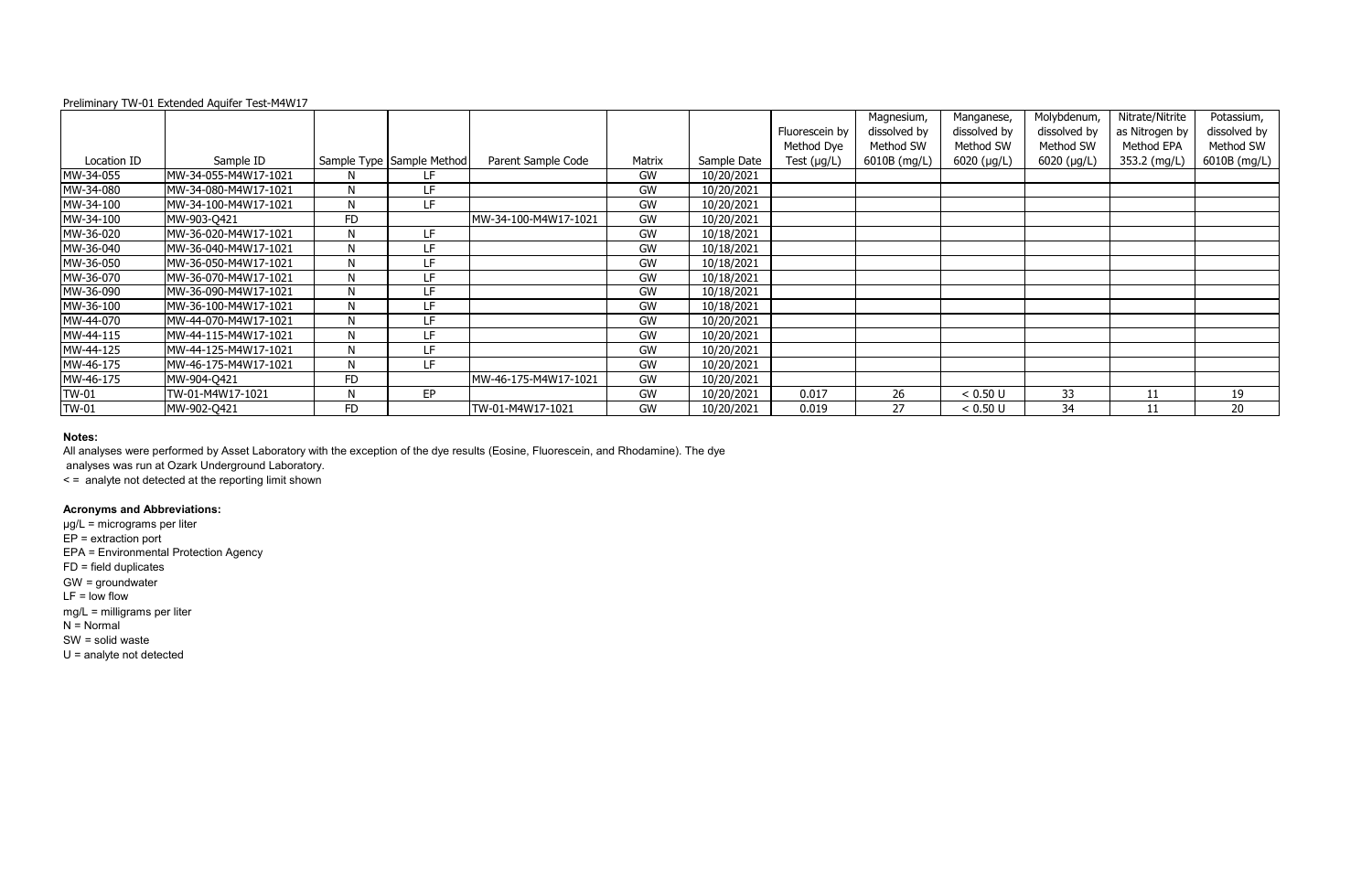|              |                      |           |                           |                      |        |             |                  | Selenium,     | Sodium,      | Specific       |              | Total dissolved |
|--------------|----------------------|-----------|---------------------------|----------------------|--------|-------------|------------------|---------------|--------------|----------------|--------------|-----------------|
|              |                      |           |                           |                      |        |             | Rhodamine-clc    | dissolved by  | dissolved by | conductance by | Sulfate by   | solids by       |
|              |                      |           |                           |                      |        |             | by Method Dye    | Method SW     | Method SW    | Method EPA     | Method EPA   | Method SM       |
| Location ID  | Sample ID            |           | Sample Type Sample Method | Parent Sample Code   | Matrix | Sample Date | Test $(\mu g/L)$ | $6020$ (µg/L) | 6010B (mg/L) | 120.1 (uS/cm)  | 300.0 (mg/L) | 2540 C (mg/L)   |
| MW-34-055    | MW-34-055-M4W17-1021 | N.        | LF                        |                      | GW     | 10/20/2021  |                  |               |              |                |              |                 |
| MW-34-080    | MW-34-080-M4W17-1021 | N         | LF                        |                      | GW     | 10/20/2021  |                  |               |              |                |              |                 |
| MW-34-100    | MW-34-100-M4W17-1021 | N         | LF                        |                      | GW     | 10/20/2021  |                  |               |              |                |              |                 |
| MW-34-100    | MW-903-Q421          | <b>FD</b> |                           | MW-34-100-M4W17-1021 | GW     | 10/20/2021  |                  |               |              |                |              |                 |
| MW-36-020    | MW-36-020-M4W17-1021 | N         | LF                        |                      | GW     | 10/18/2021  |                  |               |              |                |              |                 |
| MW-36-040    | MW-36-040-M4W17-1021 | N         | LF                        |                      | GW     | 10/18/2021  |                  |               |              |                |              |                 |
| MW-36-050    | MW-36-050-M4W17-1021 | N         | LF                        |                      | GW     | 10/18/2021  |                  |               |              |                |              |                 |
| MW-36-070    | MW-36-070-M4W17-1021 | N         | LF                        |                      | GW     | 10/18/2021  |                  |               |              |                |              |                 |
| MW-36-090    | MW-36-090-M4W17-1021 | N         | LF                        |                      | GW     | 10/18/2021  |                  |               |              |                |              |                 |
| MW-36-100    | MW-36-100-M4W17-1021 | N         | LF                        |                      | GW     | 10/18/2021  |                  |               |              |                |              |                 |
| MW-44-070    | MW-44-070-M4W17-1021 | N         | LF                        |                      | GW     | 10/20/2021  |                  |               |              |                |              |                 |
| MW-44-115    | MW-44-115-M4W17-1021 | N         | LF                        |                      | GW     | 10/20/2021  |                  |               |              |                |              |                 |
| MW-44-125    | MW-44-125-M4W17-1021 | N         | LF                        |                      | GW     | 10/20/2021  |                  |               |              |                |              |                 |
| MW-46-175    | MW-46-175-M4W17-1021 | N         | LF                        |                      | GW     | 10/20/2021  |                  |               |              |                |              |                 |
| MW-46-175    | MW-904-Q421          | <b>FD</b> |                           | MW-46-175-M4W17-1021 | GW     | 10/20/2021  |                  |               |              |                |              |                 |
| <b>TW-01</b> | TW-01-M4W17-1021     | N         | EP                        |                      | GW     | 10/20/2021  | < 0.015 U        | 13            | 1200         | 5800           | 510          | 3900            |
| <b>TW-01</b> | MW-902-Q421          | <b>FD</b> |                           | TW-01-M4W17-1021     | GW     | 10/20/2021  | < 0.015 U        | 14            | 1300         | 5800           | 520          | 3900            |

#### **Notes:**

analyses was run at Ozark Underground Laboratory.

< = analyte not detected at the reporting limit shown

# **Acronyms and Abbreviations:**

µg/L = micrograms per liter EP = extraction port EPA = Environmental Protection Agency FD = field duplicates GW = groundwater LF = low flow mg/L = milligrams per liter  $N = Normal$ SW = solid waste U = analyte not detected

All analyses were performed by Asset Laboratory with the exception of the dye results (Eosine, Fluorescein, and Rhodamine). The dye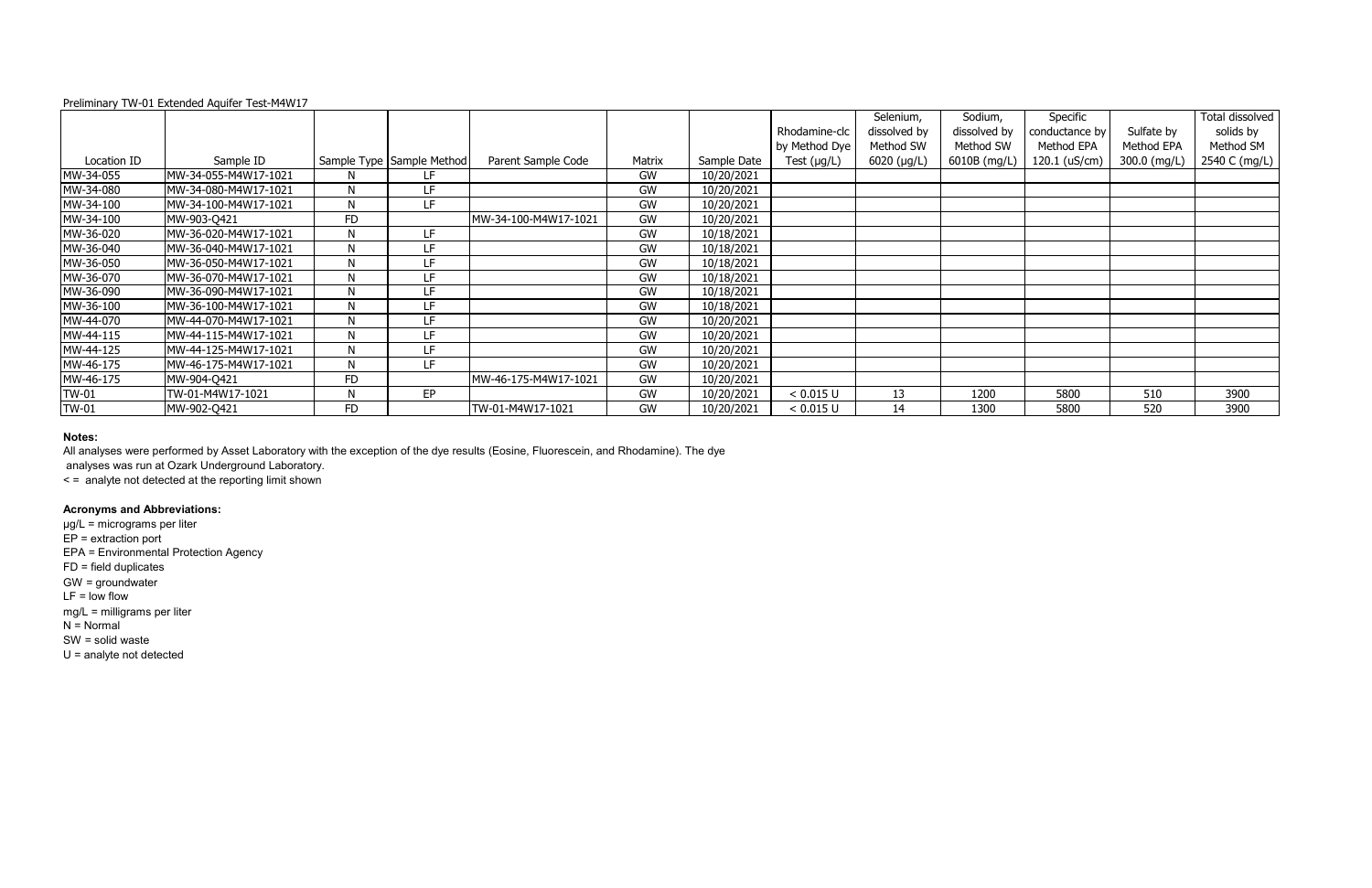|              |                      | Sample    |                    |           |             | Aluminum,<br>dissolved by<br>Method SW 6010B | Ammonia as<br>nitrogen by<br>Method<br>A4500NH3G | Antimony,<br>dissolved by<br>Method SW 6020 | by Method SW | Arsenic, dissolved   Barium, dissolved<br>by Method SW | Beryllium,<br>dissolved by<br>Method SW 6020 |
|--------------|----------------------|-----------|--------------------|-----------|-------------|----------------------------------------------|--------------------------------------------------|---------------------------------------------|--------------|--------------------------------------------------------|----------------------------------------------|
| Location ID  | Sample ID            | Type      | Parent Sample Code | Matrix    | Sample Date | $(\mu g/L)$                                  | (mg/L)                                           | $(\mu g/L)$                                 | 6020 (µg/L)  | $6020$ ( $\mu$ g/L)                                    | $(\mu g/L)$                                  |
| MW-34-055    | MW-34-055-M5W19-1121 | N         |                    | GW        | 11/2/2021   |                                              |                                                  |                                             |              |                                                        |                                              |
| MW-34-080    | MW-34-080-M5W19-1121 | N         |                    | GW        | 11/2/2021   |                                              |                                                  |                                             |              |                                                        |                                              |
| MW-34-100    | MW-34-100-M5W19-1121 | N         |                    | <b>GW</b> | 11/2/2021   |                                              |                                                  |                                             |              |                                                        |                                              |
| MW-36-020    | MW-36-020-M5W19-1121 | N         |                    | GW        | 11/1/2021   |                                              |                                                  |                                             |              |                                                        |                                              |
| MW-36-040    | MW-36-040-M5W19-1121 | N         |                    | GW        | 11/1/2021   |                                              |                                                  |                                             |              |                                                        |                                              |
| MW-36-050    | MW-36-050-M5W19-1121 | N         |                    | GW        | 11/1/2021   |                                              |                                                  |                                             |              |                                                        |                                              |
| MW-36-070    | MW-36-070-M5W19-1121 | N         |                    | GW        | 11/1/2021   |                                              |                                                  |                                             |              |                                                        |                                              |
| MW-36-090    | MW-36-090-M5W19-1121 | N         |                    | GW        | 11/1/2021   |                                              |                                                  |                                             |              |                                                        |                                              |
| MW-36-100    | MW-36-100-M5W19-1121 | ${\sf N}$ |                    | GW        | 11/1/2021   |                                              |                                                  |                                             |              |                                                        |                                              |
| MW-44-070    | MW-44-070-M5W19-1121 | N         |                    | GW        | 11/2/2021   |                                              |                                                  |                                             |              |                                                        |                                              |
| MW-44-115    | MW-44-115-M5W19-1121 | N         |                    | GW        | 11/2/2021   |                                              |                                                  |                                             |              |                                                        |                                              |
| MW-44-125    | MW-44-125-M5W19-1121 | N         |                    | GW        | 11/2/2021   |                                              |                                                  |                                             |              |                                                        |                                              |
| MW-46-175    | MW-46-175-M5W19-1121 | N         |                    | GW        | 11/2/2021   |                                              |                                                  |                                             |              |                                                        |                                              |
| MW-68-180    | MW-68-180-M5W19-1121 | N         |                    | GW        | 11/2/2021   |                                              |                                                  |                                             |              |                                                        |                                              |
| <b>TW-01</b> | TW-01-M5W19-1121     | N         |                    | GW        | 11/2/2021   | < 50 U                                       | < 0.20 U                                         | < 0.50 U                                    | 1.1          | 38                                                     | < 0.50 U                                     |
| <b>TW-01</b> | MW-905-Q421          | FD        | TW-01-M5W19-1121   | <b>GW</b> | 11/2/2021   | < 50 U                                       | < 0.20 U                                         | < 0.50 U                                    |              | 41                                                     | < 0.50 U                                     |
| <b>TW-01</b> | TW-01-M5W19-1121-CS  | N         |                    | Charcoal  | 11/2/2021   |                                              |                                                  |                                             |              |                                                        |                                              |

### **Notes:**

< = analyte not detected at the reporting limit shown

# **Acronyms and Abbreviations:**

µg/L = micrograms per liter EP = extraction port EPA = Environmental Protection Agency FD = field duplicates GW = groundwater  $LF = low$  flow mg/L = milligrams per liter  $N =$  Normal SW = solid waste U = analyte not detected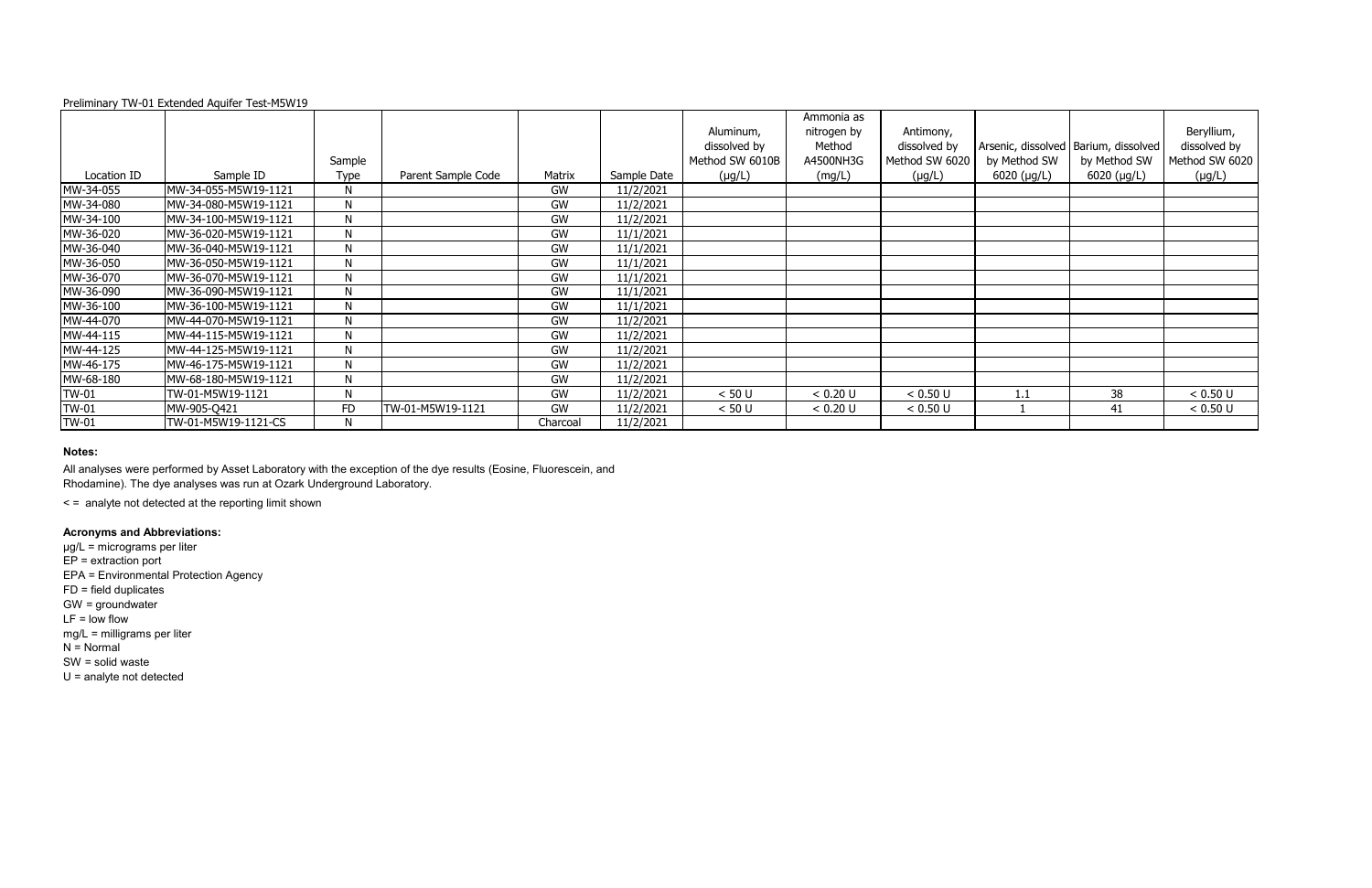### **Notes:**

< = analyte not detected at the reporting limit shown

|              | $\frac{1}{2}$ . The state is the state of $\frac{1}{2}$ in the state is the state of $\frac{1}{2}$ |              |                    |           |             |                                  |                                            |                                    |                           |                                          |                                                   |
|--------------|----------------------------------------------------------------------------------------------------|--------------|--------------------|-----------|-------------|----------------------------------|--------------------------------------------|------------------------------------|---------------------------|------------------------------------------|---------------------------------------------------|
|              |                                                                                                    | Sample       |                    |           |             | Boron, dissolved<br>by Method SW | Cadmium,<br>dissolved by<br>Method SW 6020 | Calcium, dissolved<br>by Method SW | Chloride by<br>Method EPA | Chromium,<br>Hexavalent by<br>Method EPA | Chromium, total<br>dissolved by<br>Method SW 6020 |
| Location ID  | Sample ID                                                                                          | Type         | Parent Sample Code | Matrix    | Sample Date | 6010B (mg/L)                     | $(\mu g/L)$                                | 6010B (mg/L)                       | 300.0 (mg/L)              | $218.6$ (µg/L)                           | $(\mu g/L)$                                       |
| MW-34-055    | MW-34-055-M5W19-1121                                                                               | N            |                    | GW        | 11/2/2021   |                                  |                                            |                                    |                           | < 0.20 U                                 |                                                   |
| MW-34-080    | MW-34-080-M5W19-1121                                                                               | N            |                    | GW        | 11/2/2021   |                                  |                                            |                                    |                           | < 0.20 U                                 |                                                   |
| MW-34-100    | MW-34-100-M5W19-1121                                                                               | N            |                    | GW        | 11/2/2021   |                                  |                                            |                                    |                           | < 1.0 U                                  |                                                   |
| MW-36-020    | MW-36-020-M5W19-1121                                                                               | N            |                    | GW        | 11/1/2021   |                                  |                                            |                                    |                           | < 0.20 U                                 |                                                   |
| MW-36-040    | MW-36-040-M5W19-1121                                                                               | N            |                    | GW        | 11/1/2021   |                                  |                                            |                                    |                           | < 0.20 U                                 |                                                   |
| MW-36-050    | MW-36-050-M5W19-1121                                                                               | $\mathsf{N}$ |                    | GW        | 11/1/2021   |                                  |                                            |                                    |                           | < 0.20 U                                 |                                                   |
| MW-36-070    | MW-36-070-M5W19-1121                                                                               | $\mathsf{N}$ |                    | <b>GW</b> | 11/1/2021   |                                  |                                            |                                    |                           | < 0.20 U                                 |                                                   |
| MW-36-090    | MW-36-090-M5W19-1121                                                                               | N            |                    | <b>GW</b> | 11/1/2021   |                                  |                                            |                                    |                           | < 0.20 U                                 |                                                   |
| MW-36-100    | MW-36-100-M5W19-1121                                                                               | $\mathsf{N}$ |                    | GW        | 11/1/2021   |                                  |                                            |                                    |                           | 36                                       |                                                   |
| MW-44-070    | MW-44-070-M5W19-1121                                                                               | $\mathsf{N}$ |                    | GW        | 11/2/2021   |                                  |                                            |                                    |                           | < 0.20 U                                 |                                                   |
| MW-44-115    | MW-44-115-M5W19-1121                                                                               | N            |                    | GW        | 11/2/2021   |                                  |                                            |                                    |                           | 1.2                                      |                                                   |
| MW-44-125    | MW-44-125-M5W19-1121                                                                               | $\mathsf{N}$ |                    | GW        | 11/2/2021   |                                  |                                            |                                    |                           | $<1.0$ U                                 |                                                   |
| MW-46-175    | MW-46-175-M5W19-1121                                                                               | $\mathsf{N}$ |                    | GW        | 11/2/2021   |                                  |                                            |                                    |                           | 5.2                                      |                                                   |
| MW-68-180    | MW-68-180-M5W19-1121                                                                               | $\mathsf{N}$ |                    | GW        | 11/2/2021   |                                  |                                            |                                    |                           | 34000                                    |                                                   |
| <b>TW-01</b> | TW-01-M5W19-1121                                                                                   | N            |                    | GW        | 11/2/2021   | 1.4                              | < 0.50 U                                   | 280                                | 1800                      | 1300                                     | 1300                                              |
| TW-01        | MW-905-Q421                                                                                        | <b>FD</b>    | TW-01-M5W19-1121   | <b>GW</b> | 11/2/2021   | 1.4                              | < 0.50 U                                   | 260                                | 1700                      | 1300                                     | 1300                                              |
| <b>TW-01</b> | TW-01-M5W19-1121-CS                                                                                | N            |                    | Charcoal  | 11/2/2021   |                                  |                                            |                                    |                           |                                          |                                                   |

# **Acronyms and Abbreviations:**

µg/L = micrograms per liter EP = extraction port EPA = Environmental Protection Agency FD = field duplicates GW = groundwater  $LF = low$  flow mg/L = milligrams per liter  $N =$  Normal SW = solid waste U = analyte not detected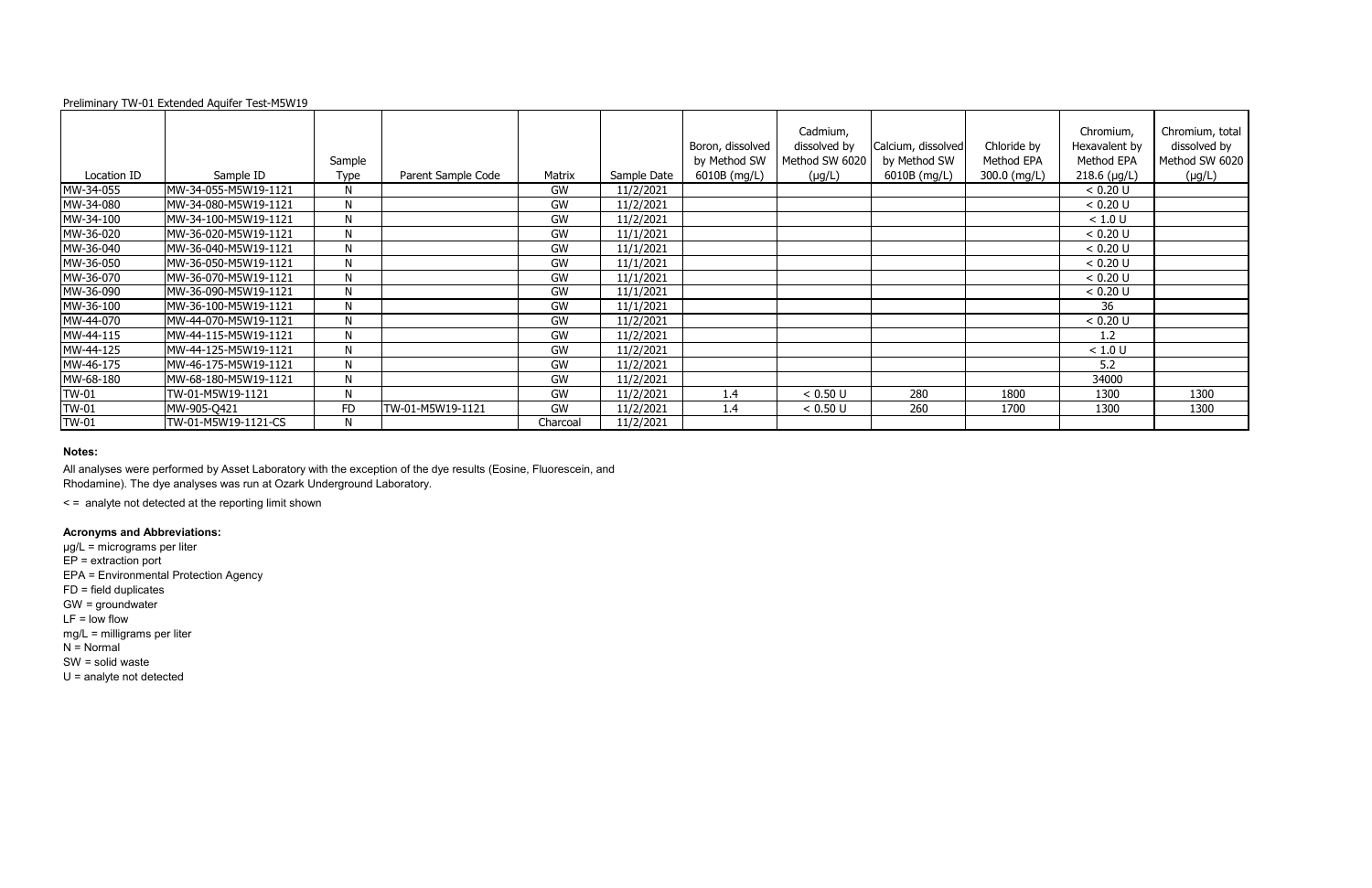|              |                      | Sample       |                    |          |             | by Method SW  | Cobalt, dissolved   Copper, dissolved  <br>by Method SW | Eosine by Method   Method Dye Test | Fluorescein by | Fluoride by<br>Method EPA | Iron, dissolved by<br>Method SW |
|--------------|----------------------|--------------|--------------------|----------|-------------|---------------|---------------------------------------------------------|------------------------------------|----------------|---------------------------|---------------------------------|
| Location ID  | Sample ID            | Type         | Parent Sample Code | Matrix   | Sample Date | $6020$ (µg/L) | $6020$ ( $\mu$ g/L)                                     | Dye Test $(\mu g/L)$               | $(\mu g/L)$    | 300.0 (mg/L)              | 6010B (µg/L)                    |
| MW-34-055    | MW-34-055-M5W19-1121 | N            |                    | GW       | 11/2/2021   |               |                                                         |                                    |                |                           |                                 |
| MW-34-080    | MW-34-080-M5W19-1121 | $\mathsf{N}$ |                    | GW       | 11/2/2021   |               |                                                         |                                    |                |                           |                                 |
| MW-34-100    | MW-34-100-M5W19-1121 | N            |                    | GW       | 11/2/2021   |               |                                                         |                                    |                |                           |                                 |
| MW-36-020    | MW-36-020-M5W19-1121 | N            |                    | GW       | 11/1/2021   |               |                                                         |                                    |                |                           |                                 |
| MW-36-040    | MW-36-040-M5W19-1121 | N            |                    | GW       | 11/1/2021   |               |                                                         |                                    |                |                           |                                 |
| MW-36-050    | MW-36-050-M5W19-1121 | $\mathsf{N}$ |                    | GW       | 11/1/2021   |               |                                                         |                                    |                |                           |                                 |
| MW-36-070    | MW-36-070-M5W19-1121 | N            |                    | GW       | 11/1/2021   |               |                                                         |                                    |                |                           |                                 |
| MW-36-090    | MW-36-090-M5W19-1121 | N            |                    | GW       | 11/1/2021   |               |                                                         |                                    |                |                           |                                 |
| MW-36-100    | MW-36-100-M5W19-1121 | $\mathsf{N}$ |                    | GW       | 11/1/2021   |               |                                                         |                                    |                |                           |                                 |
| MW-44-070    | MW-44-070-M5W19-1121 | N            |                    | GW       | 11/2/2021   |               |                                                         |                                    |                |                           |                                 |
| MW-44-115    | MW-44-115-M5W19-1121 | $\mathsf{N}$ |                    | GW       | 11/2/2021   |               |                                                         |                                    |                |                           |                                 |
| MW-44-125    | MW-44-125-M5W19-1121 | N            |                    | GW       | 11/2/2021   |               |                                                         |                                    |                |                           |                                 |
| MW-46-175    | MW-46-175-M5W19-1121 | N            |                    | GW       | 11/2/2021   |               |                                                         |                                    |                |                           |                                 |
| MW-68-180    | MW-68-180-M5W19-1121 | N            |                    | GW       | 11/2/2021   |               |                                                         |                                    |                |                           |                                 |
| <b>TW-01</b> | TW-01-M5W19-1121     | N            |                    | GW       | 11/2/2021   | < 0.50 U      | < 1.0 U                                                 | 0.092                              | 0.04           | 3.8                       | < 20 U                          |
| <b>TW-01</b> | MW-905-Q421          | <b>FD</b>    | TW-01-M5W19-1121   | GW       | 11/2/2021   | < 0.50 U      | < 1.0 U                                                 | 0.097                              | 0.046          | 4.1                       | < 20 U                          |
| <b>TW-01</b> | TW-01-M5W19-1121-CS  | N.           |                    | Charcoal | 11/2/2021   |               |                                                         | 115                                | 16.5           |                           |                                 |

### **Notes:**

< = analyte not detected at the reporting limit shown

# **Acronyms and Abbreviations:**

µg/L = micrograms per liter EP = extraction port EPA = Environmental Protection Agency FD = field duplicates GW = groundwater  $LF = low$  flow mg/L = milligrams per liter  $N =$  Normal SW = solid waste U = analyte not detected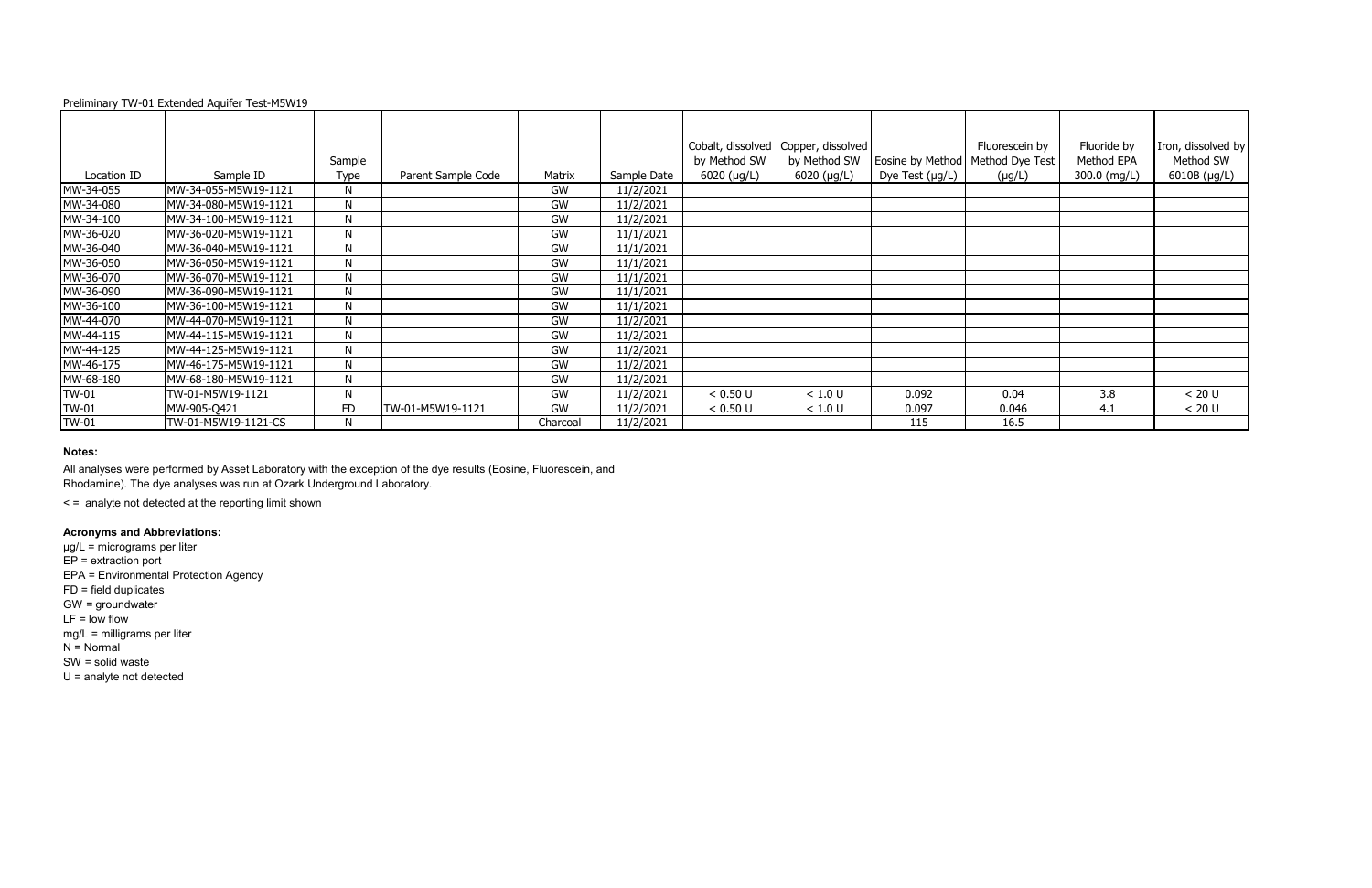### **Notes:**

|              |                      |              |                    |           |             | Lead, dissolved     | Magnesium,<br>dissolved by | Manganese,<br>dissolved by | Mercury,<br>dissolved by | Molybdenum,<br>dissolved by | Nickel, dissolved |
|--------------|----------------------|--------------|--------------------|-----------|-------------|---------------------|----------------------------|----------------------------|--------------------------|-----------------------------|-------------------|
|              |                      | Sample       |                    |           |             | by Method SW        | Method SW                  | Method SW 6020             | Method EPA               | Method SW 6020              | by Method SW      |
| Location ID  | Sample ID            | Type         | Parent Sample Code | Matrix    | Sample Date | $6020$ ( $\mu$ g/L) | 6010B (mg/L)               | $(\mu g/L)$                | 7470A (µg/L)             | $(\mu g/L)$                 | $6020$ (µg/L)     |
| MW-34-055    | MW-34-055-M5W19-1121 | N            |                    | GW        | 11/2/2021   |                     |                            |                            |                          |                             |                   |
| MW-34-080    | MW-34-080-M5W19-1121 | N            |                    | GW        | 11/2/2021   |                     |                            |                            |                          |                             |                   |
| MW-34-100    | MW-34-100-M5W19-1121 | N            |                    | GW        | 11/2/2021   |                     |                            |                            |                          |                             |                   |
| MW-36-020    | MW-36-020-M5W19-1121 | N            |                    | GW        | 11/1/2021   |                     |                            |                            |                          |                             |                   |
| MW-36-040    | MW-36-040-M5W19-1121 | N            |                    | <b>GW</b> | 11/1/2021   |                     |                            |                            |                          |                             |                   |
| MW-36-050    | MW-36-050-M5W19-1121 | N            |                    | GW        | 11/1/2021   |                     |                            |                            |                          |                             |                   |
| MW-36-070    | MW-36-070-M5W19-1121 | N            |                    | <b>GW</b> | 11/1/2021   |                     |                            |                            |                          |                             |                   |
| MW-36-090    | MW-36-090-M5W19-1121 | N            |                    | GW        | 11/1/2021   |                     |                            |                            |                          |                             |                   |
| MW-36-100    | MW-36-100-M5W19-1121 | $\mathsf{N}$ |                    | <b>GW</b> | 11/1/2021   |                     |                            |                            |                          |                             |                   |
| MW-44-070    | MW-44-070-M5W19-1121 | $\mathsf{N}$ |                    | <b>GW</b> | 11/2/2021   |                     |                            |                            |                          |                             |                   |
| MW-44-115    | MW-44-115-M5W19-1121 | $\mathsf{N}$ |                    | GW        | 11/2/2021   |                     |                            |                            |                          |                             |                   |
| MW-44-125    | MW-44-125-M5W19-1121 | N            |                    | GW        | 11/2/2021   |                     |                            |                            |                          |                             |                   |
| MW-46-175    | MW-46-175-M5W19-1121 | N            |                    | GW        | 11/2/2021   |                     |                            |                            |                          |                             |                   |
| MW-68-180    | MW-68-180-M5W19-1121 | N            |                    | <b>GW</b> | 11/2/2021   |                     |                            |                            |                          |                             |                   |
| <b>TW-01</b> | TW-01-M5W19-1121     | N            |                    | <b>GW</b> | 11/2/2021   | < 1.0 U             | 26                         | < 0.50 U                   | < 0.20 U                 | 32                          | < 5.0 U           |
| <b>TW-01</b> | MW-905-Q421          | FD           | TW-01-M5W19-1121   | GW        | 11/2/2021   | < 1.0 U             | 25                         | < 0.50 U                   | < 0.20 U                 | 31                          | < 1.0 U           |
| <b>TW-01</b> | TW-01-M5W19-1121-CS  | N            |                    | Charcoal  | 11/2/2021   |                     |                            |                            |                          |                             |                   |

< = analyte not detected at the reporting limit shown

# **Acronyms and Abbreviations:**

µg/L = micrograms per liter EP = extraction port EPA = Environmental Protection Agency FD = field duplicates GW = groundwater  $LF = low$  flow mg/L = milligrams per liter  $N =$  Normal SW = solid waste U = analyte not detected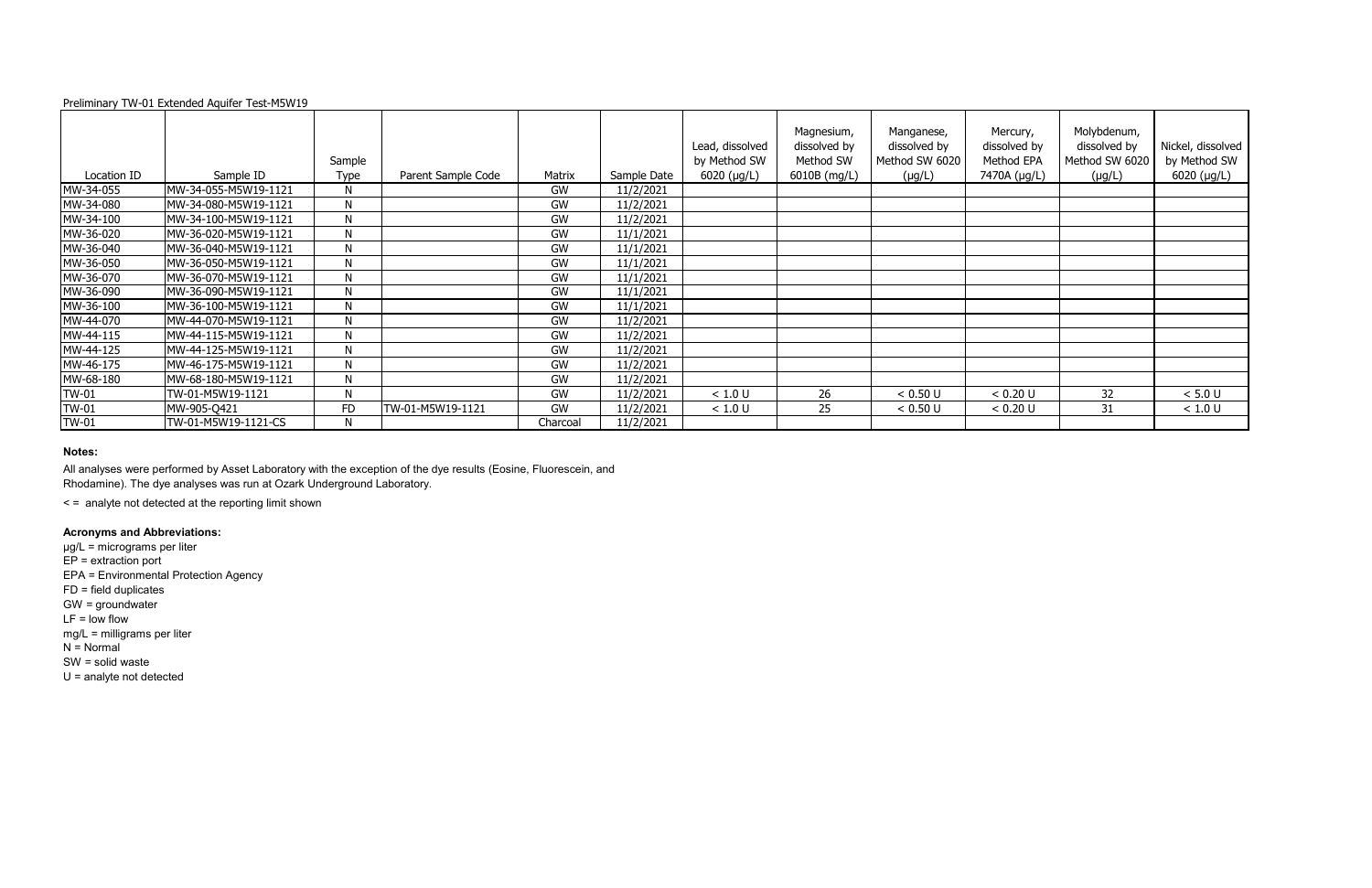|              |                      | Sample       |                    |           |             | Nitrate/Nitrite as<br>Nitrogen by<br>Method EPA | Method 1664B | Oil and Grease by pH by Method SM<br>$4500-H + B$ | Potassium,<br>dissolved by<br>Method SW | Rhodamine-clc by<br>Method Dye Test | Selenium,<br>dissolved by<br>Method SW 6020 |
|--------------|----------------------|--------------|--------------------|-----------|-------------|-------------------------------------------------|--------------|---------------------------------------------------|-----------------------------------------|-------------------------------------|---------------------------------------------|
| Location ID  | Sample ID            | Type         | Parent Sample Code | Matrix    | Sample Date | 353.2 (mg/L)                                    | (mg/L)       | (PHUNITS)                                         | 6010B (mg/L)                            | $(\mu g/L)$                         | $(\mu g/L)$                                 |
| MW-34-055    | MW-34-055-M5W19-1121 | N            |                    | GW        | 11/2/2021   |                                                 |              |                                                   |                                         |                                     |                                             |
| MW-34-080    | MW-34-080-M5W19-1121 | N            |                    | GW        | 11/2/2021   |                                                 |              |                                                   |                                         |                                     |                                             |
| MW-34-100    | MW-34-100-M5W19-1121 | N            |                    | GW        | 11/2/2021   |                                                 |              |                                                   |                                         |                                     |                                             |
| MW-36-020    | MW-36-020-M5W19-1121 | $\mathsf{N}$ |                    | GW        | 11/1/2021   |                                                 |              |                                                   |                                         |                                     |                                             |
| MW-36-040    | MW-36-040-M5W19-1121 | N            |                    | GW        | 11/1/2021   |                                                 |              |                                                   |                                         |                                     |                                             |
| MW-36-050    | MW-36-050-M5W19-1121 | N            |                    | <b>GW</b> | 11/1/2021   |                                                 |              |                                                   |                                         |                                     |                                             |
| MW-36-070    | MW-36-070-M5W19-1121 | $\mathsf{N}$ |                    | GW        | 11/1/2021   |                                                 |              |                                                   |                                         |                                     |                                             |
| MW-36-090    | MW-36-090-M5W19-1121 | N            |                    | GW        | 11/1/2021   |                                                 |              |                                                   |                                         |                                     |                                             |
| MW-36-100    | MW-36-100-M5W19-1121 | $\mathsf{N}$ |                    | <b>GW</b> | 11/1/2021   |                                                 |              |                                                   |                                         |                                     |                                             |
| MW-44-070    | MW-44-070-M5W19-1121 | $\mathsf{N}$ |                    | <b>GW</b> | 11/2/2021   |                                                 |              |                                                   |                                         |                                     |                                             |
| MW-44-115    | MW-44-115-M5W19-1121 | $\mathsf{N}$ |                    | <b>GW</b> | 11/2/2021   |                                                 |              |                                                   |                                         |                                     |                                             |
| MW-44-125    | MW-44-125-M5W19-1121 | N            |                    | <b>GW</b> | 11/2/2021   |                                                 |              |                                                   |                                         |                                     |                                             |
| MW-46-175    | MW-46-175-M5W19-1121 | $\mathsf{N}$ |                    | GW        | 11/2/2021   |                                                 |              |                                                   |                                         |                                     |                                             |
| MW-68-180    | MW-68-180-M5W19-1121 | N            |                    | <b>GW</b> | 11/2/2021   |                                                 |              |                                                   |                                         |                                     |                                             |
| <b>TW-01</b> | TW-01-M5W19-1121     | $\mathsf{N}$ |                    | <b>GW</b> | 11/2/2021   | 11                                              | < 4.1 U      | 7.4                                               | 18                                      | 0.063                               | 13                                          |
| <b>TW-01</b> | MW-905-Q421          | <b>FD</b>    | TW-01-M5W19-1121   | GW        | 11/2/2021   | 11                                              | < 4.1 U      | 7.4                                               | 18                                      | 0.077                               | 14                                          |
| <b>TW-01</b> | TW-01-M5W19-1121-CS  | N            |                    | Charcoal  | 11/2/2021   |                                                 |              |                                                   |                                         | 75.4                                |                                             |

### **Notes:**

< = analyte not detected at the reporting limit shown

# **Acronyms and Abbreviations:**

µg/L = micrograms per liter EP = extraction port EPA = Environmental Protection Agency FD = field duplicates GW = groundwater  $LF = low$  flow mg/L = milligrams per liter  $N =$  Normal SW = solid waste U = analyte not detected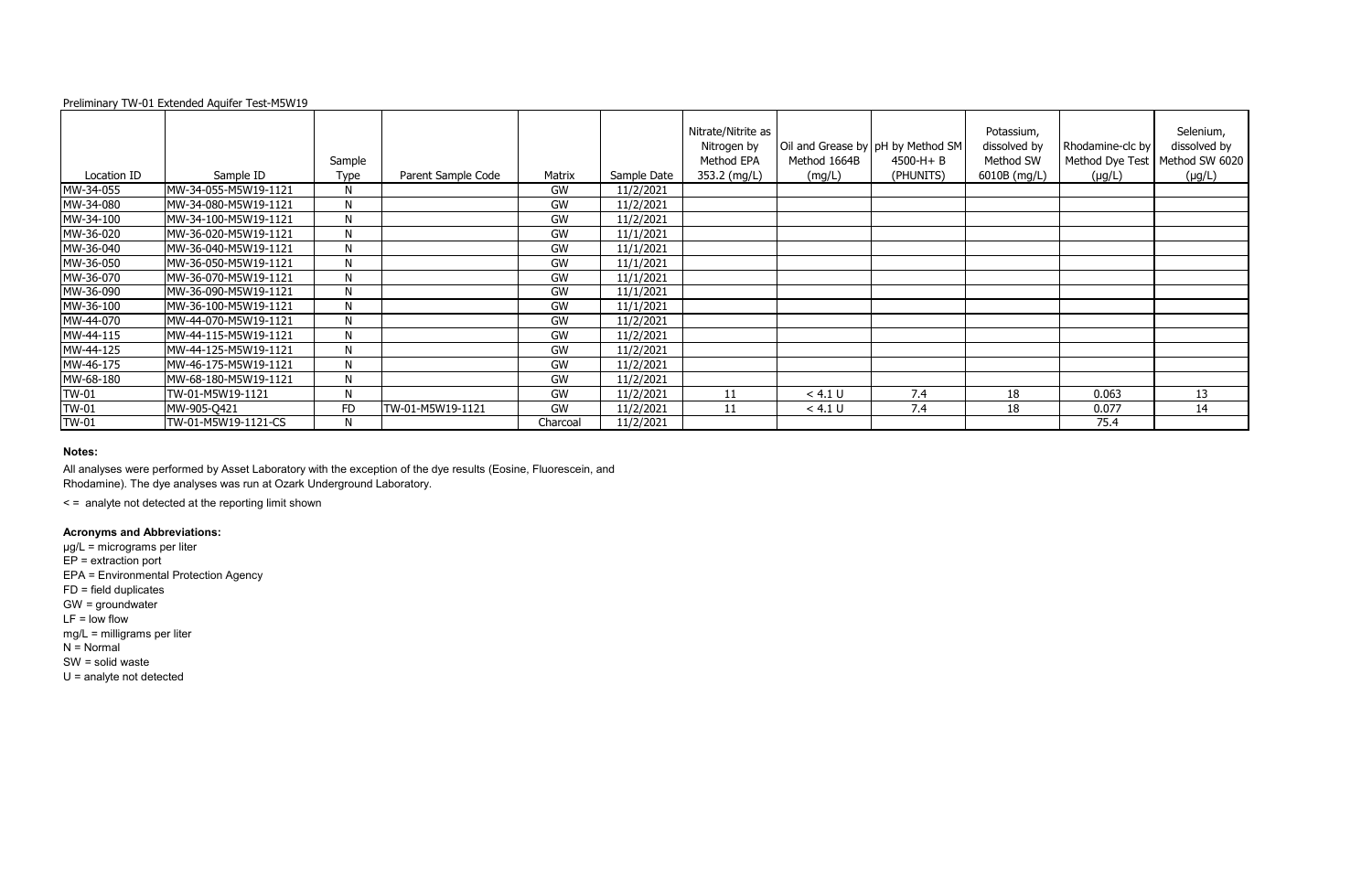|              |                      | Sample       |                    |           |             | Silver, dissolved<br>by Method SW | Sodium, dissolved<br>by Method SW | Specific<br>conductance by<br>Method EPA |                  | Thallium, dissolved<br>Sulfate by Method by Method SW 6020 | Total dissolved<br>solids by Method |
|--------------|----------------------|--------------|--------------------|-----------|-------------|-----------------------------------|-----------------------------------|------------------------------------------|------------------|------------------------------------------------------------|-------------------------------------|
| Location ID  | Sample ID            | Type         | Parent Sample Code | Matrix    | Sample Date | $6020$ ( $\mu$ g/L)               | 6010B (mg/L)                      | 120.1 (uS/cm)                            | EPA 300.0 (mg/L) | $(\mu g/L)$                                                | SM 2540 C (mg/L)                    |
| MW-34-055    | MW-34-055-M5W19-1121 | N            |                    | GW        | 11/2/2021   |                                   |                                   |                                          |                  |                                                            |                                     |
| MW-34-080    | MW-34-080-M5W19-1121 | $\mathsf{N}$ |                    | GW        | 11/2/2021   |                                   |                                   |                                          |                  |                                                            |                                     |
| MW-34-100    | MW-34-100-M5W19-1121 | N            |                    | GW        | 11/2/2021   |                                   |                                   |                                          |                  |                                                            |                                     |
| MW-36-020    | MW-36-020-M5W19-1121 | Ν            |                    | GW        | 11/1/2021   |                                   |                                   |                                          |                  |                                                            |                                     |
| MW-36-040    | MW-36-040-M5W19-1121 | N            |                    | GW        | 11/1/2021   |                                   |                                   |                                          |                  |                                                            |                                     |
| MW-36-050    | MW-36-050-M5W19-1121 | N            |                    | GW        | 11/1/2021   |                                   |                                   |                                          |                  |                                                            |                                     |
| MW-36-070    | MW-36-070-M5W19-1121 | N            |                    | GW        | 11/1/2021   |                                   |                                   |                                          |                  |                                                            |                                     |
| MW-36-090    | MW-36-090-M5W19-1121 | N            |                    | <b>GW</b> | 11/1/2021   |                                   |                                   |                                          |                  |                                                            |                                     |
| MW-36-100    | MW-36-100-M5W19-1121 | $\mathsf{N}$ |                    | GW        | 11/1/2021   |                                   |                                   |                                          |                  |                                                            |                                     |
| MW-44-070    | MW-44-070-M5W19-1121 | N            |                    | GW        | 11/2/2021   |                                   |                                   |                                          |                  |                                                            |                                     |
| MW-44-115    | MW-44-115-M5W19-1121 | N            |                    | GW        | 11/2/2021   |                                   |                                   |                                          |                  |                                                            |                                     |
| MW-44-125    | MW-44-125-M5W19-1121 | N            |                    | GW        | 11/2/2021   |                                   |                                   |                                          |                  |                                                            |                                     |
| MW-46-175    | MW-46-175-M5W19-1121 | N            |                    | GW        | 11/2/2021   |                                   |                                   |                                          |                  |                                                            |                                     |
| MW-68-180    | MW-68-180-M5W19-1121 | N            |                    | GW        | 11/2/2021   |                                   |                                   |                                          |                  |                                                            |                                     |
| <b>TW-01</b> | TW-01-M5W19-1121     | N            |                    | GW        | 11/2/2021   | < 0.50 U                          | 1300                              | 6300                                     | 510              | < 0.50 U                                                   | 3900                                |
| TW-01        | MW-905-Q421          | <b>FD</b>    | TW-01-M5W19-1121   | <b>GW</b> | 11/2/2021   | < 0.50 U                          | 1600                              | 6300                                     | 510              | < 0.50 U                                                   | 4000                                |
| <b>TW-01</b> | TW-01-M5W19-1121-CS  |              |                    | Charcoal  | 11/2/2021   |                                   |                                   |                                          |                  |                                                            |                                     |

### **Notes:**

< = analyte not detected at the reporting limit shown

# **Acronyms and Abbreviations:**

µg/L = micrograms per liter EP = extraction port EPA = Environmental Protection Agency FD = field duplicates GW = groundwater  $LF = low$  flow mg/L = milligrams per liter  $N =$  Normal SW = solid waste U = analyte not detected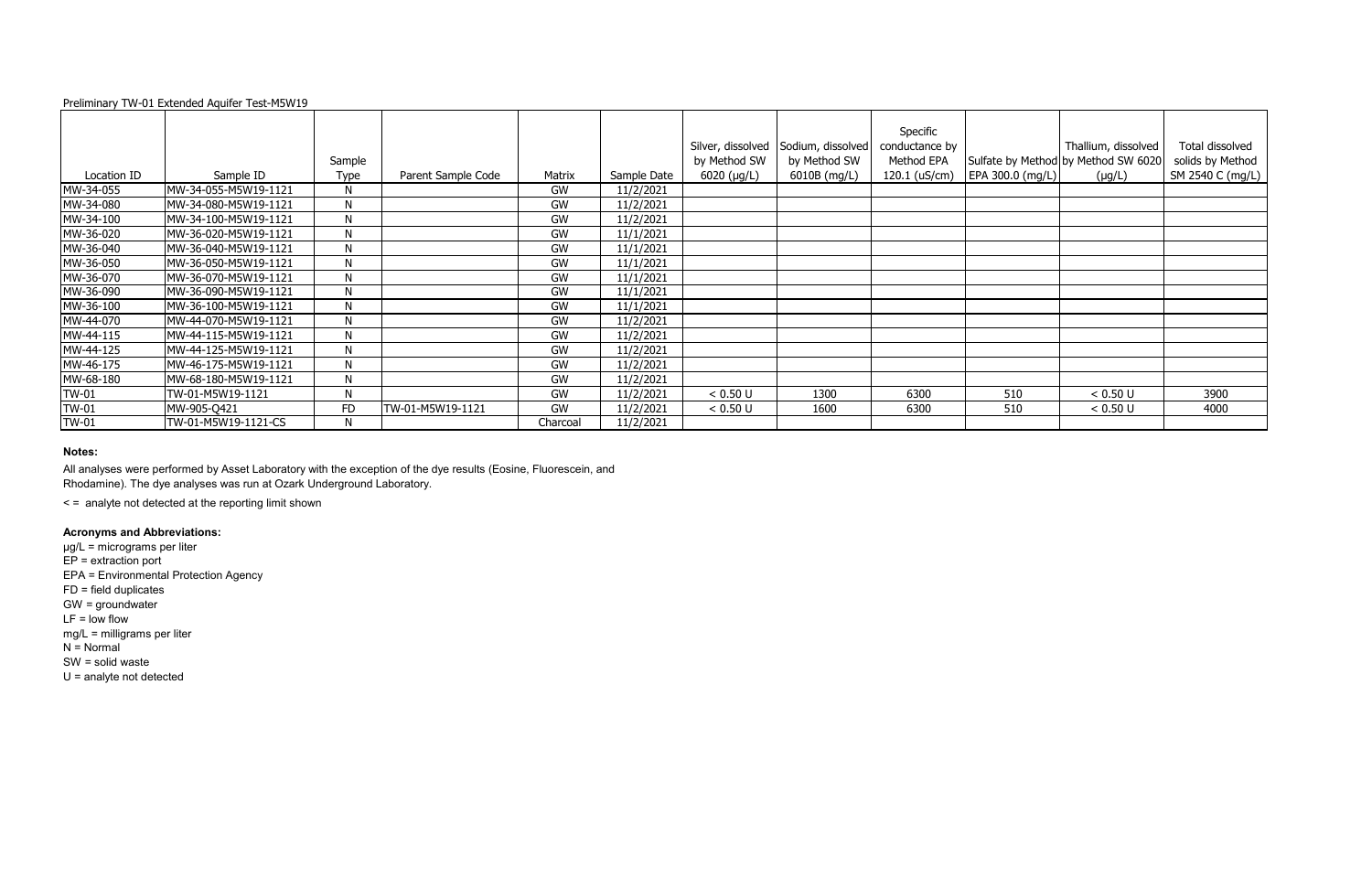|              |                      | Sample    |                    |          |             | Total organic<br>carbon by Method | <b>Total Suspended</b><br>Solids (TSS) by<br>Method SM 2540 D | Vanadium,<br>dissolved by<br>Method SW 6020 | Zinc, dissolved by<br>Method SW 6020 |
|--------------|----------------------|-----------|--------------------|----------|-------------|-----------------------------------|---------------------------------------------------------------|---------------------------------------------|--------------------------------------|
| Location ID  | Sample ID            | Type      | Parent Sample Code | Matrix   | Sample Date | SM 5310 C (mg/L)                  | (mg/L)                                                        | $(\mu g/L)$                                 | $(\mu g/L)$                          |
| MW-34-055    | MW-34-055-M5W19-1121 | N         |                    | GW       | 11/2/2021   |                                   |                                                               |                                             |                                      |
| MW-34-080    | MW-34-080-M5W19-1121 | N         |                    | GW       | 11/2/2021   |                                   |                                                               |                                             |                                      |
| MW-34-100    | MW-34-100-M5W19-1121 | N         |                    | GW       | 11/2/2021   |                                   |                                                               |                                             |                                      |
| MW-36-020    | MW-36-020-M5W19-1121 | N         |                    | GW       | 11/1/2021   |                                   |                                                               |                                             |                                      |
| MW-36-040    | MW-36-040-M5W19-1121 | N         |                    | GW       | 11/1/2021   |                                   |                                                               |                                             |                                      |
| MW-36-050    | MW-36-050-M5W19-1121 | N         |                    | GW       | 11/1/2021   |                                   |                                                               |                                             |                                      |
| MW-36-070    | MW-36-070-M5W19-1121 | N         |                    | GW       | 11/1/2021   |                                   |                                                               |                                             |                                      |
| MW-36-090    | MW-36-090-M5W19-1121 | N         |                    | GW       | 11/1/2021   |                                   |                                                               |                                             |                                      |
| MW-36-100    | MW-36-100-M5W19-1121 | N         |                    | GW       | 11/1/2021   |                                   |                                                               |                                             |                                      |
| MW-44-070    | MW-44-070-M5W19-1121 | N         |                    | GW       | 11/2/2021   |                                   |                                                               |                                             |                                      |
| MW-44-115    | MW-44-115-M5W19-1121 | N         |                    | GW       | 11/2/2021   |                                   |                                                               |                                             |                                      |
| MW-44-125    | MW-44-125-M5W19-1121 | N         |                    | GW       | 11/2/2021   |                                   |                                                               |                                             |                                      |
| MW-46-175    | MW-46-175-M5W19-1121 | N         |                    | GW       | 11/2/2021   |                                   |                                                               |                                             |                                      |
| MW-68-180    | MW-68-180-M5W19-1121 | N         |                    | GW       | 11/2/2021   |                                   |                                                               |                                             |                                      |
| TW-01        | TW-01-M5W19-1121     | N         |                    | GW       | 11/2/2021   | < 1.0 U                           | < 5.0 U                                                       | 13                                          | < 10 U                               |
| <b>TW-01</b> | MW-905-Q421          | <b>FD</b> | TW-01-M5W19-1121   | GW       | 11/2/2021   | < 1.0 U                           | < 5.0 U                                                       | 13                                          | < 10 U                               |
| <b>TW-01</b> | TW-01-M5W19-1121-CS  | N         |                    | Charcoal | 11/2/2021   |                                   |                                                               |                                             |                                      |

### **Notes:**

< = analyte not detected at the reporting limit shown

# **Acronyms and Abbreviations:**

µg/L = micrograms per liter EP = extraction port EPA = Environmental Protection Agency FD = field duplicates GW = groundwater  $LF = low$  flow mg/L = milligrams per liter  $N =$  Normal SW = solid waste U = analyte not detected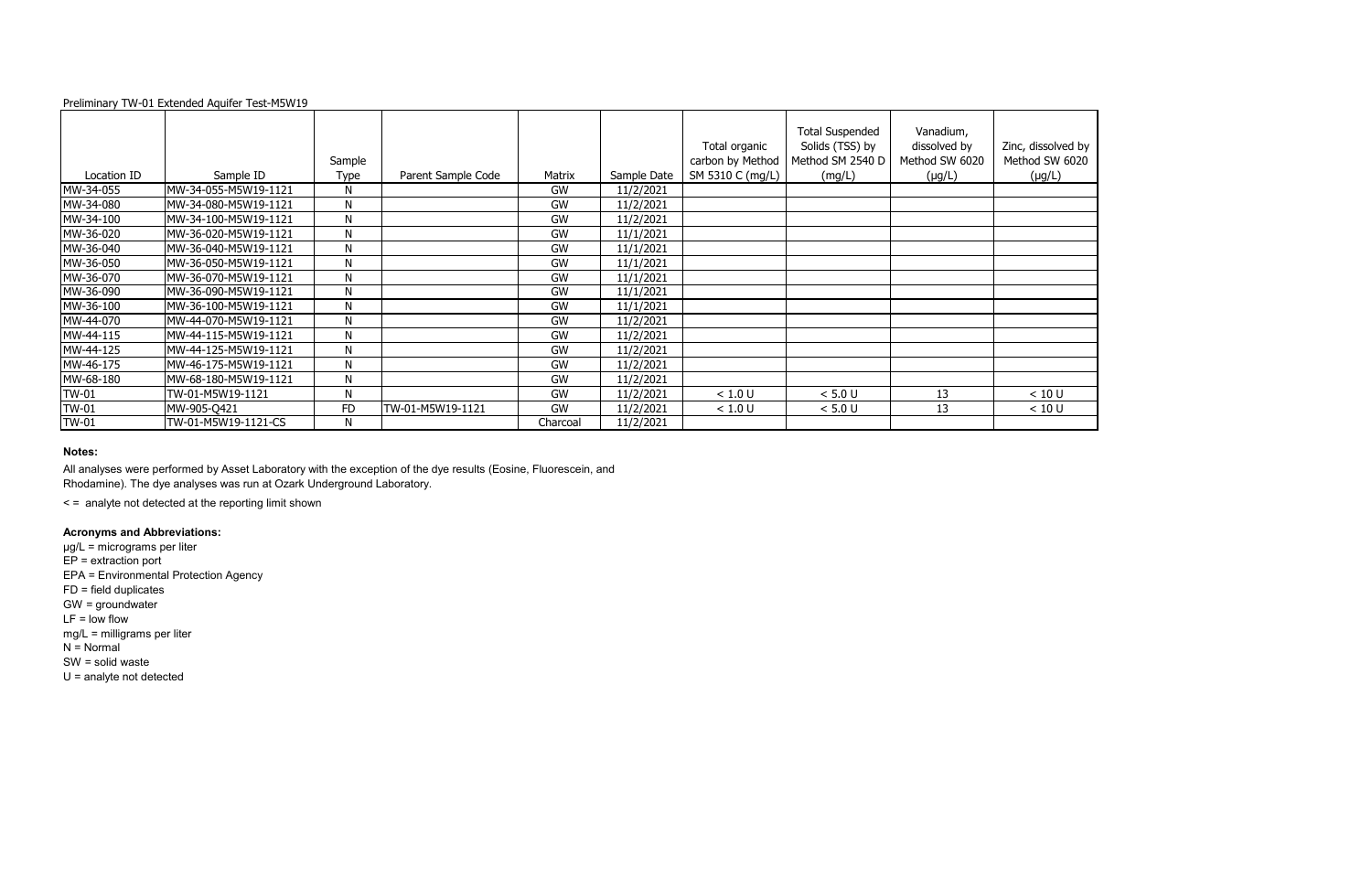|              |                     |             |          |             | Chromium,                            |                      |                |                                   |
|--------------|---------------------|-------------|----------|-------------|--------------------------------------|----------------------|----------------|-----------------------------------|
|              |                     |             |          |             | Hexavalent by                        |                      | Fluorescein by | Rhodamine-clc by                  |
|              |                     |             |          |             | Method EPA 218.6<br>Eosine by Method |                      |                | Method Dye Test   Method Dye Test |
| Location ID  | Sample ID           | Sample Type | Matrix   | Sample Date | (µg/L)                               | Dye Test $(\mu g/L)$ | (µg/L)         | (µg/L)                            |
| <b>TW-01</b> | TW-01-M5W20-1121    |             | GW       | 11/11/2021  | 1300                                 | 0.073                | 0.039          | 0.153                             |
| <b>TW-01</b> | TW-01-M5W20-1121-CS |             | Charcoal | 11/11/2021  |                                      | 5.47                 | 1.99           | 6.31                              |

All analyses were performed by Asset Laboratory with the exception of the dye results (Eosine, Fluorescein, and Rhodamine). The dye analyses was run at Ozark Underground Laboratory. < = analyte not detected at the reporting limit shown

#### **Notes:**

# **Acronyms and Abbreviations:**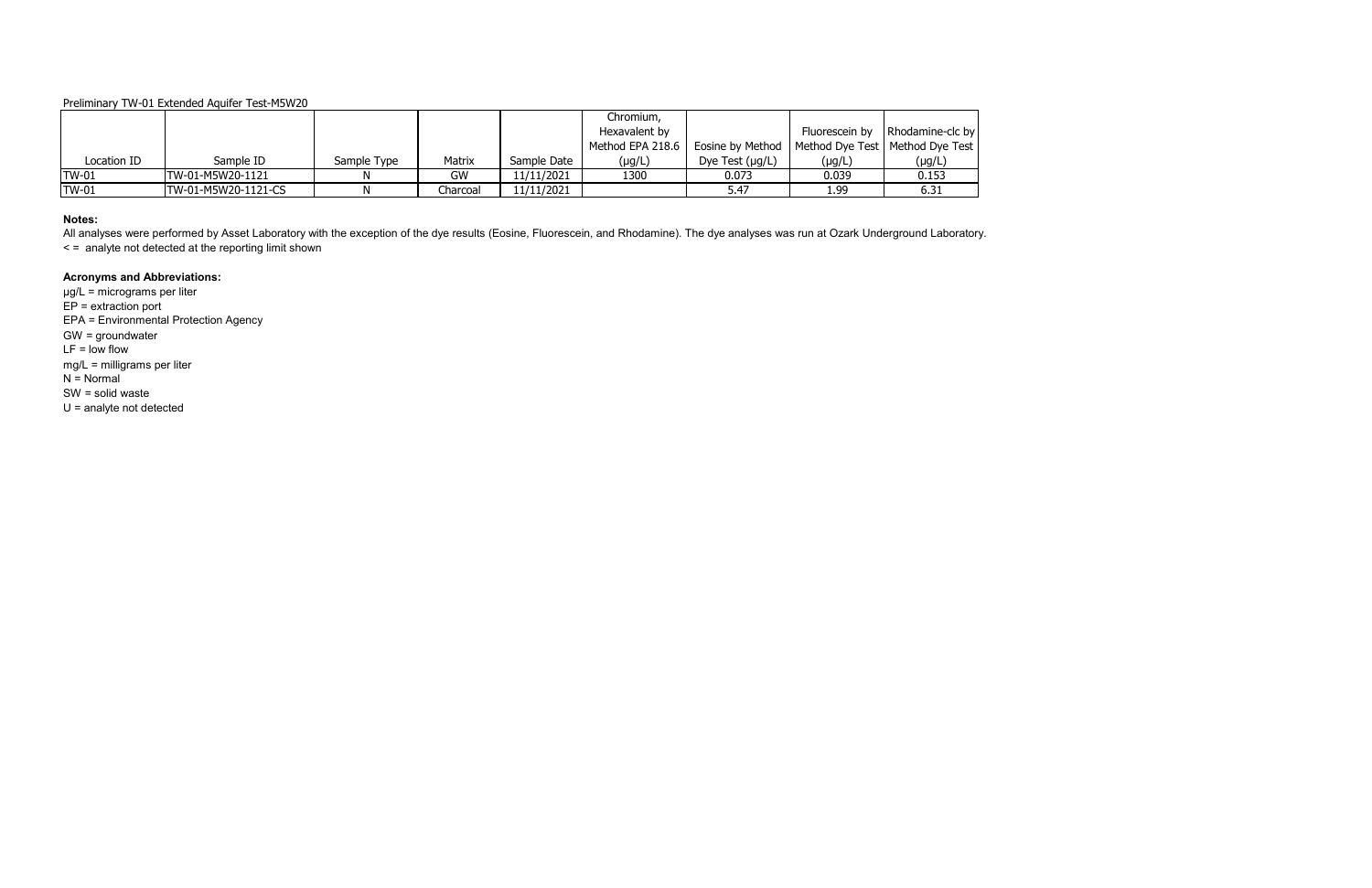|              | Preliminary TW-01 Extended Aquifer Test-M5W21 |           |                      |           |             |                                       |                                       |                           |                                          |                                              |                         |                              |
|--------------|-----------------------------------------------|-----------|----------------------|-----------|-------------|---------------------------------------|---------------------------------------|---------------------------|------------------------------------------|----------------------------------------------|-------------------------|------------------------------|
|              |                                               | Sample    |                      |           |             | Arsenic,<br>dissolved by<br>Method SW | Calcium,<br>dissolved by<br>Method SW | Chloride by<br>Method EPA | Chromium,<br>Hexavalent by<br>Method EPA | Chromium, total<br>dissolved by<br>Method SW | Eosine by<br>Method Dye | Fluorescein by<br>Method Dye |
| Location ID  | Sample ID                                     | Type      | Parent Sample Code   | Matrix    | Sample Date | $6020 \, (\mu g/L)$                   | 6010B (mg/L)                          | 300.0 (mg/L)              | $218.6$ (µg/L)                           | $6020$ (µg/L)                                | Test $(\mu g/L)$        | Test $(\mu g/L)$             |
| MW-44-115    | MW-44-115-M5W21-1121                          | N         |                      | GW        | 11/19/2021  |                                       |                                       |                           |                                          |                                              |                         |                              |
| MW-34-055    | MW-34-055-M5W21-1121                          | N         |                      | <b>GW</b> | 11/19/2021  |                                       |                                       |                           | < 0.20 U                                 |                                              |                         |                              |
| MW-34-080    | MW-34-080-M5W21-1121                          | N         |                      | GW        | 11/19/2021  |                                       |                                       |                           | < 0.20 U                                 |                                              |                         |                              |
| MW-34-100    | MW-34-100-M5W21-1121                          | N         |                      | <b>GW</b> | 11/19/2021  |                                       |                                       |                           | < 1.0 U                                  |                                              |                         |                              |
| MW-36-020    | MW-36-020-M5W21-1121                          | N         |                      | <b>GW</b> | 11/18/2021  |                                       |                                       |                           | < 0.20 U                                 |                                              |                         |                              |
| MW-36-040    | MW-36-040-M5W21-1121                          | N         |                      | GW        | 11/18/2021  |                                       |                                       |                           | < 0.20 U                                 |                                              |                         |                              |
| MW-36-040    | MW-906-Q421                                   | <b>FD</b> | MW-36-040-M5W21-1121 | GW        | 11/18/2021  |                                       |                                       |                           | < 0.20 U                                 |                                              |                         |                              |
| MW-36-050    | MW-36-050-M5W21-1121                          | N         |                      | GW        | 11/18/2021  |                                       |                                       |                           | < 0.20 U                                 |                                              |                         |                              |
| MW-36-070    | MW-36-070-M5W21-1121                          | N         |                      | GW        | 11/18/2021  |                                       |                                       |                           | < 0.20 U                                 |                                              |                         |                              |
| MW-36-090    | MW-36-090-M5W21-1121                          | N         |                      | GW        | 11/18/2021  |                                       |                                       |                           | < 0.20 U                                 |                                              |                         |                              |
| MW-36-100    | MW-36-100-M5W21-1121                          | N         |                      | GW        | 11/18/2021  |                                       |                                       |                           |                                          |                                              |                         |                              |
| MW-44-070    | MW-44-070-M5W21-1121                          | N         |                      | <b>GW</b> | 11/19/2021  |                                       |                                       |                           | < 0.20 U                                 |                                              |                         |                              |
| MW-44-125    | MW-44-125-M5W21-1121                          | N         |                      | <b>GW</b> | 11/19/2021  |                                       |                                       |                           | < 0.20 U                                 |                                              |                         |                              |
| MW-46-175    | MW-46-175-M5W21-1121                          | N         |                      | GW        | 11/19/2021  |                                       |                                       |                           | 4.2                                      |                                              |                         |                              |
| <b>TW-01</b> | TW-01-M5W21-1121                              | N         |                      | <b>GW</b> | 11/15/2021  | 1.7                                   | 240                                   | 1800                      | 1300                                     | 1300                                         | 0.199                   | 0.058                        |
| <b>TW-01</b> | TW-01-M5W21-1121-CS                           | N         |                      | Charcoal  | 11/15/2021  |                                       |                                       |                           |                                          |                                              | 37.2                    | 8.93                         |

#### **Notes:**

All analyses were performed by Asset Laboratory with the exception of the dye results (Eosine, Fluorescein, and Rhodamine). The dy

analyses was run at Ozark Underground Laboratory.

< = analyte not detected at the reporting limit shown

# **Acronyms and Abbreviations:**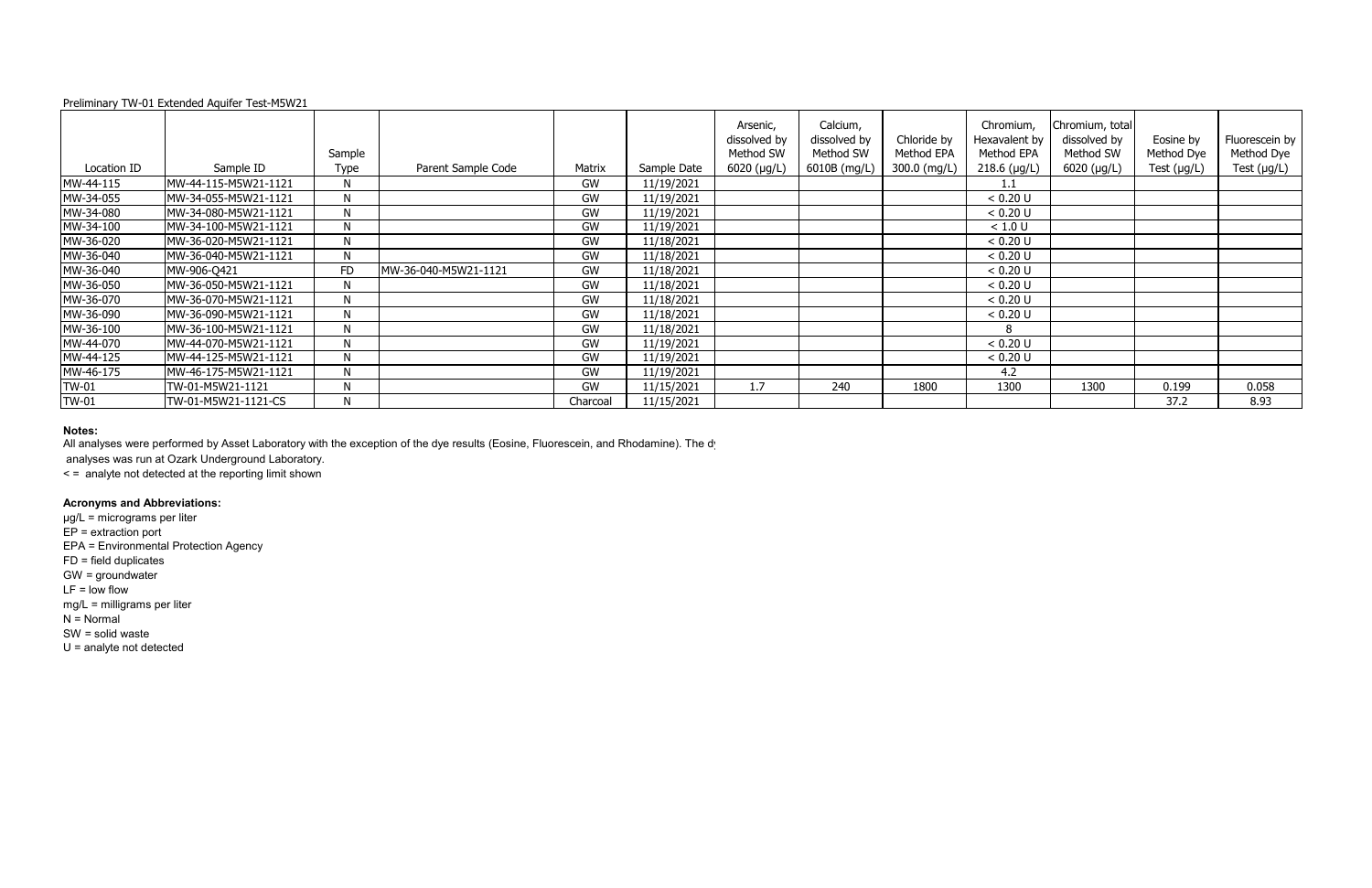# **Notes:**

All analyses were performed by Asset Laboratory with the exception of the dye results (Eosine, Fluorescein, and Rhodamine). The dy

|              | Preliminary TW-01 Extended Aquifer Test-M5W21 |           |                      |           |             |                                         |                                          |                                                 |                                         |                                |                                        |                                      |
|--------------|-----------------------------------------------|-----------|----------------------|-----------|-------------|-----------------------------------------|------------------------------------------|-------------------------------------------------|-----------------------------------------|--------------------------------|----------------------------------------|--------------------------------------|
|              |                                               | Sample    |                      |           |             | Magnesium,<br>dissolved by<br>Method SW | Molybdenum,<br>dissolved by<br>Method SW | Nitrate/Nitrite<br>as Nitrogen by<br>Method EPA | Potassium,<br>dissolved by<br>Method SW | Rhodamine-clc<br>by Method Dye | Selenium,<br>dissolved by<br>Method SW | Sodium,<br>dissolved by<br>Method SW |
| Location ID  | Sample ID                                     | Type      | Parent Sample Code   | Matrix    | Sample Date | 6010B (mg/L)                            | 6020 (µg/L)                              | 353.2 (mg/L)                                    | 6010B (mg/L)                            | Test $(\mu g/L)$               | $6020$ ( $\mu$ g/L)                    | 6010B (mg/L)                         |
| MW-44-115    | MW-44-115-M5W21-1121                          | N         |                      | GW        | 11/19/2021  |                                         |                                          |                                                 |                                         |                                |                                        |                                      |
| MW-34-055    | MW-34-055-M5W21-1121                          | N         |                      | <b>GW</b> | 11/19/2021  |                                         |                                          |                                                 |                                         |                                |                                        |                                      |
| MW-34-080    | MW-34-080-M5W21-1121                          | N         |                      | <b>GW</b> | 11/19/2021  |                                         |                                          |                                                 |                                         |                                |                                        |                                      |
| MW-34-100    | MW-34-100-M5W21-1121                          | N         |                      | GW        | 11/19/2021  |                                         |                                          |                                                 |                                         |                                |                                        |                                      |
| MW-36-020    | MW-36-020-M5W21-1121                          | N         |                      | <b>GW</b> | 11/18/2021  |                                         |                                          |                                                 |                                         |                                |                                        |                                      |
| MW-36-040    | MW-36-040-M5W21-1121                          | N         |                      | GW        | 11/18/2021  |                                         |                                          |                                                 |                                         |                                |                                        |                                      |
| MW-36-040    | MW-906-Q421                                   | <b>FD</b> | MW-36-040-M5W21-1121 | GW        | 11/18/2021  |                                         |                                          |                                                 |                                         |                                |                                        |                                      |
| MW-36-050    | MW-36-050-M5W21-1121                          | N         |                      | GW        | 11/18/2021  |                                         |                                          |                                                 |                                         |                                |                                        |                                      |
| MW-36-070    | MW-36-070-M5W21-1121                          | N         |                      | GW        | 11/18/2021  |                                         |                                          |                                                 |                                         |                                |                                        |                                      |
| MW-36-090    | MW-36-090-M5W21-1121                          | N         |                      | GW        | 11/18/2021  |                                         |                                          |                                                 |                                         |                                |                                        |                                      |
| MW-36-100    | MW-36-100-M5W21-1121                          | N         |                      | <b>GW</b> | 11/18/2021  |                                         |                                          |                                                 |                                         |                                |                                        |                                      |
| MW-44-070    | MW-44-070-M5W21-1121                          | N         |                      | <b>GW</b> | 11/19/2021  |                                         |                                          |                                                 |                                         |                                |                                        |                                      |
| MW-44-125    | MW-44-125-M5W21-1121                          | N         |                      | GW        | 11/19/2021  |                                         |                                          |                                                 |                                         |                                |                                        |                                      |
| MW-46-175    | MW-46-175-M5W21-1121                          | N         |                      | <b>GW</b> | 11/19/2021  |                                         |                                          |                                                 |                                         |                                |                                        |                                      |
| <b>TW-01</b> | TW-01-M5W21-1121                              | N         |                      | <b>GW</b> | 11/15/2021  | 24                                      | 32                                       | 11                                              | 18                                      | 0.231                          | 13                                     | 1200                                 |
| <b>TW-01</b> | TW-01-M5W21-1121-CS                           | N         |                      | Charcoal  | 11/15/2021  |                                         |                                          |                                                 |                                         | 51.6                           |                                        |                                      |

analyses was run at Ozark Underground Laboratory.

< = analyte not detected at the reporting limit shown

# **Acronyms and Abbreviations:**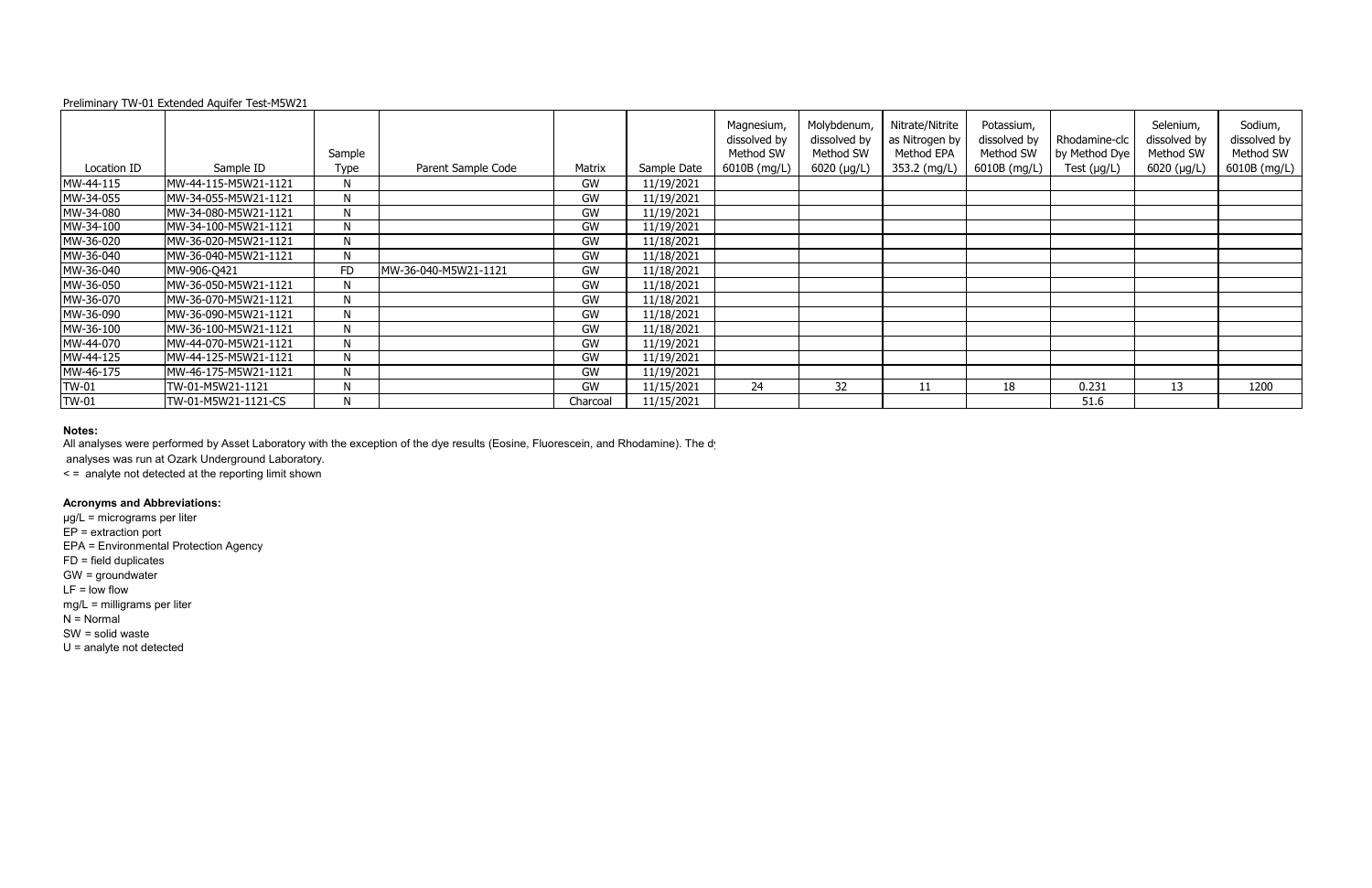|              | $\sim$ . The distribution of $\sim$ 2. External called the second state in $\sim$ |           |                      |           |             |                |                |                 |
|--------------|-----------------------------------------------------------------------------------|-----------|----------------------|-----------|-------------|----------------|----------------|-----------------|
|              |                                                                                   |           |                      |           |             | Specific       |                | Total dissolved |
|              |                                                                                   |           |                      |           |             | conductance by | Sulfate by     | solids by       |
|              |                                                                                   | Sample    |                      |           |             | Method EPA     | Method EPA     | Method SM       |
| Location ID  | Sample ID                                                                         | Type      | Parent Sample Code   | Matrix    | Sample Date | 120.1 (uS/cm)  | 300.0 $(mg/L)$ | 2540 C (mg/L)   |
| MW-44-115    | MW-44-115-M5W21-1121                                                              | N         |                      | GW        | 11/19/2021  |                |                |                 |
| MW-34-055    | MW-34-055-M5W21-1121                                                              | N         |                      | GW        | 11/19/2021  |                |                |                 |
| MW-34-080    | MW-34-080-M5W21-1121                                                              | N         |                      | GW        | 11/19/2021  |                |                |                 |
| MW-34-100    | MW-34-100-M5W21-1121                                                              | N         |                      | <b>GW</b> | 11/19/2021  |                |                |                 |
| MW-36-020    | MW-36-020-M5W21-1121                                                              | N         |                      | GW        | 11/18/2021  |                |                |                 |
| MW-36-040    | MW-36-040-M5W21-1121                                                              | N         |                      | GW        | 11/18/2021  |                |                |                 |
| MW-36-040    | MW-906-Q421                                                                       | <b>FD</b> | MW-36-040-M5W21-1121 | GW        | 11/18/2021  |                |                |                 |
| MW-36-050    | MW-36-050-M5W21-1121                                                              | N         |                      | GW        | 11/18/2021  |                |                |                 |
| MW-36-070    | MW-36-070-M5W21-1121                                                              | N         |                      | GW        | 11/18/2021  |                |                |                 |
| MW-36-090    | MW-36-090-M5W21-1121                                                              | N         |                      | GW        | 11/18/2021  |                |                |                 |
| MW-36-100    | MW-36-100-M5W21-1121                                                              | N         |                      | GW        | 11/18/2021  |                |                |                 |
| MW-44-070    | MW-44-070-M5W21-1121                                                              | N         |                      | GW        | 11/19/2021  |                |                |                 |
| MW-44-125    | MW-44-125-M5W21-1121                                                              | N         |                      | GW        | 11/19/2021  |                |                |                 |
| MW-46-175    | MW-46-175-M5W21-1121                                                              | N         |                      | GW        | 11/19/2021  |                |                |                 |
| <b>TW-01</b> | TW-01-M5W21-1121                                                                  | N         |                      | GW        | 11/15/2021  | 6500           | 500            | 3800            |
| <b>TW-01</b> | TW-01-M5W21-1121-CS                                                               | N         |                      | Charcoal  | 11/15/2021  |                |                |                 |

#### **Notes:**

All analyses were performed by Asset Laboratory with the exception of the dye results (Eosine, Fluorescein, and Rhodamine). The dy

analyses was run at Ozark Underground Laboratory.

< = analyte not detected at the reporting limit shown

# **Acronyms and Abbreviations:**